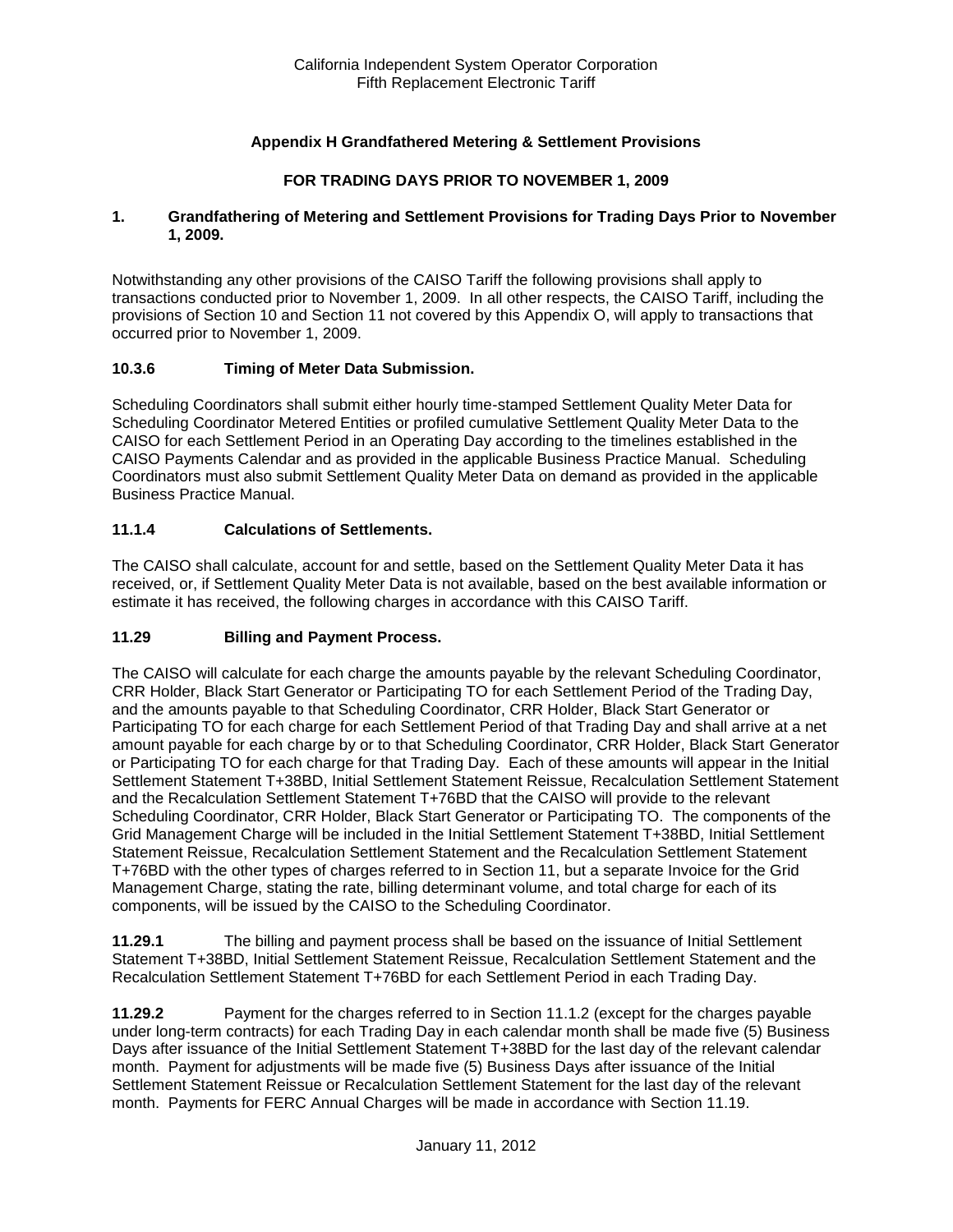## **11.29.5 General Principles for Production of Settlement Statements.**

### **11.29.5.1 Basis of Settlement.**

The basis of each Settlement Statement shall be the debiting or crediting of an account in the name of the relevant Scheduling Coordinator, CRR Holder, Black Start Generator or Participating TO in the general ledger set up by the CAISO to reflect all transactions, charges or payments settled by the CAISO.

#### **11.29.5.2 Right to Dispute.**

All Scheduling Coordinators, CRR Holders, Black Start Generators or Participating TOs shall have the right to dispute any item or calculation set forth in any Initial Settlement Statement in accordance with this CAISO Tariff.

#### **11.29.7 Settlements Cycle.**

### **11.29.7.1 Timing of the Settlements Process.**

#### **11.29.7.1.1 Initial Settlement Statement T+38BD.**

The CAISO shall provide to each Scheduling Coordinator, CRR Holder, Black Start Generator or Participating TO for validation an Initial Settlement Statement for each Trading Day within thirty-eight (38) Business Days of the relevant Trading Day, covering all Settlement Periods in that Trading Day. Each Initial Settlement Statement will include a statement of:

(a) the amount payable or receivable by the Scheduling Coordinator, CRR Holder, Black Start Generator or Participating TO for each charge referred to in Section 11 for each Settlement Period in the relevant Trading Day;

(b) the total amount payable or receivable by that Scheduling Coordinator, CRR Holder, Black Start Generator or Participating TO for each charge for all Settlement Periods in that Trading Day after the amounts payable and the amounts receivable under (a) have been netted off pursuant to Section 11.29; and

(c) the components of each charge in each Settlement Period except for information contained in the Imbalance Energy report referred to in this Section 11.29.7.1.1.

Each Initial Settlement Statement shall also be accompanied by a breakdown of the components of the Imbalance Energy Charge (the Imbalance Energy report).

**11.29.7.1.2** Each Scheduling Coordinator, CRR Holder, Black Start Generator or Participating TO shall have a period of eight (8) Business Days from the issuance of an Initial Settlement Statement during which it may review the Initial Settlement Statement T+38BD and notify the CAISO of any errors. No later than fifty-one (51) Business Days after the Trading Day to which it relates, the CAISO shall issue an Initial Settlement Statement Reissue or a Recalculation Settlement Statement to each Scheduling Coordinator or CRR Holder for that Trading Day.

#### **11.29.7.1.3 Initial Settlement Statement Reissues and Recalculation Settlement Statements.**

The CAISO shall provide to each Scheduling Coordinator, CRR Holder, Black Start Generator or Participating TO an Initial Settlement Statement Reissue or a Recalculation Settlement Statement in accordance with the CAISO Tariff and the CAISO Payments Calendar. The Initial Settlement Statement Reissue or Recalculation Settlement Statement shall be in a format similar to that of the Initial Settlement Statement and shall include the same granularity of information provided in the Initial Settlement Statement as amended following the validation procedure.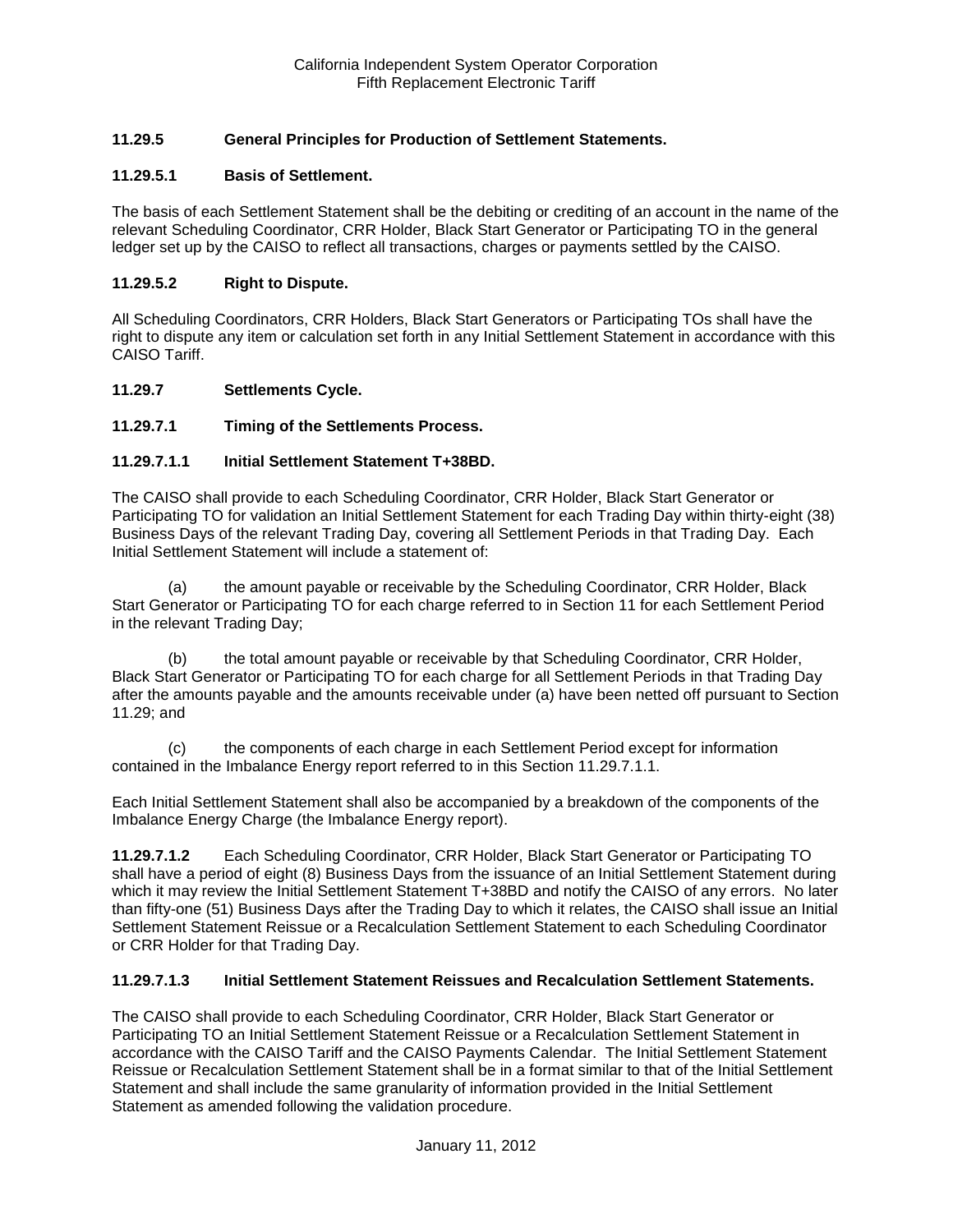**11.29.7.1.4** Each Scheduling Coordinator, CRR Holder, Black Start Generator or Participating TO shall have a period of ten (10) Business Days from the issuance of the Initial Settlement Statement Reissue or Recalculation Settlement Statement during which it may review the Incremental Changes on the Initial Settlement Statement Reissue or Recalculation Settlement Statement and notify the CAISO of any errors. No later than twenty-five (25) Business Days from the date of issuance of the Initial Settlement Statement Reissue or Recalculation Settlement Statement, the CAISO shall issue the 76th Day Recalculation Settlement Statement and shall incorporate any required corrections in a subsequent Initial Settlement Statement.

#### **11.29.7.2 Basis for Billing and Payment.**

The Initial Settlement Statement T+38BD, Initial Settlement Statement Reissue, Recalculation Settlement Statement and the Recalculation Settlement Statement T+76BD shall constitute the basis for billing and associated automatic funds transfers in accordance with this CAISO Tariff. The Initial Settlement Statement T+38BD shall constitute the basis for billing and associated automatic funds transfers for all charges in the first instance. The Initial Settlement Statement Reissue and Recalculation Settlement Statement shall constitute the basis for billing and associated automatic funds transfers for adjustments to charges set forth in the Initial Settlement Statement T+38BD. Each Scheduling Coordinator, CRR Holder, Black Start Generator, and Participating TO shall pay any net debit and shall be entitled to receive any net credit shown in an Invoice or Payment Advice on the Payment Date, whether or not there is any dispute regarding the amount of the debit or credit.

### **11.29.7.2.1 Elimination of Invoices under \$10.00.**

Preliminary and final Invoices and Payment Advices due to or from any Market Participant for amounts less than \$10.00 will be adjusted to \$0.00 and no amount will be due to or from that Market Participant for that Invoice or Payment Advice.

### **11.29.7.3 Settlement Statement Re-runs and Post Final Adjustments.**

The CAISO is authorized to perform Settlement Statement Re-runs following approval of the CAISO Governing Board. A request to perform a Settlement Statement Re-run may be made at any time by a Scheduling Coordinator, CRR Holder, Black Start Generator, or Participating TO by notice in writing to the CAISO Governing Board. The CAISO Governing Board shall, in considering whether to approve a request for a Settlement Statement Re-run, determine in its reasonable discretion whether there is good cause to justify the performance of a Settlement Statement Re-run.

**11.29.7.3.1** If a Settlement Statement Re-run is ordered by the CAISO Governing Board, the CAISO shall arrange to have the Settlement Statement Re-run carried out as soon as is reasonably practicable following the CAISO Governing Board's order, subject to the availability of staff and computer time, compatible software, appropriate data and other resources.

**11.29.7.3.2** The cost of a Settlement Statement Re-run shall be borne by the Scheduling Coordinator, CRR Holder, Black Start Generator, or Participating TO requesting it, unless the Settlement Statement Re-run was needed due to a clerical oversight or error on the part of the CAISO staff.

**11.29.7.3.3** Where a Settlement Statement Re-run indicates that the accounts of Scheduling Coordinators, CRR Holders, Black Start Generators, or Participating TOs should be debited or credited to reflect alterations to Settlements previously made under this CAISO Tariff, for those Scheduling Coordinators, CRR Holders, Black Start Generators, or Participating TOs affected by the statement rerun, the CAISO shall reflect the amounts to be debited or credited in the next subsequent Recalculation Settlement Statement that it issues following the Settlement Statement Re-run to which the provisions of this Section 11 apply.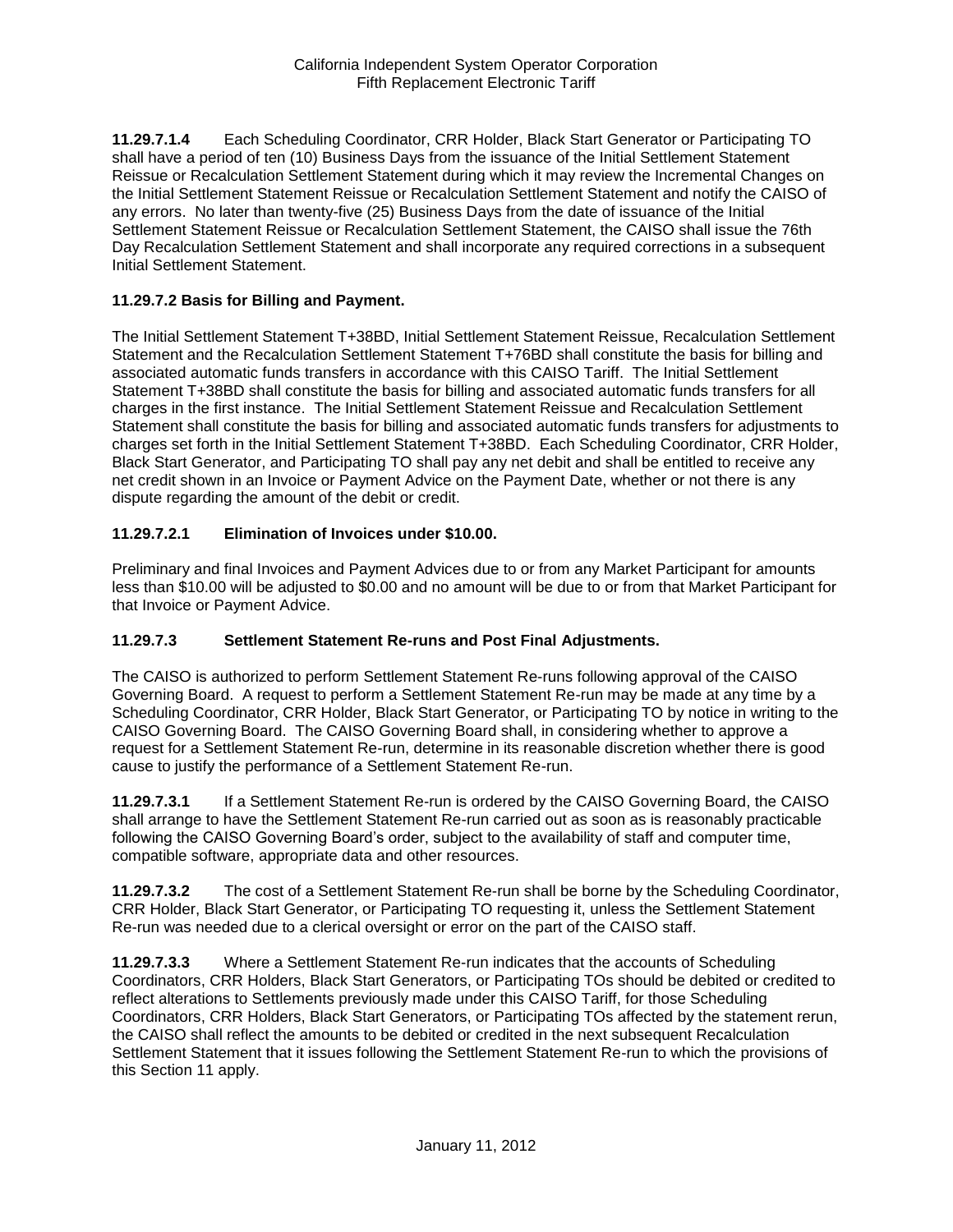**11.29.7.3.4** Reruns, post closing adjustments and the financial outcomes of CAISO ADR Procedures and any other dispute resolution may be invoiced separately from monthly market activities. The CAISO shall provide a Market Notice at least thirty (30) days prior to such invoicing identifying the components of such Invoice or Payment Advice.

### **11.29.8 Confirmation and Validation.**

## **11.29.8.1 Confirmation.**

It is the responsibility of each Scheduling Coordinator, CRR Holder, Black Start Generator, or Participating TO to notify the CAISO if it fails to receive a Settlement Statement on the date specified for the publication of such Settlement Statement in the CAISO Payments Calendar. Each Scheduling Coordinator, CRR Holder, Black Start Generator, or Participating TO shall be deemed to have received its Settlement Statement on the dates specified, unless it notifies the CAISO to the contrary.

## **11.29.8.2 Validation.**

Each Scheduling Coordinator, CRR Holder, Black Start Generator, or Participating TO shall have the opportunity to review the terms of the Initial Settlement Statement T+38BD that it receives. The Scheduling Coordinator, CRR Holder, Black Start Generator, or Participating TO shall be deemed to have validated each Initial Settlement Statement unless it has raised a dispute or reported an exception within eight (8) Business Days from the date of issuance. Once validated, an Initial Settlement Statement shall be binding on the Scheduling Coordinator, CRR Holder, Black Start Generator or Participating TO to which it relates, unless the CAISO performs a Settlement Statement Re-run pursuant to Section 11.29.7.3.

The notice of dispute, if any, shall state clearly the Trading Day, the issue date of the Initial Settlement Statement, the item disputed, the reasons for the dispute, the amount claimed (if appropriate) and shall be accompanied with all available evidence reasonably required to support the claim.

### **11.29.8.3 Validation of Initial Settlement Statement Reissue and Recalculation Settlement Statements.**

Each Scheduling Coordinator, CRR Holder, Black Start Generator or Participating TO shall have the opportunity to review the Incremental Changes that appear on the Initial Settlement Statement Reissue and Recalculation Settlement Statement that it receives. The Scheduling Coordinator, CRR Holder, Black Start Generator or Participating TO shall be deemed to have validated the Incremental Changes on each Initial Settlement Statement Reissue and Recalculation Settlement Statement unless it has raised a dispute or reported an exception regarding those Incremental Changes within ten (10) Business Days from the date of issuance. Once validated, the Incremental Changes on the Initial Settlement Statement Reissue and Recalculation Settlement Statement shall be binding on the Scheduling Coordinator, CRR Holder, Black Start Generator or Participating TO to which it relates, unless the CAISO performs a Settlement Statement Re-run pursuant to Section 11.29.7.3. The notice of dispute shall state clearly the Trading Day, the issue date of the Initial Settlement Statement Reissue and Recalculation Settlement Statement, the item disputed, the reasons for the dispute, the amount claimed (if appropriate) and shall be accompanied with all available evidence reasonably required to support the claim. The only Recalculation Settlement Statement that cannot be disputed is the one issued on T+60BD.

### **11.29.8.4 Recurring Disputes or Exceptions.**

A Scheduling Coordinator, CRR Holder, Black Start Generator or Participating TO may request the CAISO to treat as recurring a dispute or exception raised in accordance with Sections 11.29.8.1 and 11.29.8.2 above, if a dispute or exception would apply to subsequent Initial and the Initial Settlement Statement Reissue and Recalculation Settlement Statements. A request for recurring treatment may be made for any valid reason provided that subsequent Initial Settlement Statements T+38BD, Initial Settlement Statement Reissue and Recalculation Settlement Statements would be affected, including but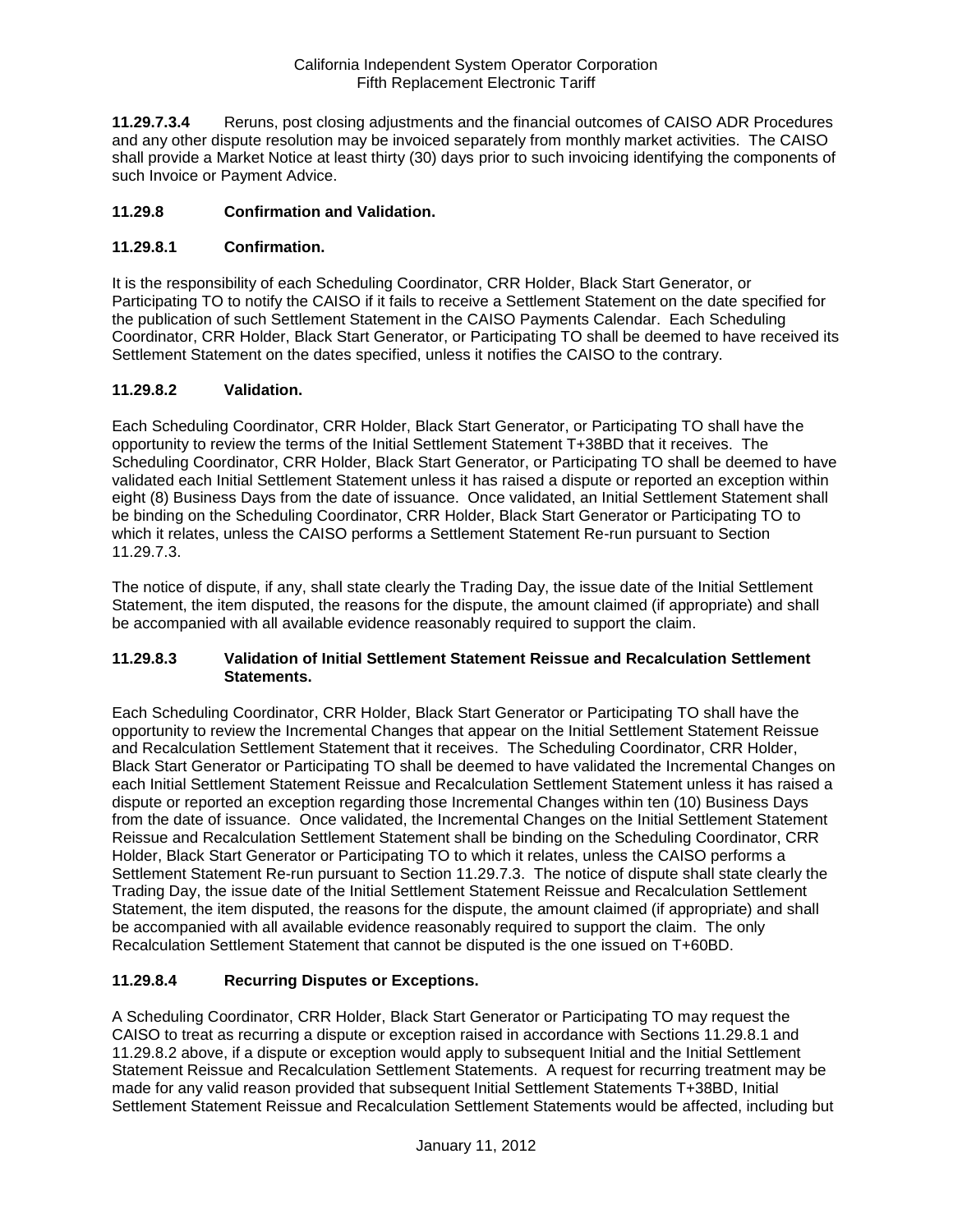not limited to, that the disputed calculation will recur, or that a disagreement as to policy will affect calculations in subsequent Initial Settlement Statement T+38BD, the Initial Settlement Statement Reissue and Recalculation Settlement Statements. If a Scheduling Coordinator, CRR Holder, Black Start Generator or Participating TO wishes to request that the CAISO treat a dispute as recurring, it shall, in the notice, clearly indicate that it requests such treatment and set forth in detail the reasons that support such treatment. To the extent possible, the Scheduling Coordinator, CRR Holder, Black Start Generator or Participating TO shall state the types of charges and dates to which the dispute will apply, and provide estimates of the amounts that will likely be claimed on each date. The CAISO shall make a determination on such a request within five (5) Business Days of receipt. To preserve its right to dispute an item, a Scheduling Coordinator, CRR Holder, Black Start Generator or Participating TO must continue to raise a dispute or report an exception until it is notified by the CAISO that the CAISO agrees to treat the dispute or exception as recurring. If the CAISO grants a request to treat a dispute or exception as recurring, the dispute raised or exception reported by the Scheduling Coordinator, CRR Holder, Black Start Generator or Participating TO shall be deemed to apply to every subsequent Initial Settlement Statement T+38BD, the Initial Settlement Statement Reissue and Recalculation Settlement Statement provided to the Scheduling Coordinator, CRR Holder, Black Start Generator or Participating TO from the date that the CAISO grants the request for recurrent treatment until: a) ninety (90) days have elapsed, unless the CAISO indicates a different expiration date on its response to the request, in which case the expiration date shall be as stated by the CAISO in its response or b) the dispute or exception is resolved, whichever is shorter. The CAISO may deny a request that the CAISO treat a dispute as recurring for any valid reason, including because the request is not adequately specific as to the basis for recurring treatment or the subsequent calculations that will be affected.

# **11.29.8.5 Amendment.**

Regarding a dispute related to an Initial Settlement Statement, if the CAISO agrees with the amount claimed, it shall incorporate the relevant data into the Initial Settlement Statement Reissue or Recalculation Settlement Statement. Regarding a dispute related to an Incremental Change in an Initial Settlement Statement Reissue or Recalculation Settlement Statement, the CAISO shall make a determination on the dispute no later than twenty-five (25) Business Days from the issuance of the Initial Settlement Statement Reissue or Recalculation Settlement Statement, and, if the CAISO agrees with the amount claimed, shall incorporate the relevant data into the next Recalculation Settlement Statement issued on T+76BD.

# **11.29.8.6 CAISO Contact.**

If the CAISO does not agree with the amount claimed or if it requires additional information, it shall make reasonable efforts (taking into account the time it received the notice of dispute and the complexity of the issue involved) to contact the relevant Scheduling Coordinator, CRR Holder, Black Start Generator or Participating TO to resolve the issue before issuing the Initial Settlement Statement Reissue or Recalculation Settlement Statement. If it is not possible to contact the relevant party, the CAISO shall issue the Initial Settlement Statement Reissue or Recalculation Settlement Statement without taking into account the dispute notice.

# **11.29.10 Billing and Payment.**

The CAISO shall prepare and send to each Scheduling Coordinator, CRR Holder, Black Start Generator or Participating TO two Invoices or Payment Advices for each calendar month. The first Invoice or Payment Advice will be based on the Initial Settlement Statement T+38BD and the second Invoice or Payment Advice will be based on the Initial Settlement Statement Reissue or Recalculation Settlement Statement(s). Each Invoice or Payment Advice will show amounts which are to be paid by or to each Scheduling Coordinator, CRR Holder, Black Start Generator or Participating TO, the Payment Date, being the date on which such amounts are to be paid or received and details of the CAISO Clearing Account to which any amounts owed by Scheduling Coordinators, CRR Holder, Black Start Generator or Participating TO are to be paid.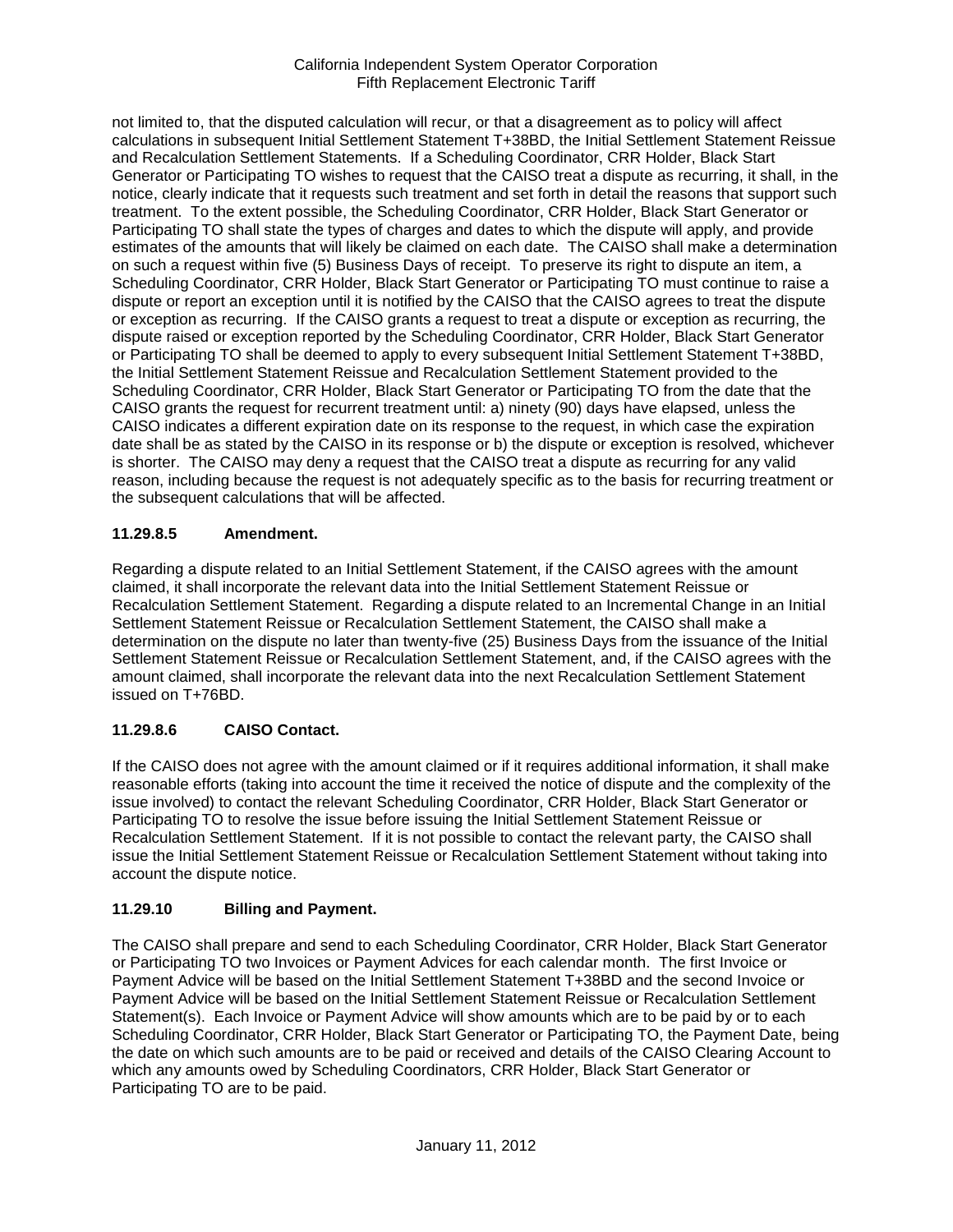The Invoices or Payment Advices will also include the total charges for each component of the Grid Management Charge, the total charges associated with any Interest for each relevant Trading Month, the FERC Annual Charges due monthly, as well as any disbursements associated with a shortfall receipt distribution.

A separate Invoice for the FERC Annual Charges due annually will be issued by the CAISO to the Scheduling Coordinator in accordance with Section 11.19.1.2. The CAISO will issue separate Invoices for NERC/WECC Charges as described in Section 11.20.

A separate Invoice for a shortfall allocation will be issued by the CAISO to Scheduling Coordinators in the event of a payment default in accordance with Section 11.29.17.1.

Settlement Statement Reruns, post closing adjustments and the financial outcomes of CAISO ADR Procedures and any other dispute resolution may be invoiced separately from monthly market activities. The CAISO shall provide a Market Notice at least thirty (30) days prior to such invoicing identifying the components of such Invoice or Payment Advice.

## **11.29.10.1 Emergency Procedures.**

## **11.29.10.2 Use of Estimated Data.**

In the event of an emergency or a failure of any of the CAISO software or business systems, the CAISO may use estimated Settlement Statements and Invoices and Payment Advices and may implement any temporary variation of the timing requirements relating to the Settlement and billing process contained in the CAISO Tariff. Details of the variation and the method chosen to produce estimated data, Settlement Statements and Invoices and Payment Advices will be published on the CAISO Website.

### **11.29.10.3 Payment of Estimated Statements and Invoices.**

When estimated Settlement Statements and Invoices or Payment Advices are issued by the CAISO, payments between the CAISO and Market Participants shall be made on an estimated basis and the necessary corrections shall be made by the CAISO as soon as practicable. The corrections will be reflected as soon as practicable in later Settlement Statements and Invoices and Payment Advices issued by the CAISO. Failure to make such estimated payments shall result in the same consequences as a failure to make actual payments.

### **11.29.10.4 Validation and Correction of Estimated Statements and Invoices.**

The CAISO shall use its best efforts to verify the estimated data and to make the necessary corrections as soon as practicable. The corrections will be reflected as soon as practicable in later Settlement Statements and Invoices and Payment Advices issued by the CAISO.

### **11.29.10.5 Estimated Statements to be Final.**

In the event that the CAISO is of the opinion that, despite its best efforts, it is not possible for it to verify the estimated data because actual data is not reasonably expected to become available to the CAISO in the foreseeable future, the CAISO shall consult with the Market Participants in order to develop the most appropriate substitute data including using data provided by Market Participants. Following such determination of substitute data, the CAISO shall send to the relevant Market Participants revised Settlement Statements and Invoices and Payment Advices. The provisions of Section 11.29.8.6 shall apply to payment of revised Invoices issued in accordance with these emergency procedures. Failure to make payments of such revised Invoices shall result in the same consequences as a failure to make actual payments.

# **11.29.21.2 Evidence of Unpaid Amount.**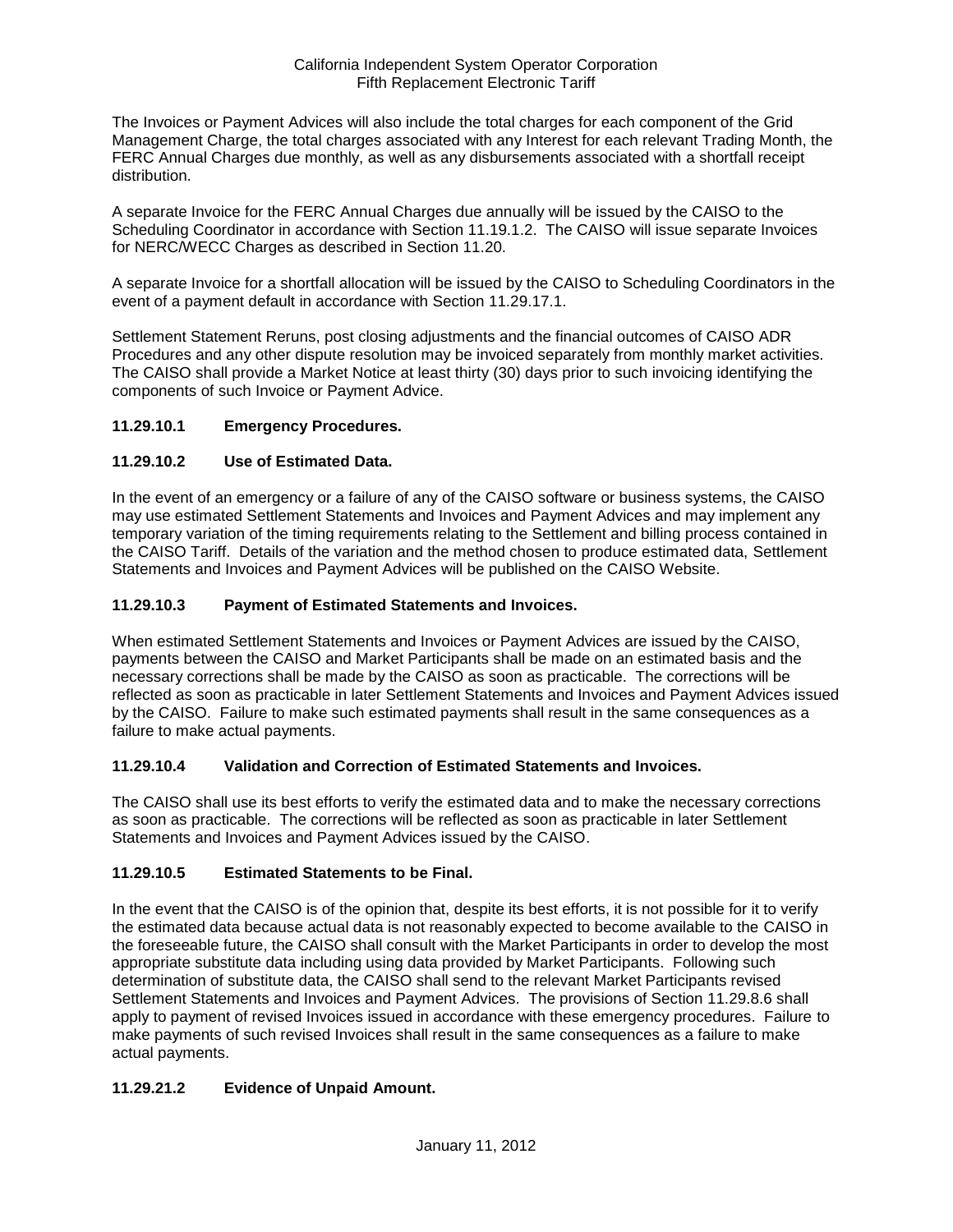The CAISO shall, on request, certify in writing the amounts owed by a CAISO Debtor that remain unpaid and the CAISO Creditors to whom such amounts are owed and shall provide certified copies of the relevant Initial Settlement Statement T+38BD and the Initial Settlement Statement Reissue and Recalculation Settlement Statements, Invoices, Payment Advices, and other documentation on which the CAISO's certificate was based to the CAISO Debtor and the relevant CAISO Creditors. A CAISO certificate given under this Section 11.29.21.2 may be used as prima facie evidence of the amount due by a CAISO Debtor to CAISO Creditors in any legal proceedings.

### **11.29.23 Communications.**

The Initial Settlement Statement T+38BD, any Initial Settlement Statement Reissue, the Recalculation Settlement Statements and Invoices, and Payment Advices will be considered issued to CAISO Creditors or CAISO Debtors when released by the CAISO's secure communication system. Communications on a Payment Date relating to payment shall be made by the fastest practical means including by telephone. If there is a failure of a communication system and it is not possible to communicate by electronic means, then the CAISO or CAISO Creditor or CAISO Debtor, as the case may be, shall communicate by facsimile but only if the recipient is first advised by telephone to expect the facsimile. Methods of communication between the CAISO and Market Participants may be varied by the CAISO giving not less than ten (10) days notice to Market Participants on the CAISO's secure communication system.

## **11.29.24 CAISO Payments Calendar.**

### **11.29.24.1 Preparation.**

In September of each year, the CAISO will prepare a draft CAISO Payments Calendar for the following calendar year showing for each Trading Day:

(a) The date by which Scheduling Coordinators are required to provide Settlement Quality Meter Data for all their Scheduling Coordinator Metered Entities for each Settlement Period in the Trading Day;

(b) The date on which the CAISO will issue Initial Settlement Statements and Invoices and Payment Advices to Scheduling Coordinators or CRR Holders, Black Start Generators and Participating TOs for that Trading Day;

(c) The date by which Scheduling Coordinators, CRR Holders, Black Start Generators and Participating TOs are required to notify the CAISO of any disputes in relation to their Initial Settlement Statements pursuant to Section 11.29.8.2;

(d) The date on which the CAISO will issue the Initial Settlement Statement Reissue and Recalculation Settlement Statements for T+51BD, T+60BD and T+76BD, and Invoices and Payment Advices to Scheduling Coordinators, CRR Holders, Black Start Generators and Participating TOs for that Trading Day;

(e) The date and time by which CAISO Debtors are required to have made payments into the CAISO Clearing Account in payment of Invoices for that Trading Day;

(f) The dates and times on which CAISO Creditors will receive payments from the CAISO Clearing Account of amounts owing to them for that Trading Day; and

(g) In relation to Reliability Must-Run Charges and RMR Payments, the details set out in paragraph 3 of Appendix N, Part J.

The CAISO will make a draft of the CAISO Payments Calendar available on the CAISO Website to Scheduling Coordinators, CRR Holders, Black Start Generators, Participating TOs and RMR Owners any of which may submit comments and objections to the CAISO within two weeks of the date of posting of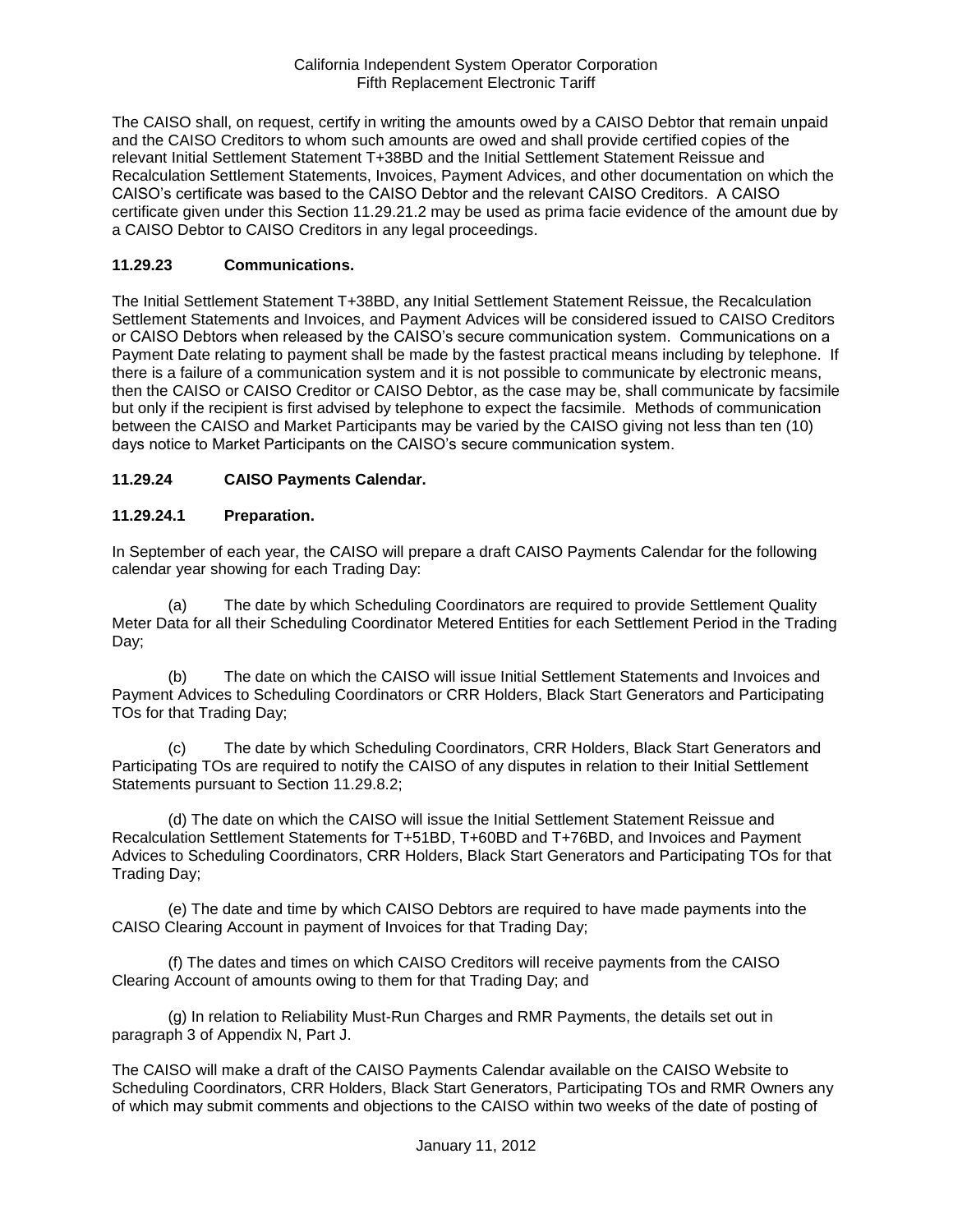the draft on the CAISO Website. No later than October 31st in each year, the CAISO will publish the final CAISO Payments Calendar for the following calendar year, after considering the comments and objections received from Scheduling Coordinators, CRR Holders, Black Start Generators, Participating TOs and RMR Owners. The final CAISO Payments Calendar will be posted on the CAISO Website, and will show for the period from 1 January to 31 December in the next succeeding year (both dates inclusive), the dates on which Settlement Statements shall be published by the CAISO and the Payment Dates on which the CAISO will pay the Participating TOs the Wheeling revenues allocated to them pursuant to Section 26.1.4.3.

#### **2. Definitions**

As used in this Appendix O, the capitalized terms defined below shall have the definitions specified in this Section 2. All other capitalized terms shall have the meaning specified in the Master Definition Supplement in Attachment A.

**Incremental Change:** The change in dollar value of a specific Charge Code from the Initial Settlement Statement T+33BD to the Initial Settlement Statement Reissue or Recalculation Settlement Statement including any new Charge Codes or Trading Day charges appearing for the first time on the Initial Settlement Statement, Reissue or Recalculation Settlement Statement.

**Initial Settlement Statement T+38BD**: A Settlement Statement generated by the CAISO for the calculation of Settlements for a given Trading Day, which is published on the thirty eight Business Day from the relevant Trading Day (T+38BD) and is prior to the Invoice or Payment Advice published for the relevant bill period.

**Settlement Statement Re-run:** The recalculation of a Settlement Statement in accordance with the provisions of the CAISO Tariff.

**Recalculation Settlement Statement:** The reissue of an Initial Settlement Statement T+38BD by the CAISO on the fifty-first (51st) Business Day from the relevant Trading Day (T+51BD) if T+51BD falls on a calendar day that is after the day the invoice or Payment Advice for the bill period containing the relevant Trading Day is scheduled to publish.

**Recalculation Settlement Statement T+76BD:** The reissue of an Initial Settlement Statement Reissue or the Recalculation Settlement Statement by the CAISO on the seventy-sixth (76th) Business Day from the relevant Trading Day (T+76BD).

**Settlement Statement:** Any one of the following: Initial Settlement Statement T+38BD, Initial Settlement Statement Reissue, Recalculation Settlement Statement and Recalculation Settlement Statement T+76BD.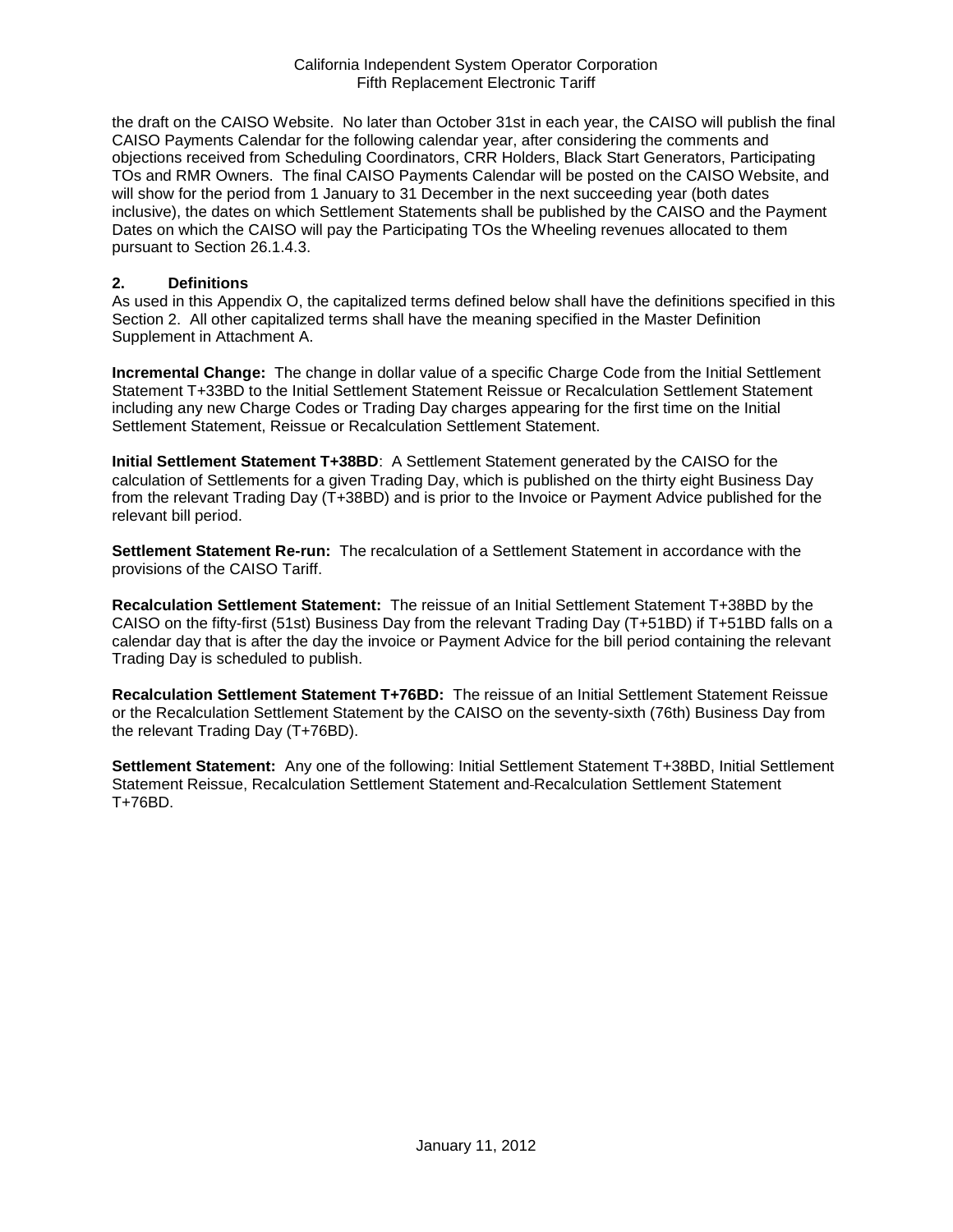## **Appendix I Station Power Protocol**

### **1 General Conditions**

#### **1.1 Procurement**

Station Power may be voluntarily self-supplied through On-Site Self-Supply or Remote Self-Supply. Third Party Supply may serve Station Power only to the extent permissible under the rules and regulations of the applicable Local Regulatory Authority.

### **1.2 Eligibility**

**1.2.1** Only Station Power Loads associated with Generating Units in the CAISO Balancing Authority Area that are part of an approved Station Power Portfolio may be self-supplied in accordance with this SPP. Each Generating Unit must be subject to a PGA, QF PGA, or MSS Agreement. Any generating facility outside the CAISO Balancing Authority Area owned by the same entity is eligible to provide Remote Self-Supply to Station Power Loads, subject to the terms of this SPP. Generating Units wishing to self-supply Station Power, by means other than netting permitted under Section 10.1.3 of the CAISO Tariff, shall complete the application process specified in Section 2 of this SPP.

**1.2.2** Station Power may be self-supplied by a single corporate entity, government agency, or joint powers agency or other legal entity organized under the laws of the State of California. A Station Power Portfolio may not include any facilities that are owned by the owner's corporate Affiliates. In the case of a joint powers agency, a Station Power Portfolio may not include facilities independently owned by one or more members or other legally distinct entities. If an entity owns a portion of a jointly owned Generating Unit, such ownership share may be included in a Station Power Portfolio up to the amount of the associated entitlement to Energy from the jointly-owned Generating Unit provided that: (i) the entity has the right to call upon that Energy for its own use; and (ii) the Energy entitlement is not characterized as a sale from the jointly owned Generating Unit to any of its joint owners.

**1.2.3** Net Output from generating facilities outside the CAISO Balancing Authority Area may be included in a Station Power Portfolio and used as a source of Remote Self-Supply to serve Station Power of Generating Units in the CAISO Balancing Authority Area and part of the Station Power Portfolio, so long as the following conditions are fulfilled:

- (a) Imports of Net Output must be submitted in Self-Schedules using a Resource ID specified by the CAISO;
- (b) HASP Intertie Schedules using such Resource ID do not exceed the available Net Output of such generating facilities in any hour;
- (c) Firm transmission service to a Scheduling Point that assures delivery into the CAISO Balancing Authority Area is secured; and
- (d) Meter Data for generating facilities located outside the CAISO Balancing Authority Area shall be subject to CAISO audit to verify performance in accordance with these requirements.

### **1.3 Limitations**

**1.3.1** Station Power supplied by contemporaneous on-site Generation is treated as permitted netting under Section 10.1.3 of this CAISO Tariff. This SPP neither expands opportunities for nor imposes additional conditions on permitted netting. In accordance with this CAISO Tariff, such contemporaneous self-supplied Station Power need not be submitted in Self-Schedules with the CAISO.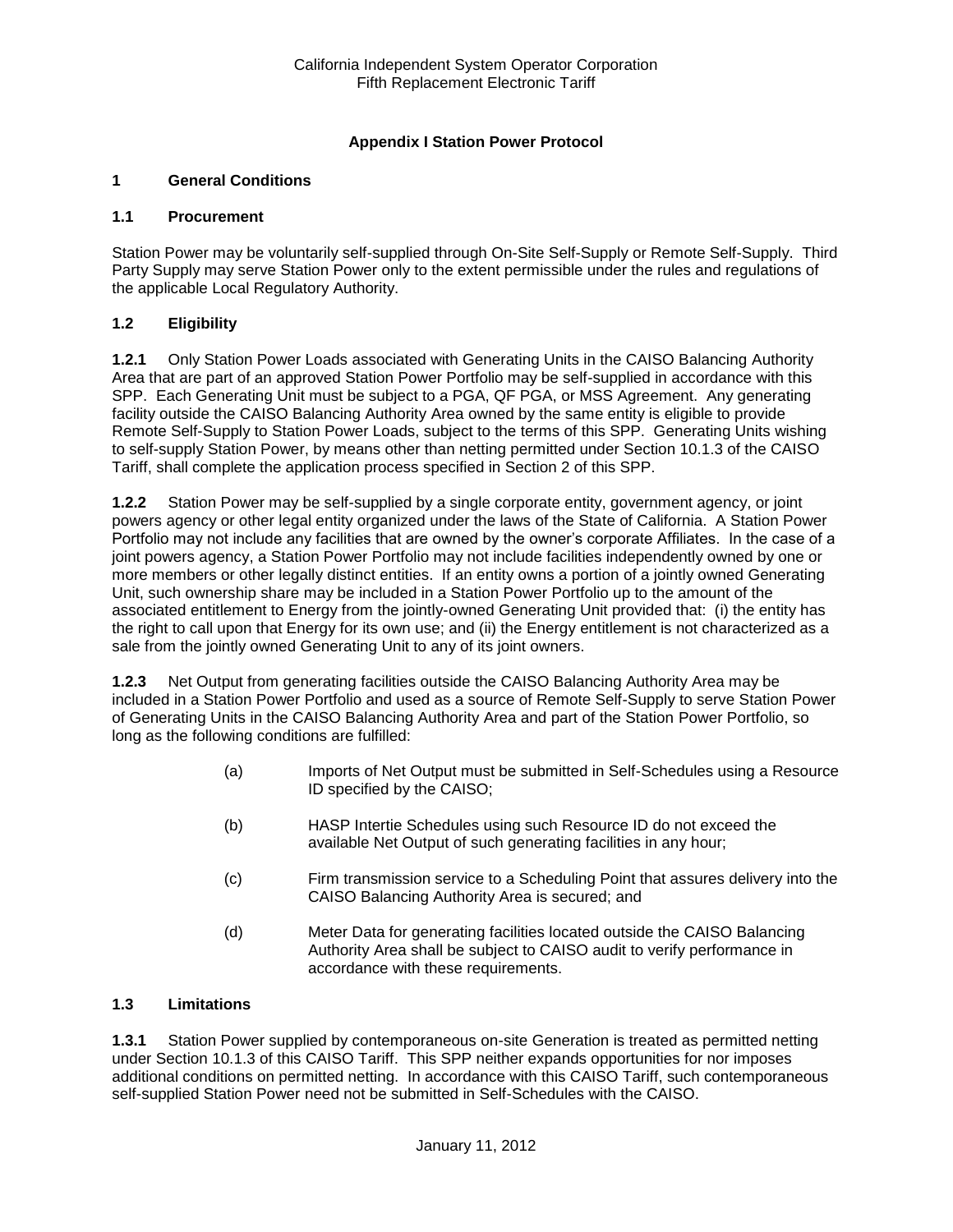**1.3.2** Self-supply of Station Power shall be strictly voluntary. Nothing in this SPP is intended to: 1) preclude a Generating Unit from purchasing Station Power pursuant to an applicable retail rate or tariff; or 2) supersede otherwise applicable jurisdiction of a Local Regulatory Authority, except in the event of a conflict between federal and state tariff provisions, in which case the federal tariff provisions will control.

### **2 Station Power Requirements and Review**

#### **2.1 Applications to Self-Supply Station Power**

**2.1.1** An application to establish a Station Power Portfolio or to modify the configuration of Station Power meters or the generating facilities included in a Station Power Portfolio must be submitted according to the process specified by the CAISO and posted on the CAISO Website, and shall include the following information:

- (a) One-line diagrams clearly showing the location and ownership of all Generating Units and Station Power meters, their connection to the CAISO Controlled Grid or distribution system, and the status of breakers and switchgear for normal system operation.
- (b) Identification of any generating facilities outside the CAISO Balancing Authority Area, to be used to provide Remote Self-Supply of Station Power within the proposed Station Power Portfolio. No loads associated with generating facilities outside the CAISO Balancing Authority Area may be supplied under this SPP.
- (c) Certification that the applicant is the sole owner of all generating facilities proposed to be included in the Station Power Portfolio, and that the applicant has the right to call on Energy for its own use from its ownership share of any jointly owned facilities that are proposed to be used to self-supply Station Power.
- (d) Demonstration that each Station Power meter is certified in accordance with the CAISO Tariff.
- (e) Verification that each Station Power meter is subject to a Meter Service Agreement for CAISO Metered Entities, and that each Generating Unit is bound to the CAISO Tariff by a PGA, QF PGA, or MSS Agreement.
- (f) Verification that the applicant has arranged for terms of service with the responsible UDC or MSS Operator for the use of any distribution facilities required to self-supply Station Power.

**2.1.2** On the CAISO's written request, the applicant will provide additional information that the CAISO reasonably determines is necessary to verify the planned operation of the Station Power Portfolio and meet the requirements of Section 2.1.1 of this SPP.

#### **2.2 CAISO Monitoring and Review**

**2.2.1** The CAISO will take the following actions with respect to each application to establish a Station Power Portfolio:

> (a) The CAISO shall post on the CAISO Website a listing of the specific Station Power meters and Generating Units located in the CAISO Balancing Authority Area (which may include a Pseudo-Tie of a Generating Unit to the CAISO Balancing Authority Area, provided that firm transmission service has been reserved across the transmission path from the CAISO Intertie to the Pseudo-Tie Generating Unit and the Station Power service is provided by a UDC or MSS Operator within the CAISO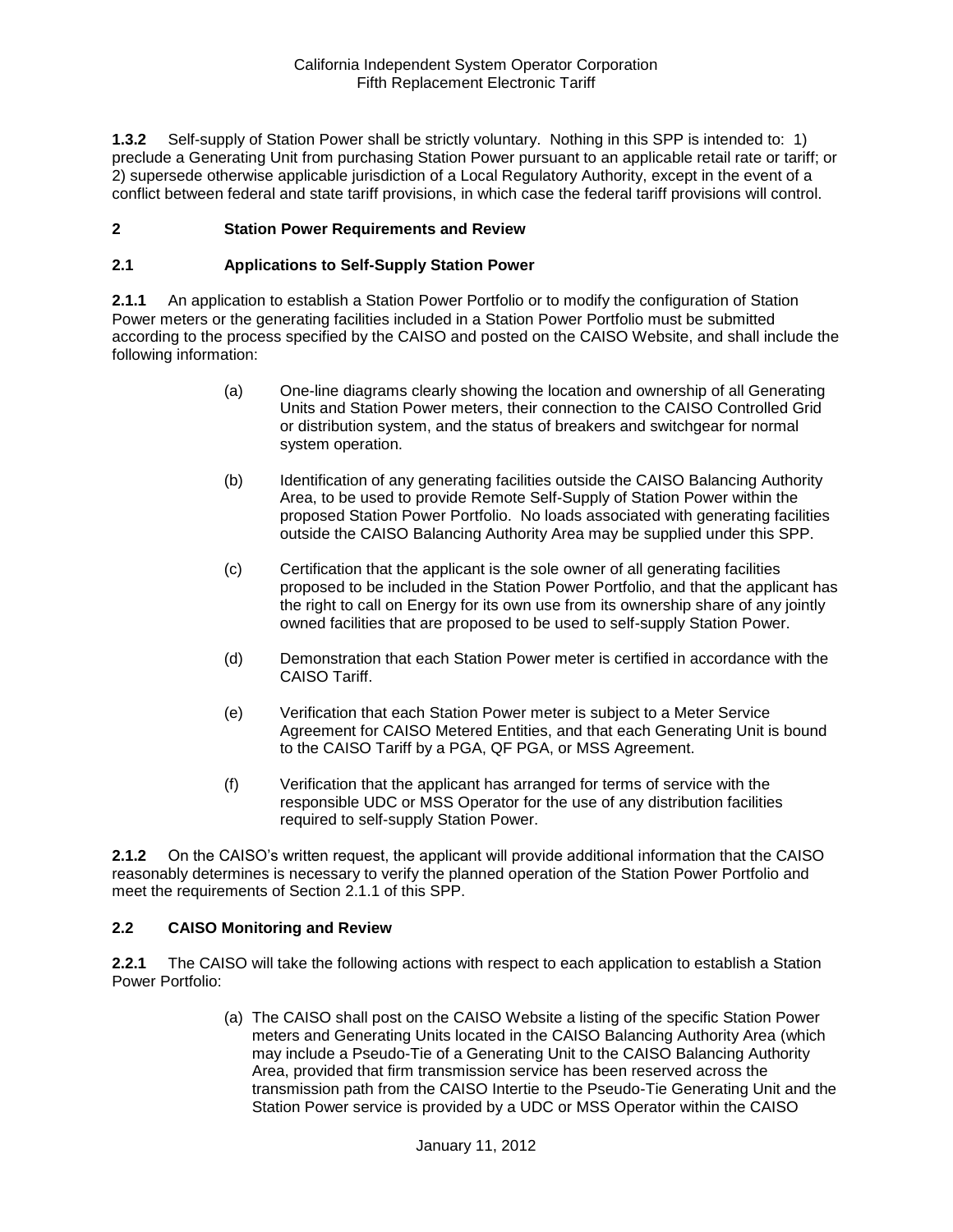Balancing Authority Area), and any generating facilities outside the CAISO Balancing Authority Area, that compose each Station Power Portfolio, and which are eligible to participate in the self-supply of Station Power in accordance with this SPP.

- (b) The CAISO will provide the appropriate UDC or MSS Operator and the Local Regulatory Authority with one-line diagrams and other information regarding each application.
- (c) The CAISO will make a determination in consultation with the UDC or MSS Operator and the Local Regulatory Authority on the factual question of whether distribution facilities are involved in the requested self-supply of Station Power. Any disputes regarding such determinations shall be subject to the dispute resolution procedures of this CAISO Tariff.
- (d) The CAISO will verify metering schemes and assign unique Load identifiers consistent with the CAISO data templates and validation rules that the Scheduling Coordinator responsible for each meter will be required to use for scheduling and Settlement.

**2.2.2** The CAISO shall promptly review each application to establish or modify a Station Power Portfolio. Within ten (10) Business Days after the submittal of the application, the CAISO shall notify the applicant in writing that the application is complete, or shall list any specific deficiencies or additional information that the CAISO reasonably requires to complete the application. The CAISO shall use all reasonable efforts to make the changes necessary for the new or modified configurations to take effect and the Station Power Portfolio to begin self-supplying Station Power within twenty (20) Business Days after a complete application is submitted. In no event shall a Station Power Portfolio begin self-supplying Station Power until any and all required changes to the configuration of metering or other equipment are completed as required under Section 6 of this SPP. The CAISO will have an ongoing right to request additional information reasonably necessary to verify that conditions on the self-supply of Station Power as specified in this SPP are met.

# **3 Self-Supply Verification and CAISO Charges**

### **3.1 Self-Supply Verification**

At the end of each Netting Period, the CAISO will calculate the Net Output for each Generating Unit in the Station Power Portfolio. If the Net Output is positive, then all Station Power associated with that Generating Unit will have been served by On-Site Self-Supply. Any positive Net Output from facilities in the Station Power Portfolio will be available to provide Remote Self-Supply to any Generating Unit with negative Net Output. If the available Remote Self-Supply is less than the aggregate negative Net Output in the Station Power Portfolio, then such shortfall will be deemed to have been served by Third Party Supply. The CAISO will incorporate these determinations in its accounting and billing for the Netting Period by reassigning Station Power to unique Load identifiers for Remote Self-Supply and Third Party Supply, as required.

### **3.2 Charges on Metered Demand**

Station Power that is not eligible for permitted netting in accordance with Section 10.1.3 of this CAISO Tariff must be submitted in Self-Schedules in accordance with the CAISO Tariff, and will be assessed all charges applicable to metered Demand under the CAISO Tariff, except as provided in Section 4.1 of this SPP.

### **3.3 Administrative Charge**

Scheduling Coordinators of Generating Units that have Station Power meters shall be assessed an administrative charge in accordance with Schedule 5 of Appendix F.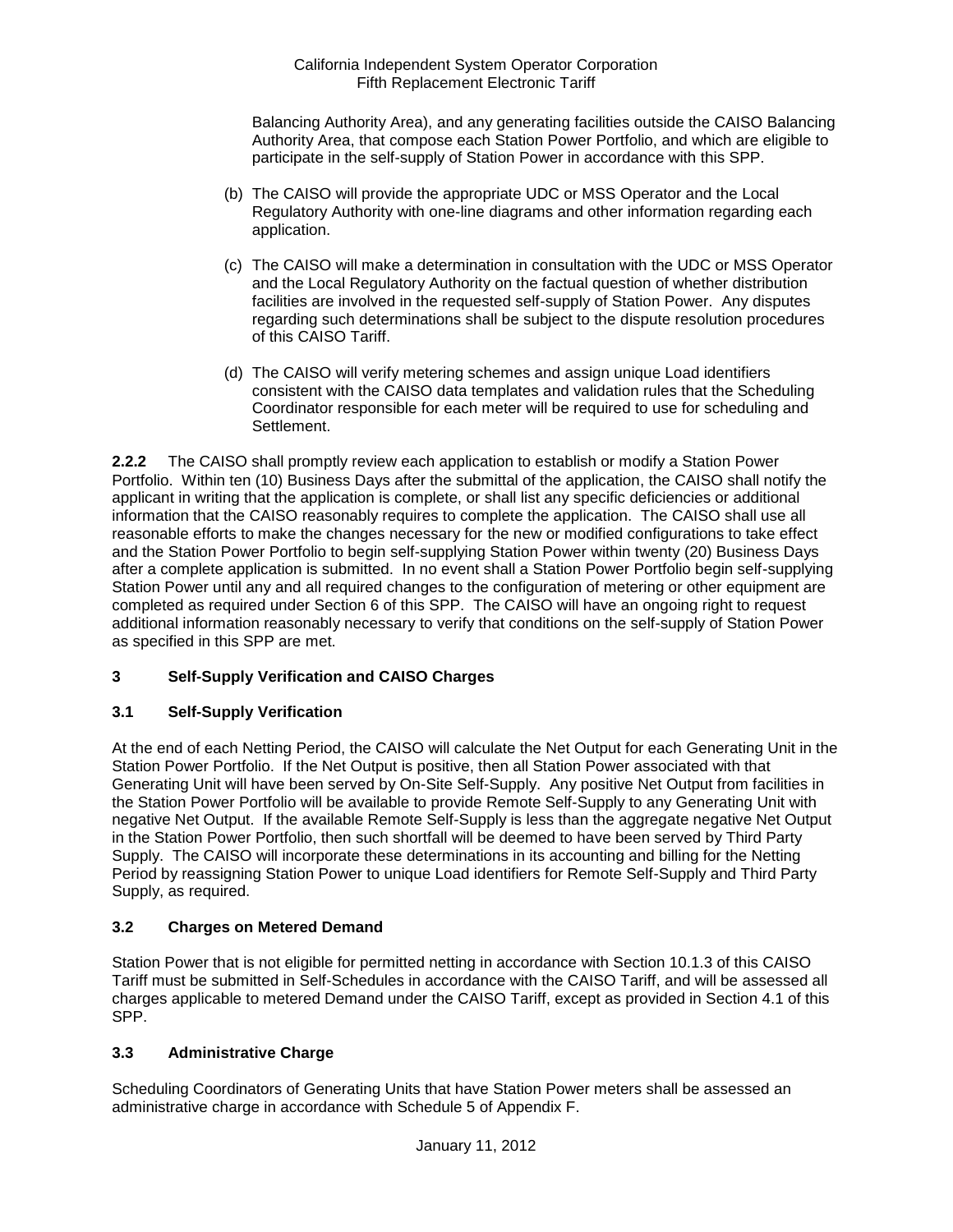# **4 Transmission Service**

**4.1** Station Power Load that is directly connected to the transmission facilities or directly connected to the Distribution System of a UDC or MSS Operator located in a PTO Service Territory and that is determined to have been served by On-Site Self-Supply shall be deemed not to have used the CAISO Controlled Grid and shall not be included in the Gross Load of the applicable UDC or MSS Operator. Station Power that is served by Wheeling service and that is determined to have been served by On-Site Self-Supply shall be deemed not to have used the CAISO Controlled Grid and shall not be included in the hourly Self-Schedules (in kWh) of the applicable Scheduling Coordinator that are subject to the Wheeling Access Charge.

**4.2** Station Power Load that is directly connected to the transmission facilities or directly connected to the Distribution System of a UDC or MSS Operator located in a PTO Service Territory and that is determined to have been served by Remote Self-Supply or Third Party Supply shall be included in the Gross Load of the applicable UDC or MSS Operator. Station Power that is served by Wheeling service and that is determined to have been served by Remote Self-Supply or Third Party Supply shall be included in the hourly Self-Schedules (in kWh) of the applicable Scheduling Coordinator that are subject to the Wheeling Access Charge.

**4.3** If the Generating Unit requires the use of distribution facilities or other facilities that are not part of the CAISO Controlled Grid, then the Generating Unit will be subject to the appropriate charges of the applicable UDC, MSS Operator or owner of such non-CAISO Controlled Grid facilities.

# **5 Energy Pricing**

All deviations between metered Generation or Station Power and that submitted in Self-Schedules will be settled at the resource-specific LMP at the applicable Custom LAP for the Station Power Load. The determination of Net Output and attribution of On-Site Self-Supply, Remote Self-Supply and Third Party Supply to serving Station Power under this SPP shall apply only to determine whether Station Power was self-supplied during the Netting Period and will have no effect on the price of Energy sold or consumed by any facility in the Station Power Portfolio.

### **6 Metering**

**6.1** In order to self-supply Station Power under this SPP by means other than netting permitted under Section 10.1.3 of this CAISO Tariff, a Generating Unit must be subject to a Meter Service Agreement for CAISO Metered Entities pursuant to CAISO Tariff Section 10.3.1. A meter certified in accordance with the CAISO Tariff is required for Station Power Load taken under the SPP. Separate metering is required for any on-site Load that does not meet the definition of Station Power. Under no circumstances may ineligible Loads be included in the Meter Data collected by the CAISO from a Station Power meter.

**6.2** Any costs associated with owning or operating metering or related facilities necessary to selfsupply Station Power according to the terms of this SPP are the responsibility of the owner-applicant.

**6.3** A single Scheduling Coordinator must represent the unique Load identifiers assigned by the CAISO for On-Site Self-Supply and Remote Self-Supply associated with each Station Power meter.

### **7 Provision Of Data To UDC Or MSS Operator**

The CAISO will provide the applicable UDC or MSS Operator with the amount of On-Site Self-Supply, Remote Self-Supply, and Third Party Supply serving Station Power at the granularity required to allow the UDC or MSS Operator to assess charges, if any, under the applicable retail tariff(s).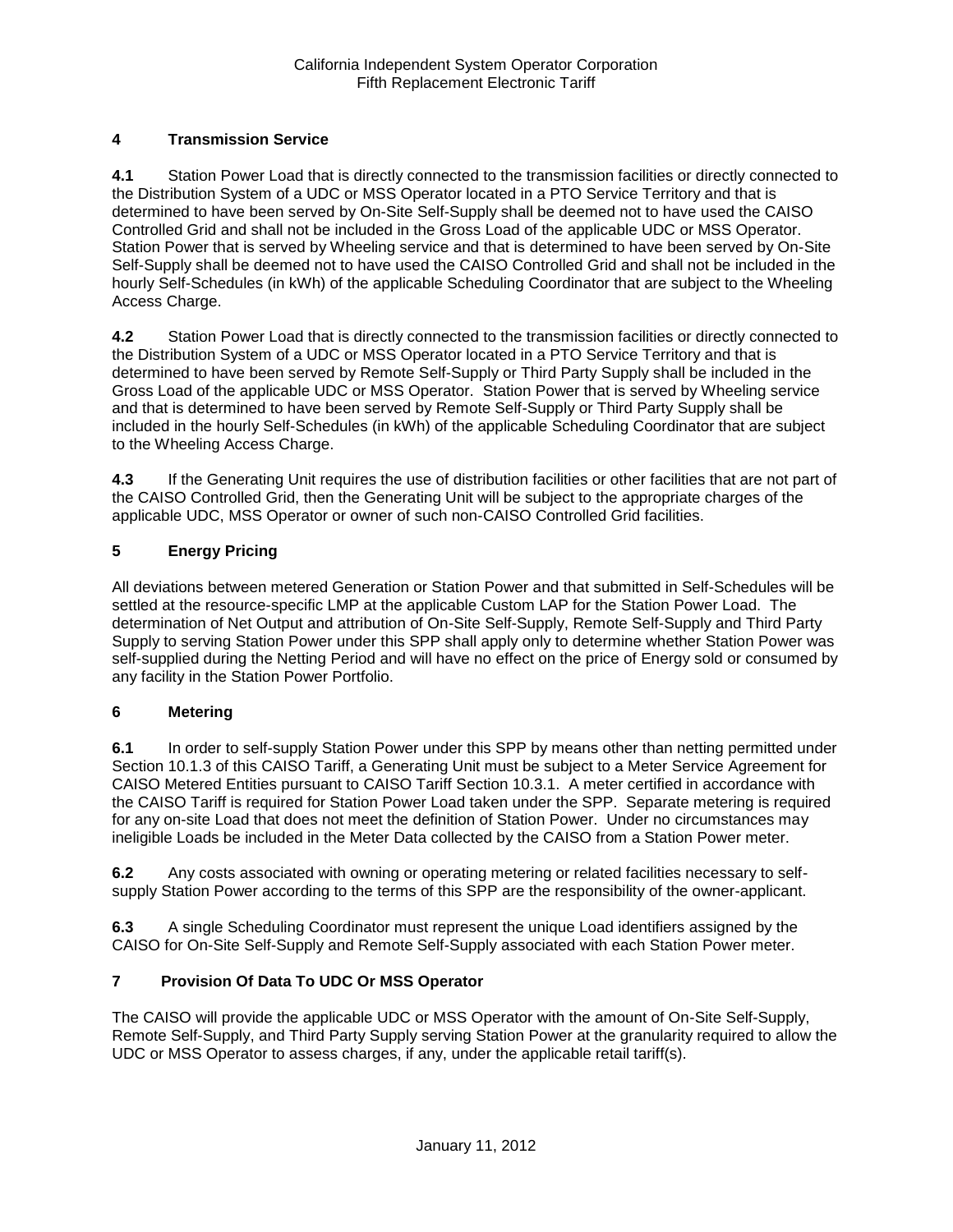# **APPENDIX J**

### **GRANDFATHERED METERING AND SETTLEMENT PROVISIONS FOR TRADING DAYS PRIOR TO**

### **OCTOBER 1, 2011**

#### **1. Grandfathering of Metering and Settlement Provisions for Trading Days Prior to October 1, 2011.**

Notwithstanding any other provisions of the CAISO Tariff the following provisions shall apply to transactions conducted prior to October 1, 2011. In all other respects, the CAISO Tariff, including the provisions of Sections 10, 11, and 37 not covered by this Appendix J, will apply to transactions that occurred prior to October 1, 2011.

## **10.2.1.3 Provision of and Access to Settlement Quality Meter Data**

Scheduling Coordinators may obtain Settlement Quality Meter Data relating to the CAISO Metered Entities they represent by directly accessing the Settlement Quality Meter Data Systems as specified in the applicable Business Practice Manual.

- For CAISO Metered Entities, Revenue Quality Meter Data obtained by successfully  $\bullet$ polled meters will be validated, estimated and edited by the CAISO to produce Settlement Quality Meter Data (actual), which will be made available to Scheduling Coordinators within five (5) Business Days from the Trading Day (T+5B) and will be used in the Initial Settlement Statement T+7B calculation.
- In the event that Revenue Quality Meter Data remains unavailable at noon on the fifth  $\bullet$ Business Day after the Trading Day (T+5B) due to unsuccessfully polled meters or facility and/or systems failures, the CAISO will estimate Settlement Quality Meter Data for CAISO Metered Entities for any outstanding metered Demand and/or Generation for the Initial Settlement Statement T+7B calculation as provided in Section 11.1.5.
- If the CAISO is notified in accordance with Section 10.2.13.2 that the revenue quality  $\bullet$ meter for a CAISO Metered Entity requires repair, the CAISO will produce Settlement Quality Meter Data (actual) for that entity using the estimation procedures referred to in Section 10.2.9, which will be made available to the Scheduling Coordinator for the CAISO Metered Entity within forty-three (43) calendar days from the Trading Day (T+43C) and will be used in the Recalculation Settlement Statement T+38B calculation.

### **10.3.6 Settlement Quality Meter Data Submission**

Scheduling Coordinators shall submit to the CAISO Actual Settlement Quality Meter Data or Scheduling Coordinator Estimated Settlement Quality Meter Data, as provided in Section 10.3.6.1(a), for Scheduling Coordinator Metered Entities they represent for each Settlement Period in an Operating Day according to the timelines established in Section 10.3.6.1 and the CAISO Payments Calendar and as provided in the applicable Business Practice Manual. Scheduling Coordinators must also submit Settlement Quality Meter Data (actual and Scheduling Coordinator estimated) on demand as provided in the applicable Business Practice Manual.

#### **10.3.6.1 Timing of Settlement Quality Meter Data Submission for Calculation of Initial Settlement Statement T+7B.**

Scheduling Coordinators must submit Actual Settlement Quality Meter Data or Scheduling Coordinator Estimated Settlement Quality Meter Data for the Scheduling Coordinator Metered Entities they represent to the CAISO no later than noon on the fifth Business Day after the Trading Day (T+5B) for the Initial Settlement Statement T+7B calculation. Scheduling Coordinators cannot submit Estimated Settlement Quality Meter Data for Proxy Demand Resources.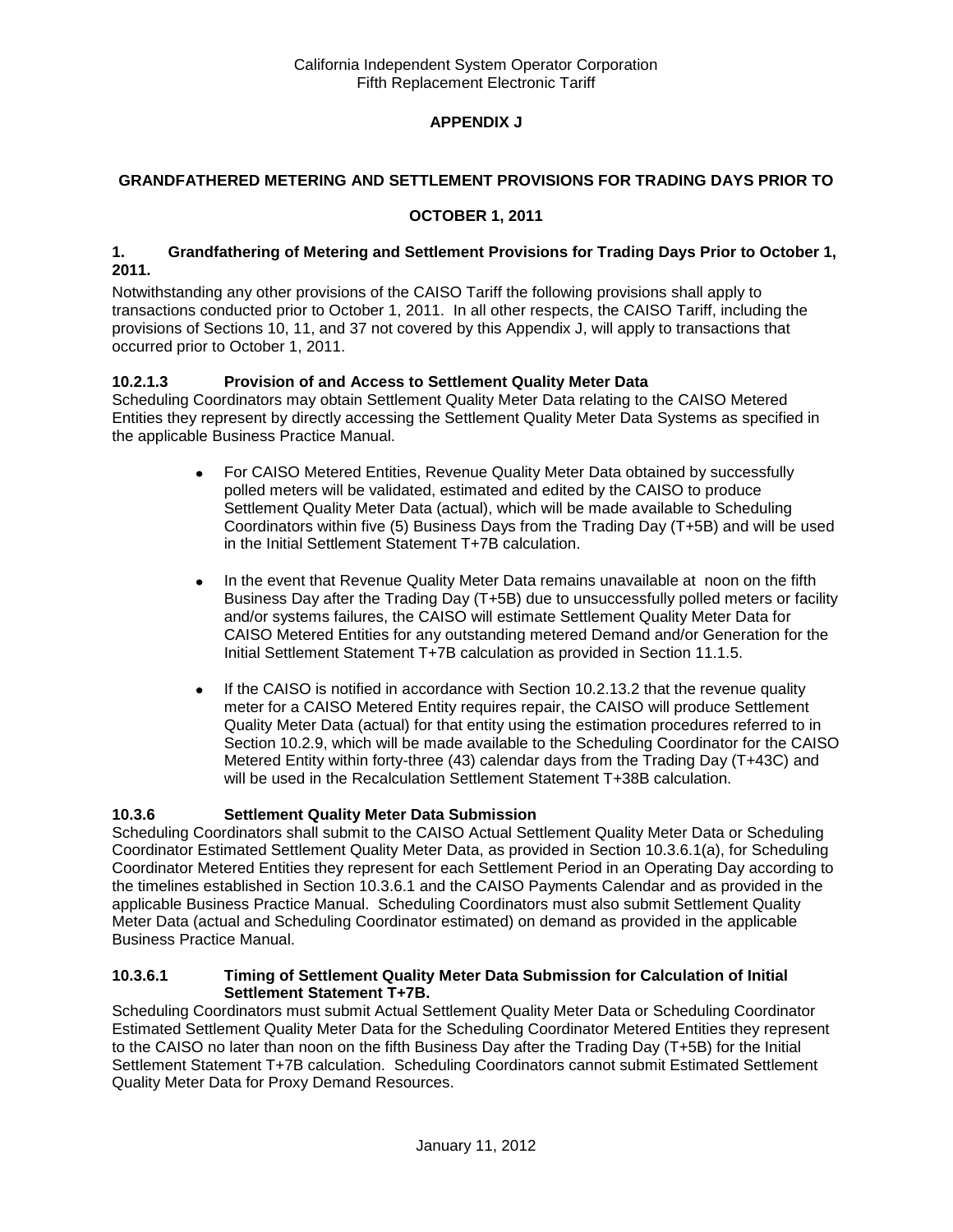- (a) In the absence of Actual Settlement Quality Meter Data, Scheduling Coordinators may submit Scheduling Coordinator Estimated Settlement Quality Meter Data using interval metering when available, sound estimation practices, and other available information including, but not limited to, bids, schedules, forecasts, temperature data, operating logs, recorders, and historical data. Scheduling Coordinator Estimated Settlement Quality Meter Data must be a good faith estimate that reasonably represents Demand and/or Generation quantities for each Settlement Period.
- (a) When Actual Settlement Quality Meter Data or Scheduling Coordinator Estimated Settlement Quality Meter Data is not received by the CAISO for a Scheduling Coordinator Metered Entity within five (5) Business Days from the Trading Day (T+5B), the CAISO will estimate the entity's Settlement Quality Meter Data for any outstanding metered Demand and/or Generation, excluding a Proxy Demand Resource, for use in the Initial Settlement Statement T+7B calculation, as provided in Section 11.1.5.

#### **10.3.6.2 Timing of Settlement Quality Meter Data Submission for Recalculation Settlement Statement T+38B**

Scheduling Coordinators must submit Actual Settlement Quality Meter Data for the Scheduling Coordinator Metered Entities they represent to the CAISO no later than midnight on the forty-third (43) calendar day after the Trading Day (T+43C) for the Recalculation Settlement Statement T+38B. A Scheduling Coordinator that timely submits Actual Settlement Quality Meter Data for the Initial Settlement Statement T+7B pursuant to Section 10.3.6.1 may submit revised Actual Settlement Quality Meter Data for the Recalculation Settlement Statement T+38B no later than the forty-third (43) calendar day after the Trading Day pursuant to this Section.

- (a) When Actual Settlement Quality Meter Data is not received by the CAISO for a Scheduling Coordinator Metered Entity by forty-three (43) calendar days after the Trading Day (T+43C), the Scheduling Coordinator has failed to submit complete and accurate meter data as required by Section 37.5.2.1 and will be subject to monetary penalty pursuant to Section 37.5.2.2.
- (b) Any Scheduling Coordinator Estimated Settlement Quality Meter Data submitted by a Scheduling Coordinator on behalf of the Scheduling Coordinator Metered Entities it represents that is not replaced with Actual Settlement Quality Meter Data by forty-three (43) calendar days after the Trading Day (T+43C) has failed to submit complete and accurate meter data as required by Section 37.5.2.1 and will be subject to monetary penalty pursuant to Section 37.5.2.2. In the absence of Actual Settlement Quality Meter Data, Scheduling Coordinator Estimated Settlement Quality Meter Data will be used in the Recalculation Settlement Statements.
- (c) The CAISO will not estimate a Scheduling Coordinator Metered Entity's Settlement Quality Meter Data for any outstanding metered Demand and/or Generation for use in a Recalculation Settlement Statement calculation. Any previous CAISO Estimated Settlement Quality Meter Data that the Scheduling Coordinator does not replace with Actual Settlement Quality Meter Data by forty-three (43) calendar days after the Trading Day (T+43C) will be set to zero. The CAISO will follow the control process described in the BPM for Metering to monitor and identify the CAISO Estimated Settlement Quality Meter Data that was not timely replaced and will take proactive measures to obtain the Actual Settlement Quality Meter Data. A Scheduling Coordinator that fails to replace CAISO Estimated Settlement Quality Meter Data with Actual Settlement Quality Meter Data by forty-three (43) calendar days after the Trading Day (T+43C) has failed to provide complete and accurate Settlement Quality Meter Data as required by Section 37.5.2.1 and will be subject to monetary penalty pursuant to Section 37.5.2.2.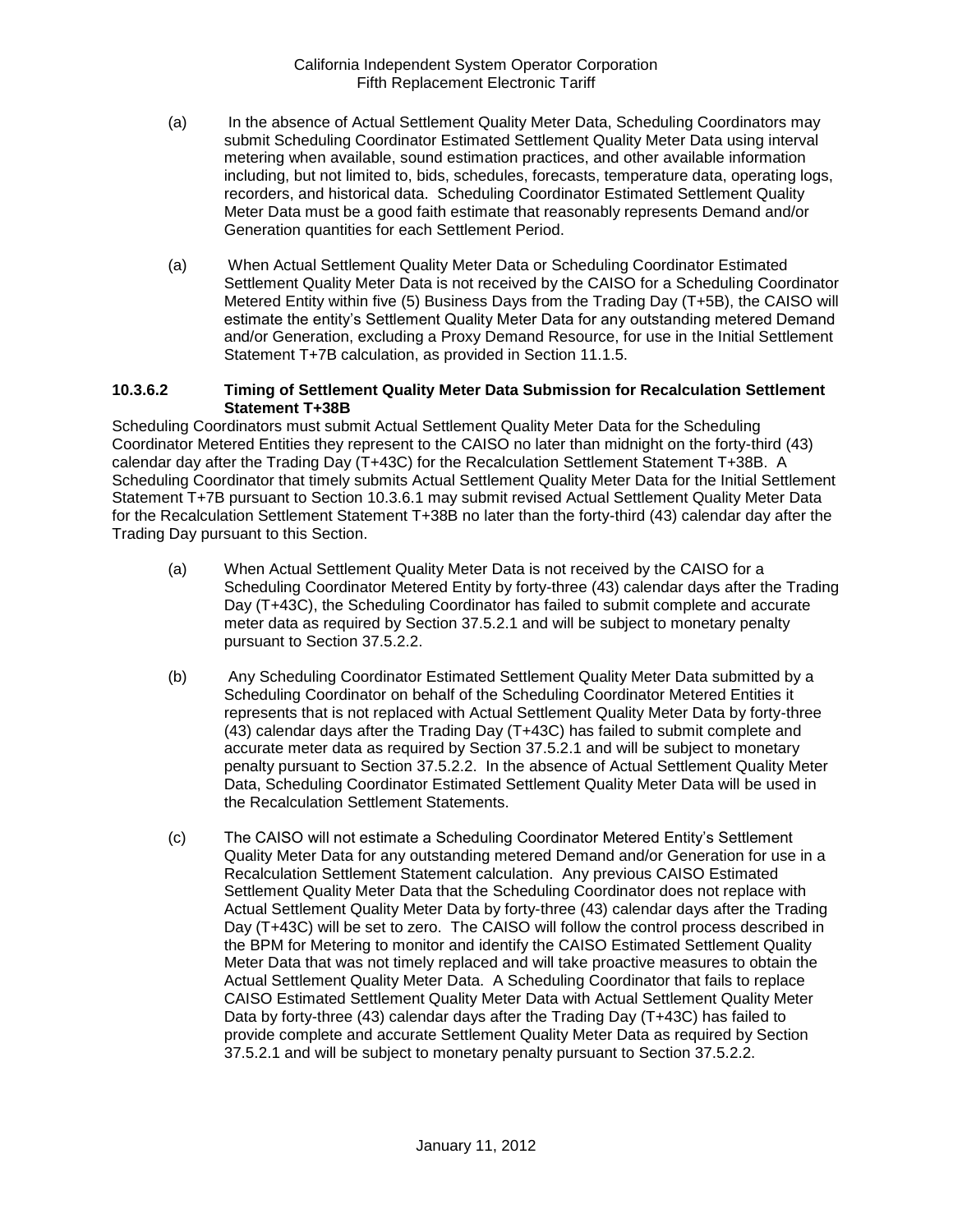#### **10.3.6.3 Timing of Settlement Quality Meter Data Submission for Recalculation Settlement Statements after the Recalculation Settlement Statement T+38B**

Scheduling Coordinators may continue to submit Actual Settlement Quality Meter Data for the Scheduling Coordinator Metered Entities they represent to the CAISO for use in Recalculation Settlement Statements subsequent to the Recalculation Settlement Statement T+38B according to timelines established in the CAISO Payments Calendar. Provided, however, that Scheduling Coordinators submitting Actual Settlement Quality Meter Data more than forty-three (43) calendar days after the Trading Day (T+43C) have failed to provide complete and accurate Settlement Quality Meter Data as required by Section 37.5.2.1 and will be subject to monetary penalty pursuant to Section 37.5.2.2.

# **11.29 Billing And Payment Process**

The CAISO will calculate for each charge the amounts payable by the relevant Scheduling Coordinator, CRR Holder, Black Start Generator or Participating TO for each Settlement Period of the Trading Day, and the amounts payable to that Scheduling Coordinator, CRR Holder, Black Start Generator or Participating TO for each charge for each Settlement Period of that Trading Day and shall arrive at a net amount payable for each charge by or to that Scheduling Coordinator, CRR Holder, Black Start Generator or Participating TO for each charge for that Trading Day. Each of these amounts will appear in the Settlement Statements that the CAISO will provide to the relevant Scheduling Coordinator, CRR Holder, Black Start Generator or Participating TO.

The components of the Grid Management Charge will be included in an Initial Settlement Statement T+7B, and any Recalculation Settlement Statement with the other types of charges referred to in Section 11.

# **11.29.1 Billing And Payment Process Based On Settlement Statements**

The billing and payment process shall be based on the issuance of Initial Settlement Statement T+7B and the Recalculation Settlement Statements.

### **11.29.2 Time-Frame For Payments Or Charges**

Payments or charges for the items referred to in Section 11.1.2 (except for the charges payable under long-term contracts) for each Trading Day in each calendar month shall be made five (5) Business Days after issuance of the Invoices and Payment Advices issued in accordance with Section 11.29.10. Payments for FERC Annual Charges will be made in accordance with Section 11.19.

### **11.29.5 General Principles For Production Of Settlement Statements**

### **11.29.5.1 Basis of Settlement**

The basis of each Settlement Statement shall be the debiting or crediting of an account in the name of the relevant Scheduling Coordinator, CRR Holder, Black Start Generator or Participating TO in the general ledger set up by the CAISO to reflect all transactions, charges or payments settled by the CAISO.

# **11.29.5.2 Right to Dispute**

All Scheduling Coordinators, CRR Holders, Black Start Generators or Participating TOs shall have the right to dispute any item or calculation set forth in any Initial Settlement Statement T+7B, Recalculation Settlement Statement T+38B, or Incremental Changes in Recalculation Settlement Statements T+76B, T+18M, and T+35M in accordance with this CAISO Tariff, but not those set forth in Recalculation Settlement Statement T+36M.

### **11.29.7 Settlements Cycle**

# **11.29.7.1 Timing of the Settlements Process**

The CAISO will publish: (i) Initial Settlement Statements T+7B on the seventh Business Day from the relevant Trading Day (T+7B), (ii) Recalculation Settlement Statements on the thirty-eighth Business Day from the relevant Trading Day (T+38B), (iii) Recalculation Settlement Statements on the seventy-sixth Business Day after the Trading Day (T+76B), (iv) Recalculation Settlement Statements on the Business Day eighteen (18) calendar months from the relevant Trading Day (T+18M) if necessary, (v)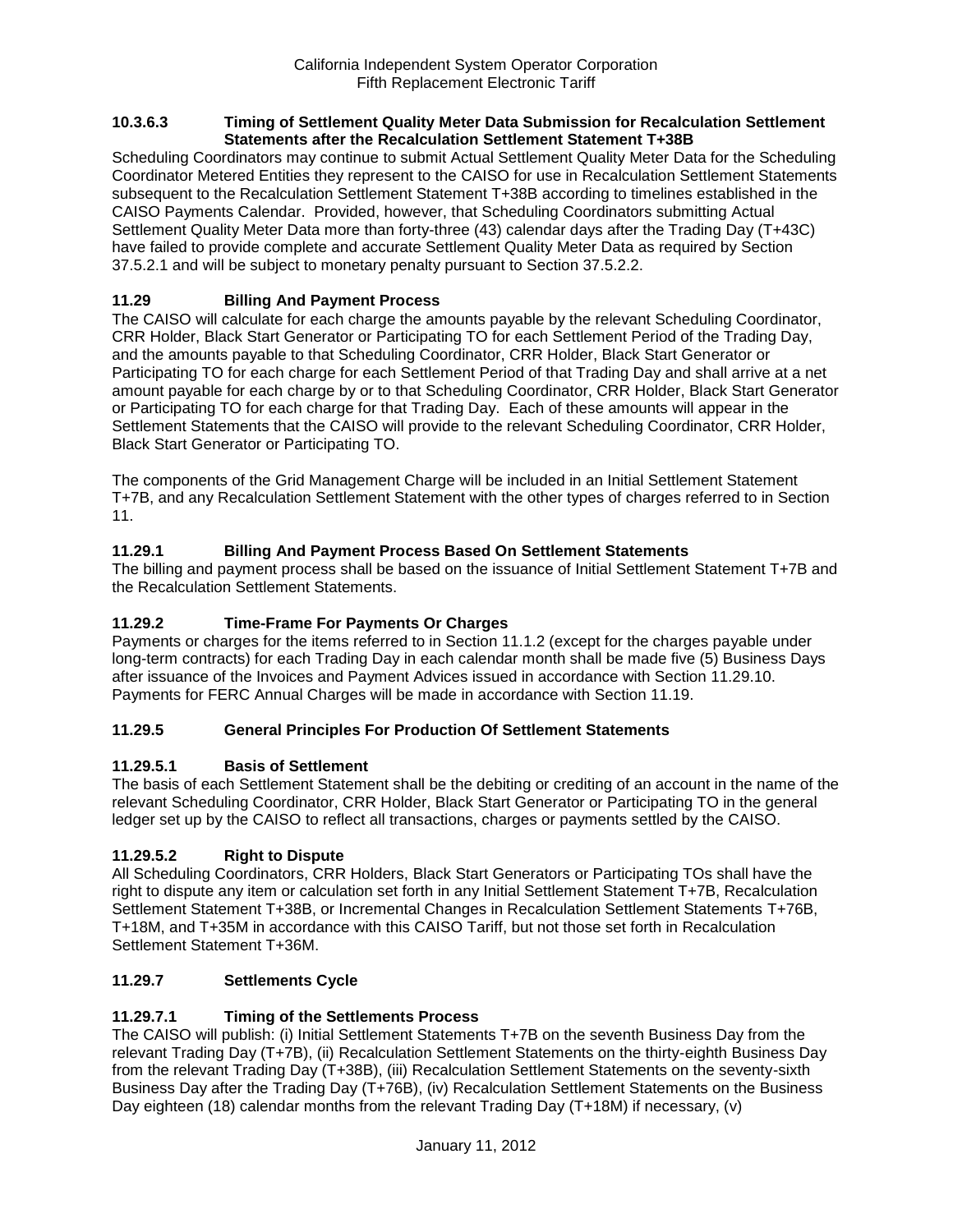Recalculation Settlement Statements on the Business Day thirty-five (35) calendar months from the relevant Trading Day (T+35M) if necessary, (vi) Recalculation Settlement Statements on the Business Day thirty-six (36) calendar months from the relevant Trading Day (T+36M) if necessary, and (v) any other Recalculation Settlement Statement authorized under Section 11.29.7.3. The CAISO will issue a notice to the market if a Recalculation Settlement Statement T+18M, Recalculation Settlement Statement T+35M, Recalculation Settlement Statement T+36M, or any additional Recalculation Settlement Statement is required for a Trading Day. The CAISO will notify affected Market Participants regarding failed or late publication of any Settlement Statements specified above and will rectify such failed or late publications pursuant to its procedure posted on the CAISO Website.

### **11.29.7.1.1 Initial Settlement Statement T+7B**

The CAISO shall provide to each Scheduling Coordinator, CRR Holder, Black Start Generator or Participating TO for validation an Initial Settlement Statement T+7B for each Trading Day within seven (7) Business Days of the relevant Trading Day, covering all Settlement Periods in that Trading Day. Each Initial Settlement Statement T+7B will be produced using available Settlement Quality Meter Data (either actual or estimated) and CAISO Estimated Settlement Quality Meter Data. The Initial Settlement Statement T+7B will include the following:

- (a) the amount payable or receivable by the Scheduling Coordinator, CRR Holder, Black Start Generator or Participating TO for each charge referred to in Section 11 for each Settlement Period in the relevant Trading Day;
- (b) the total amount payable or receivable by that Scheduling Coordinator, CRR Holder, Black Start Generator or Participating TO for each charge for all Settlement Periods in that Trading Day after the amounts payable and the amounts receivable under (a) have been netted off pursuant to Section 11.29; and
- (c) the components of each charge in each Settlement Period except for information contained in the Imbalance Energy report referred to in this Section 11.29.7.1.1; and
- (d) a breakdown of the components of the Imbalance Energy charge (the Imbalance Energy report).

### **11.29.7.1.2 Recalculation Settlement Statements**

The CAISO shall provide to each Scheduling Coordinator, CRR Holder, Black Start Generator or Participating TO Recalculation Settlement Statements in accordance with the CAISO Tariff and the CAISO Payments Calendar. Recalculation Settlement Statements shall be in a format similar to that of the Initial Settlement Statement T+7B and shall include the same granularity of information provided in the Initial Settlement Statement T+7B as amended following the validation procedure.

### **11.29.7.1.3 Recalculation Settlement Statement – Bridge Period**

For Trading Days April 1, 2009 through October 31, 2009, the settlement timeline shall include: (i) issuance of Recalculation Settlement Statement T+18M if necessary, Recalculation Settlement Statement T+35M if necessary, and Recalculation Settlement Statement T+36M, if necessary to adjust any charge set forth in a previously published Settlement Statement for any Trading Day within this period; and (ii) any other Recalculation Settlement Statement authorized under Section 11.29.7.3.

Any Recalculation Settlement Statement issued pursuant to this Section shall be subject to the same provisions in the CAISO Tariff as are applicable to a Recalculation Settlement Statement T+18M, Recalculation Settlement Statement T+35M, Recalculation Settlement Statement T+36M, or any other Recalculation Settlement Statement authorized under Section 11.29.7.3, including, but not limited to, Section 11.29.7.2 (Basis for Billing and Payment), Section 11.29.8 (Confirmation and Validation), and Section 11.29.9 (Payment Procedures), except that Section 11.29.10.2 (Interest) shall not apply.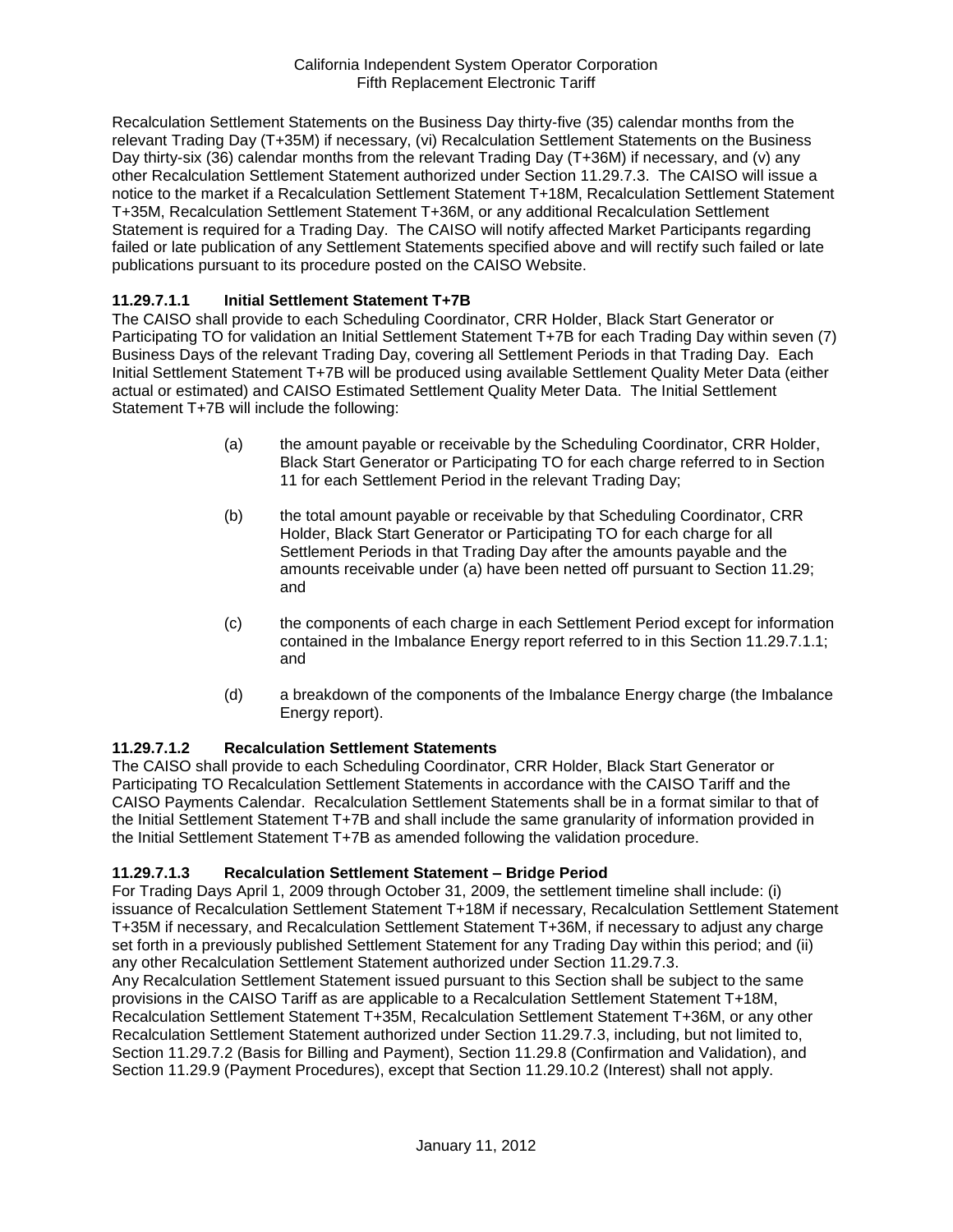The CAISO will include the publication dates and related invoice dates for the Recalculation Settlement Statements for Trading Days within the period April 1, 2009 through October 31, 2009 on the CAISO Payments Calendar prepared in accordance with Section 11.29.24.

The CAISO will issue a notice to the market if a Recalculation Settlement Statement T+18M, Recalculation Settlement Statement T+35M, Recalculation Settlement Statement T+36M, or any additional Recalculation Settlement Statement is required for a Trading Day within the period April 1, 2009 through October 31, 2009.

To the extent that any provision in this Section is in conflict or inconsistent with CAISO Tariff Appendix H (Grandfathered Metering and Settlement Provisions for Trading Days Prior to November 1, 2009), the provision in this Section shall prevail.

## **11.29.7.2 Basis for Billing and Payment**

The Initial Settlement Statement T+7B and any Recalculation Settlement Statement shall constitute the basis for billing in accordance with this CAISO Tariff. The Initial Settlement Statement T+7B shall constitute the basis for billing for all charges in the first instance. The Recalculation Settlement Statement T+38B shall constitute the basis for billing for adjustments to charges set forth in the Initial Settlement Statement T+7B. Each Scheduling Coordinator, CRR Holder, Black Start Generator, and Participating TO shall pay any net debit and shall be entitled to receive any net credit shown in an Invoice or Payment Advice on the Payment Date, whether or not there is any dispute regarding the amount of the debit or credit.

## **11.29.7.2.1 Elimination of Invoices under \$10.00**

Invoices and Payment Advices due to or from any Scheduling Coordinator, CRR Holder, Black Start Generator, or Participating TO for amounts less than \$10.00 will be adjusted to \$0.00 and no amount will be due to or from that Scheduling Coordinator, CRR Holder, Black Start Generator, or Participating TO for that Invoice or Payment Advice.

### **11.29.7.3 Additional Recalculation Settlement Statements**

The CAISO shall issue no Recalculation Settlement Statements other than to Recalculation Settlement Statements T+38B, Recalculation Settlement Statements T+76B, Recalculation Settlement Statements T+18M, Recalculation Settlement Statements T+35M, and Recalculation Settlement Statements T+36M, unless directed by the CAISO Governing Board or pursuant to a FERC order.

**11.29.7.3.1** If an additional Recalculation Settlement Statement is ordered by the CAISO Governing Board, the CAISO shall arrange to have the Recalculation Settlement Statement carried out as soon as is reasonably practicable following the CAISO Governing Board's order, subject to the availability of staff and computer time, compatible software, appropriate data and other resources.

**11.29.7.3.2** The cost of an additional Recalculation Settlement Statement shall be borne by the Scheduling Coordinator, CRR Holder, Black Start Generator, or Participating TO requesting it, unless an additional Recalculation Settlement Statement was needed due to a clerical oversight or error on the part of the CAISO staff.

**11.29.7.3.3** Where an additional Recalculation Settlement Statement indicates that the accounts of Scheduling Coordinators, CRR Holders, Black Start Generators, or Participating TOs should be debited or credited to reflect alterations to Settlements previously made under this CAISO Tariff, for those Scheduling Coordinators, CRR Holders, Black Start Generators, or Participating TOs affected by the additional Recalculation Settlement Statement, the CAISO shall reflect the amounts to be debited or credited in the next scheduled semi-monthly Invoice or Payment Advice for the end of the month.

**11.29.7.3.4** Recalculation Settlement Statements, post closing adjustments and the financial outcomes of CAISO ADR Procedures and any other dispute resolution may be invoiced separtely from monthly market activities in accordance with Section 11.29.10.3.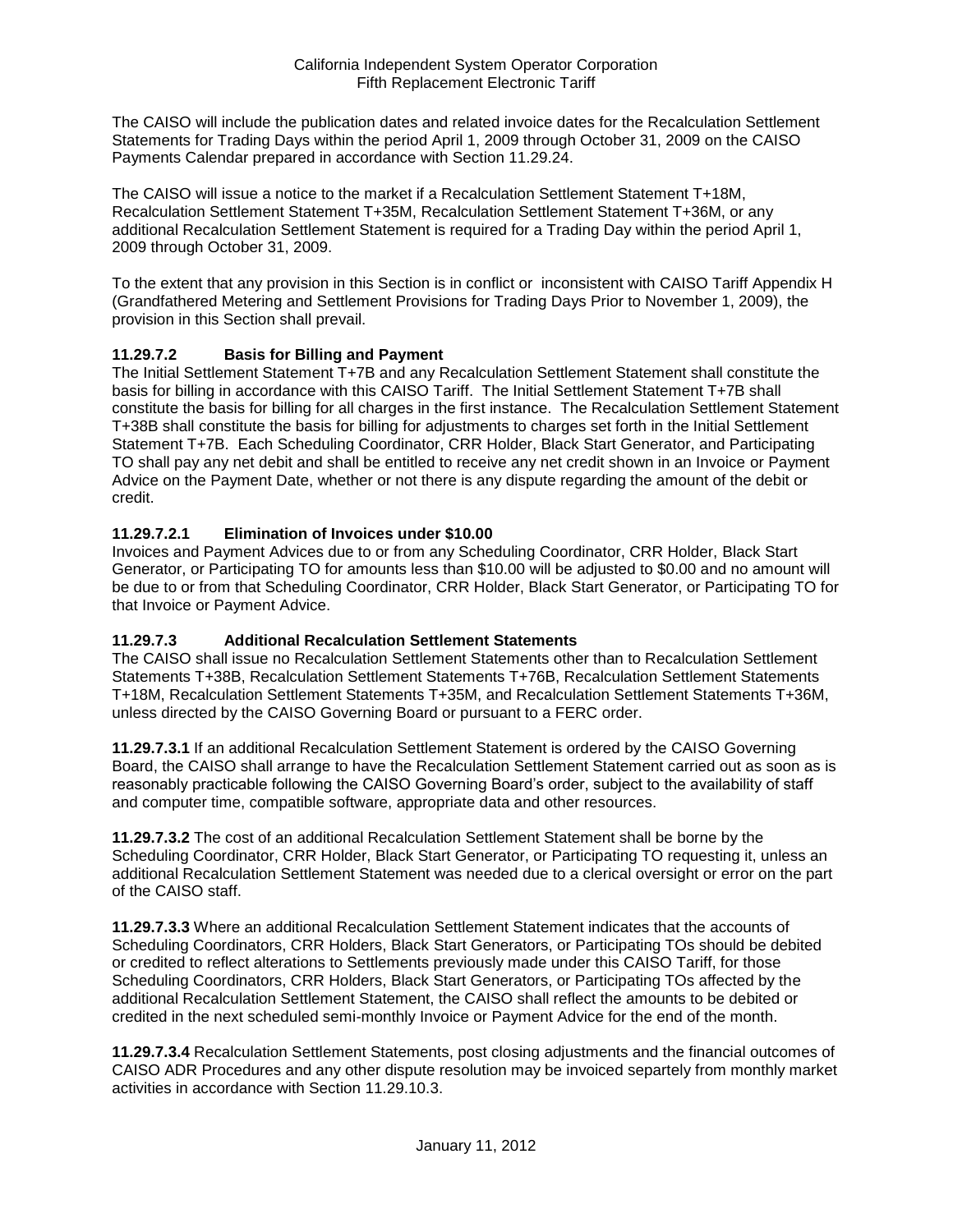## **11.29.8 Confirmation And Validation**

### **11.29.8.1 Confirmation**

It is the responsibility of each Scheduling Coordinator, CRR Holder, Black Start Generator, or Participating TO to notify the CAISO if it fails to receive a Settlement Statement on the date specified for the publication of such Settlement Statement in the CAISO Payments Calendar. Each Scheduling Coordinator, CRR Holder, Black Start Generator, or Participating TO shall be deemed to have received its Settlement Statement on the dates specified, unless it notifies the CAISO to the contrary.

#### **11.29.8.2 Validation of Initial Settlement Statement T+7B and Recalculation Settlement Statement T+38B**

### **11.29.8.3 Validation of Additional Recalculation Settlement Statements**

Each Scheduling Coordinator, CRR Holder, Black Start Generator or Participating TO shall have the opportunity to review the Incremental Changes, including the CAISO's implementation of a prior accepted dispute, that appear on or are omitted from any Recalculation Settlement Statement T+76B, Recalculation Settlement Statement T+18M or Recalculation Settlement Statement T+35M that it receives. The Scheduling Coordinator, CRR Holder, Black Start Generator or Participating TO shall be deemed to have validated the Incremental Changes on each Recalculation Settlement Statement unless it has raised a dispute or reported an exception regarding those Incremental Changes within time periods set forth in Sections 11.29.8.4.1 through 11.29.8.4.6 from the date of issuance. Once validated, the Incremental Changes on a Recalculation Settlement Statement T+76B , Recalculation Settlement Statement T+18M, or Recalculation Settlement Statement T+35M shall be binding on the Scheduling Coordinator, CRR Holder, Black Start Generator or Participating TO to which it relates, except to the extent that the CAISO performs an additional Recalculation Settlement Statement pursuant to Section 11.29.7.3.

The notice of dispute shall state clearly the Trading Day, the issue date of the Recalculation Settlement Statement, the item disputed, the reasons for the dispute, and the amount claimed (if appropriate) and shall be accompanied with all available evidence reasonably required to support the claim. The only Recalculation Settlement Statement that cannot be disputed is Recalculation Settlement Statement T+36M.

### **11.29.8.4 Disputes or Exceptions**

### **11.29.8.5 CAISO Timeline for Determining Settlement Statement Disputes**

The timeline for the CAISO to reach a determination on a settlement statement dispute shall be as follows:

- (a) For a settlement statement dispute based on an Initial Settlement Statement T+7B, Recalculation Settlement Statement T+38B, Recalculation Settlement Statement T+76B, or Recalculation Settlement Statement T+18M, the CAISO shall reach a determination to approve or deny the dispute, and provide electronic notice of the outcome to the Scheduling Coordinator that submitted the dispute, no later than twenty (20) Business Days after the end of the dispute period for that settlement statement; with the exception of complex disputes or unless otherwise agreed to by the disputing Scheduling Coordinator. In the event that the CAISO's determination results in an adjustment to payments and/or charges, the CAISO in its notice to the disputing Scheduling Coordinator shall identify the subsequent recalculation settlement statement expected to include the adjustment.
- (b) For a settlement statement dispute based on Recalculation Settlement Statement T+35M, the CAISO shall reach a determination to approve or deny the dispute, and provide electronic notice of the outcome to the Scheduling Coordinator that submitted the dispute, no later than fourteen (14) days after the end of the dispute period for that settlement statement. Valid disputes regarding data appearing on Recalculation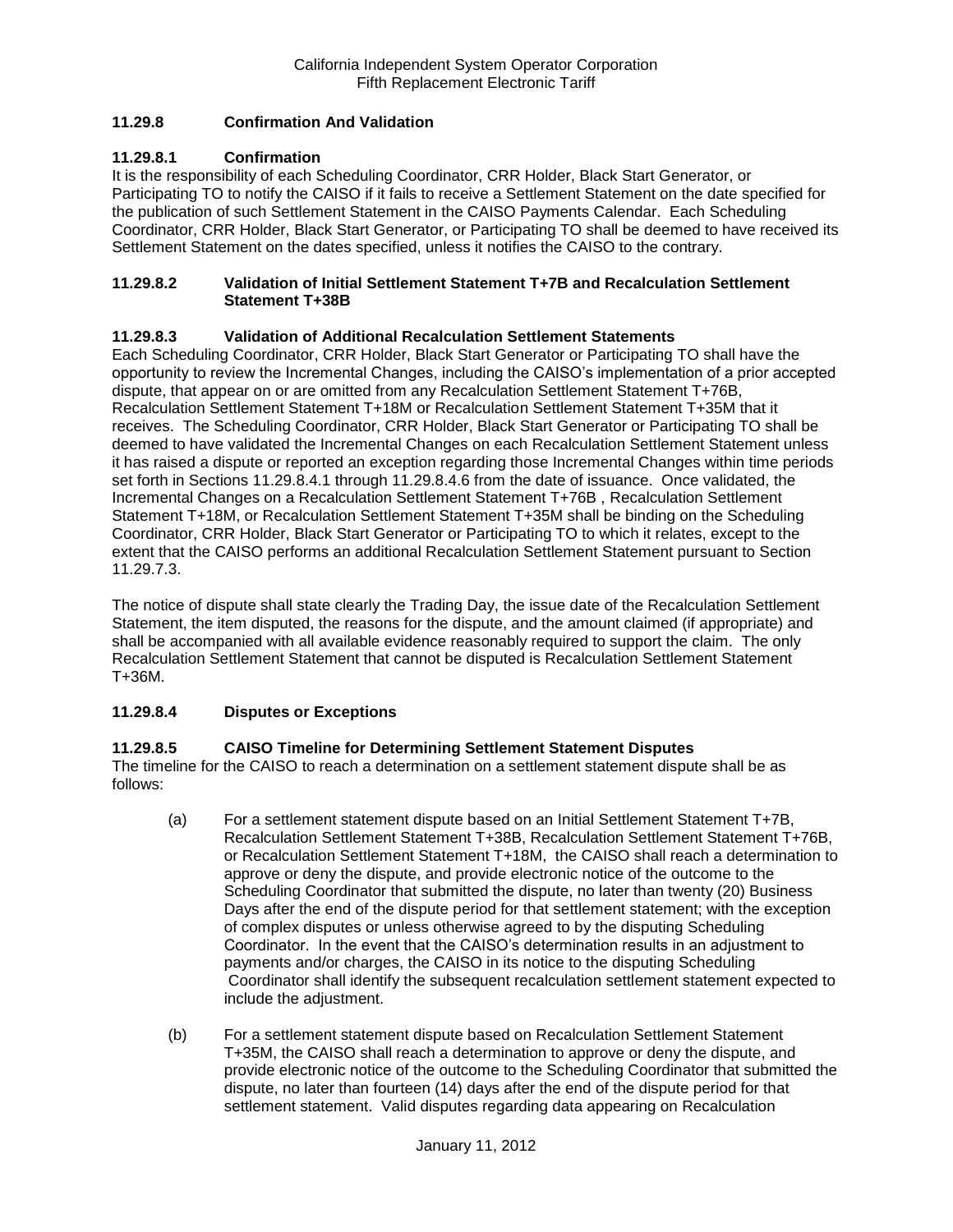Settlement Statement T+35M will be reflected on Recalculation Settlement Statement T+36M.

(c) Complex settlement statement disputes involve policy considerations, entail extensive research, require granular review of previous market runs, include complicated data or calculations, or depend on additional information to be provided by the disputing Scheduling Coordinator or a third party. The CAISO in its sole discretion may designate a settlement statement dispute to be complex dispute. The CAISO will advise the disputing Scheduling Coordinator within twenty (20) Business Days after the end of the dispute period for that settlement statement if a dispute is a complex dispute. The CAISO shall make reasonable efforts to reach a determination to approve or deny a complex dispute resulting from (i) an Initial Settlement Statement T+7B, Recalculation Settlement Statement T+38B, or Recalculation Settlement Statement T+76B, no later than fifteen (15) months after the Trading Day so that any resultant adjustment will be included on the Recalculation Settlement Statement T+18M, and (ii) a Recalculation Settlement Statement T+18M, no later than thirty-three (33) months after the Trading Day so that any resultant adjustment will be included on the Recalculation Settlement Statement T+35M.

# **11.29.10 Billing And Payment**

The CAISO shall prepare and send to each Scheduling Coordinator, CRR Holder, Black Start Generator or Participating TO two Invoices or Payment Advices for each billing period in each calendar month. There are two (2) billing periods in each calendar month. The first billing period is from the first to the fifteenth day of the month and second billing period is from the sixteenth to the last of day of the month. The CAISO will publish Invoices and Payment Advices for the first semi-monthly billing period in a month on the seventh Business Day after the Trading Day that is the fifteenth day of the month. The CAISO will publish Invoices and Payment Advices for the second semi-monthly billing period in a month on the seventh Business Day after the Trading Day that is the end of the month. Each Invoice or Payment Advice will show amounts which are to be paid by or to each Scheduling Coordinator, CRR Holder, Black Start Generator or Participating TO, the Payment Date, being the date on which such amounts are to be paid or received, and details of the CAISO Clearing Account to which any amounts owed by or to Scheduling Coordinators, CRR Holder, Black Start Generator or Participating TO are to be paid. Revenues owed from a Scheduling Coordinator, CRR Holder, Black Start Generator or Participating TO are expressed as a positive amount on an Invoice. Revenues owed to a Scheduling Coordinator, CRR Holder, Black Start Generator or Participating TO are expressed as a negative amount on a Payment Advice. Payments or charges for the items referred to in an Invoice or Payment Advice (except for the charges payable under long-term contracts) for each Trading Day in each calendar month shall be made five (5) Business Days after the date on which the semi-monthly Invoice or Payment Advice is issued.

# **11.29.10.1 Billing Periods**

Each Invoice or Payment Advice will include one (1) semi-monthly billing period and up to five (5) other billing periods. The other billing periods correspond to the dates on which the Recalculation Settlement Statements are published. Any Invoice or Payment Advice for a billing period corresponding to a Recalculation Settlement Statement will be reflected on the next scheduled semi-monthly Invoice or Payment Advice for the end of the month. Each billing period will be represented separately on the Invoice or Payment Advice but the net Invoice or Payment Advice for a Scheduling Coordinator, CRR Holder, Black Start Generator or Participating TO will reflect the entity's net financial obligations in all billing periods.

### **11.29.10.2 Interest**

Interest will be applied to any Incremental Changes through Recalculation Settlement Statement T+36M. Interest will be calculated separately for the billing period from the first to the fifteenth day of the month and for the billing period from the sixteenth to the last of day of the month. The rate of interest will be the interest rate calculated in accordance with 18 C.F.R. 35.19a of FERC's regulations.

# **11.29.10.3 Other Invoicing Provisions**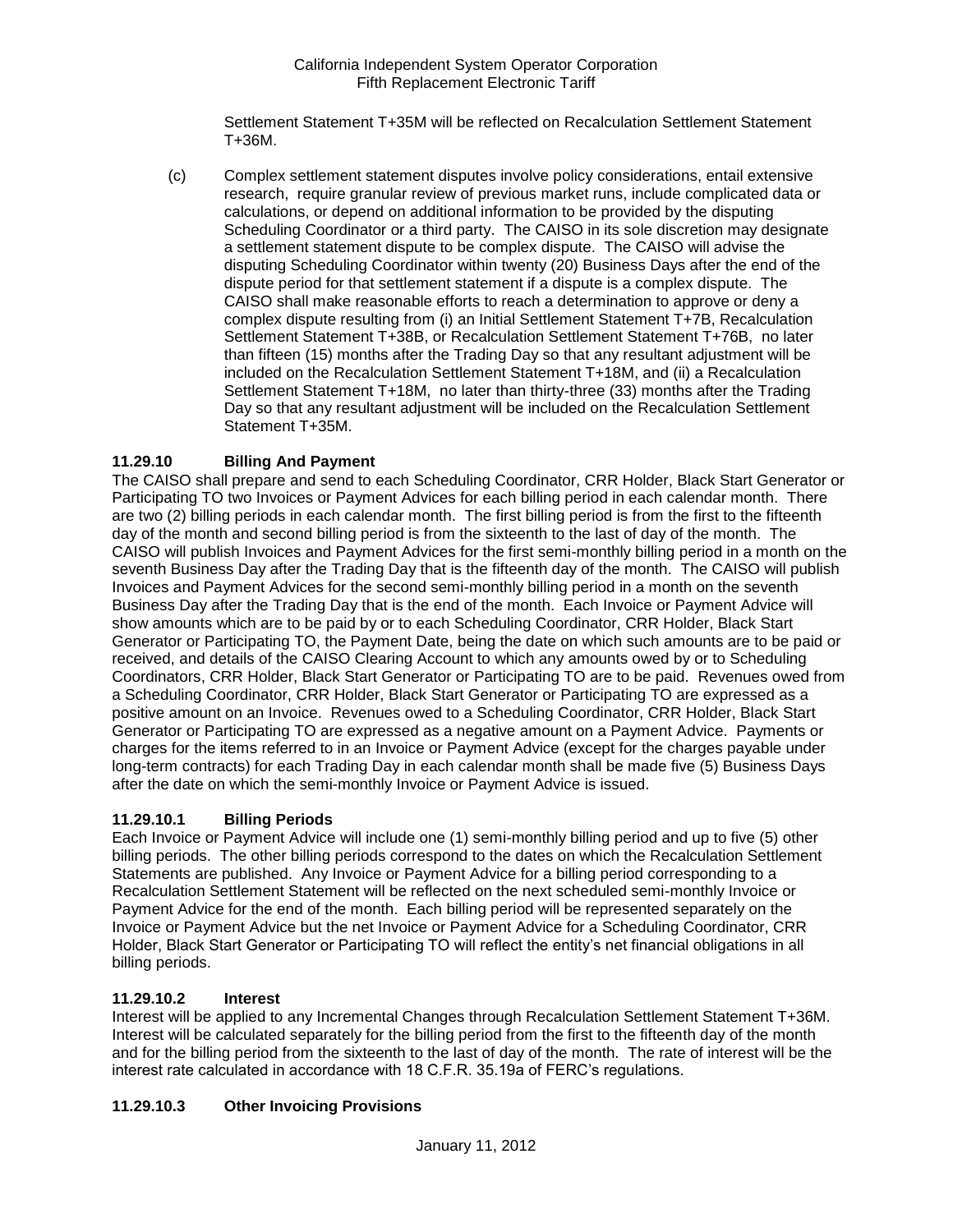The Invoices or Payment Advices will also include the total charges for each component of the Grid Management Charge, the total charges associated with any Interest for each relevant Trading Month, the FERC Annual Charges due monthly, as well as any disbursements associated with a shortfall receipt distribution.

A separate Invoice for the FERC Annual Charges due annually will be issued by the CAISO to the Scheduling Coordinator in accordance with Section 11.19.1.2. The CAISO will issue separate Invoices for NERC/WECC Charges as described in Section 11.20.

A separate Invoice for a shortfall allocation will be issued by the CAISO to Scheduling Coordinators in the event of a payment default in accordance with Section 11.29.17.1.

In the event of an allocation of a payment default in accordance with Section 11.29.17.2, the CAISO may either issue separate Invoices to Default-Invoiced SCIDs pursuant to Section 11.29.17.2.1 or to SCIDs pursuant to Section 11.29.17.2.2, as applicable, or may issue Invoices through its standard invoicing process that include the allocation of the payment default.

Recalculation Settlement Statements, post closing adjustments and the financial outcomes of CAISO ADR Procedures and any other dispute resolution may be invoiced separately from monthly market activities. The CAISO shall provide a Market Notice at least five (5) Business Days prior to such invoicing identifying the components of such Invoice or Payment Advice.

# **11.29.10.4 Emergency Procedures**

## **11.29.10.5 Use of Estimated Data**

In the event of an emergency or a failure of any of the CAISO software or business systems, the CAISO may use estimated Settlement Statements and Invoices and Payment Advices and may implement any temporary variation of the timing requirements relating to the Settlement and billing process contained in the CAISO Tariff. Details of the variation and the method chosen to produce estimated data, Settlement Statements and Invoices and Payment Advices will be published on the CAISO Website.

# **11.29.21.2 Evidence of Unpaid Amount**

The CAISO shall, on request, certify in writing the amounts owed by a CAISO Debtor that remain unpaid and the CAISO Creditors to whom such amounts are owed and shall provide certified copies of the relevant Initial Settlement Statement T+7B and the Recalculation Settlement Statements, Invoices, Payment Advices, and other documentation on which the CAISO's certificate was based to the CAISO Debtor and the relevant CAISO Creditors. A CAISO certificate given under this Section 11.29.21.2 may be used as prima facie evidence of the amount due by a CAISO Debtor to CAISO Creditors in any legal proceedings.

### **11.29.23 Communications**

The Initial Settlement Statement T+7B, any Recalculation Settlement Statement, and Invoices, and Payment Advices will be considered issued to CAISO Creditors or CAISO Debtors when released by the CAISO's secure communication system. Communications on a Payment Date relating to payment shall be made by the fastest practical means including by telephone. If there is a failure of a communication system and it is not possible to communicate by electronic means, then the CAISO or CAISO Creditor or CAISO Debtor, as the case may be, shall communicate by facsimile but only if the recipient is first advised by telephone to expect the facsimile. Methods of communication between the CAISO and Market Participants may be varied by the CAISO giving not less than ten (10) days notice to Market Participants on the CAISO's secure communication system.

### **11.29.24.1 Preparation**

In September of each year, the CAISO will prepare a draft CAISO Payments Calendar for the following calendar year showing for each Trading Day: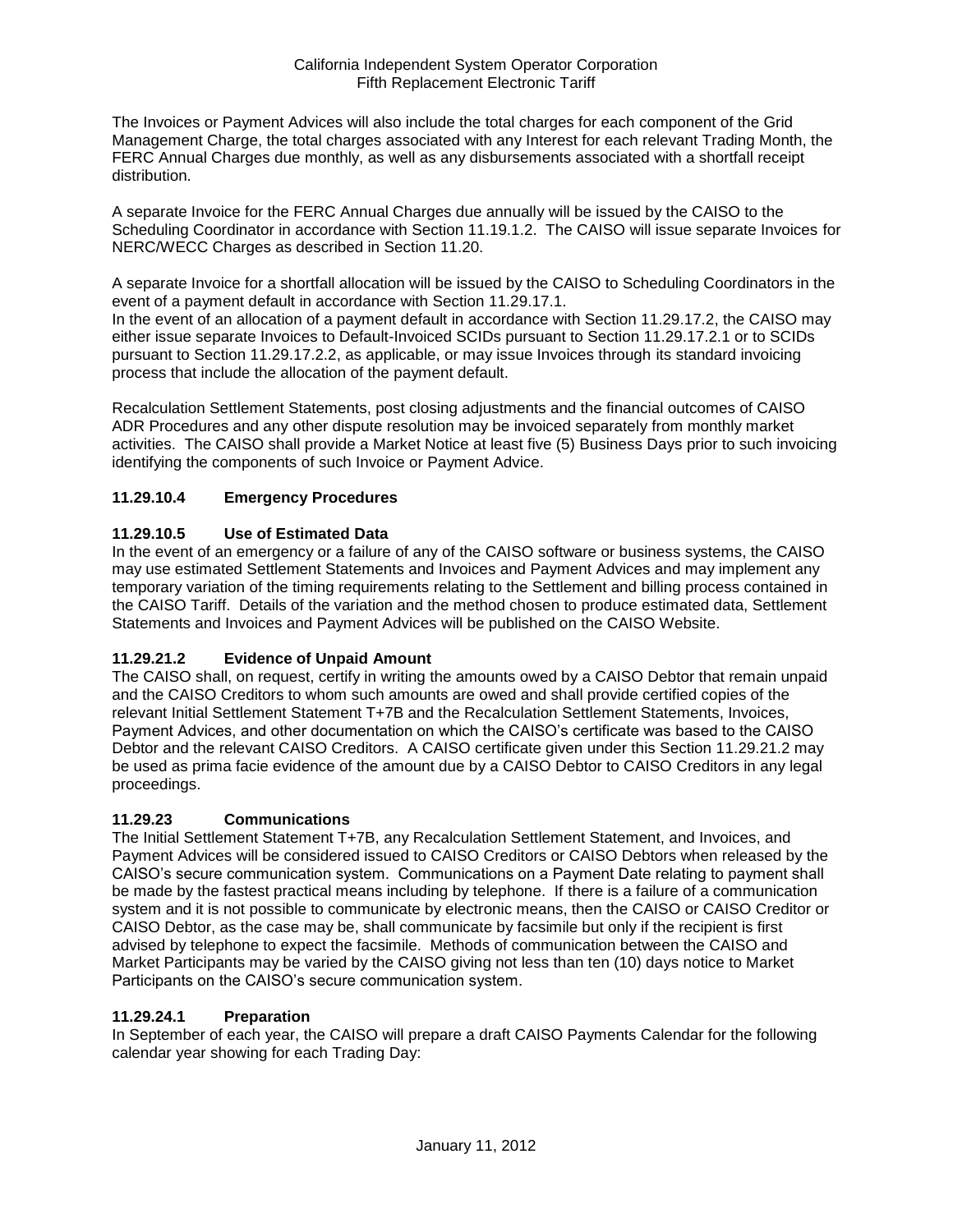- (a) The date by which Scheduling Coordinators are required to provide Actual Settlement Quality Meter Data or Scheduling Coordinator Estimated Settlement Quality Meter Data for all their Scheduling Coordinator Metered Entities for each Settlement Period in the Trading Day;
- (b) The date on which the CAISO will issue Initial Settlement Statements T+7B and Invoices and Payment Advices to Scheduling Coordinators or CRR Holders, Black Start Generators and Participating TOs for that Trading Day;
- (c) The date by which Scheduling Coordinators, CRR Holders, Black Start Generators and Participating TOs are required to notify the CAISO of any disputes in relation to their Initial Settlement Statements T+7B pursuant to Section 11.29.8.2;
- (d) The date on which the CAISO will issue the Recalculation Settlement Statements T+38B, T+76B, T+18M, T+35M, and T+36M, and Invoices and Payment Advices to Scheduling Coordinators, CRR Holders, Black Start Generators and Participating TOs for that Trading Day;
- (e) The dates by which Scheduling Coordinators, CRR Holders, Black Start Generators and Participating TOs are required to notify the CAISO of any disputes in relation to their Recalculation Settlement Statements T+38B, T+76B, T+18M and T+35M.
- (f) The date and time by which CAISO Debtors are required to have made payments into the CAISO Clearing Account in payment of Invoices for that Trading Day;
- (g) The dates and times on which CAISO Creditors will receive payments from the CAISO Clearing Account of amounts owing to them for that Trading Day; and
- (h) In relation to Reliability Must-Run Charges and RMR Payments, the details set out in paragraph 3 of Appendix N, Part J.

The CAISO will make a draft of the CAISO Payments Calendar available on the CAISO Website to Scheduling Coordinators, CRR Holders, Black Start Generators, Participating TOs and RMR Owners any of which may submit comments and objections to the CAISO within two weeks of the date of posting of the draft on the CAISO Website. No later than October 31st in each year, the CAISO will publish the final CAISO Payments Calendar for the following calendar year, after considering the comments and objections received from Scheduling Coordinators, CRR Holders, Black Start Generators, Participating TOs and RMR Owners. The final CAISO Payments Calendar will be posted on the CAISO Website, and will show for the period from 1 January to 31 December in the next succeeding year (both dates inclusive), the dates on which Settlement Statements shall be published by the CAISO and the Payment Dates on which the CAISO will pay the Participating TOs the Wheeling revenues allocated to them pursuant to Section 26.1.4.3.

# **37.5.2 Inaccurate Meter Data**

# **37.5.2.1 Expected Conduct**

Market Participants shall provide complete and accurate Settlement Quality Meter Data for each Trading Hour and shall correct any errors in such data no later than forty-three (43) calendar days after the Trading Day (T+43C). The failure to provide complete and accurate Settlement Quality Meter Data, as required by Section 10.3.6 that causes an error to exist in such Settlement Quality Meter Data after fortythree (43) calendar days after the Trading Day (T+43C) shall be a violation of this rule. Scheduling Coordinators that fail to submit Scheduling Coordinator Estimated Settlement Quality Meter Data that is complete and based on a good faith estimate that reasonably represents Demand and/or Generation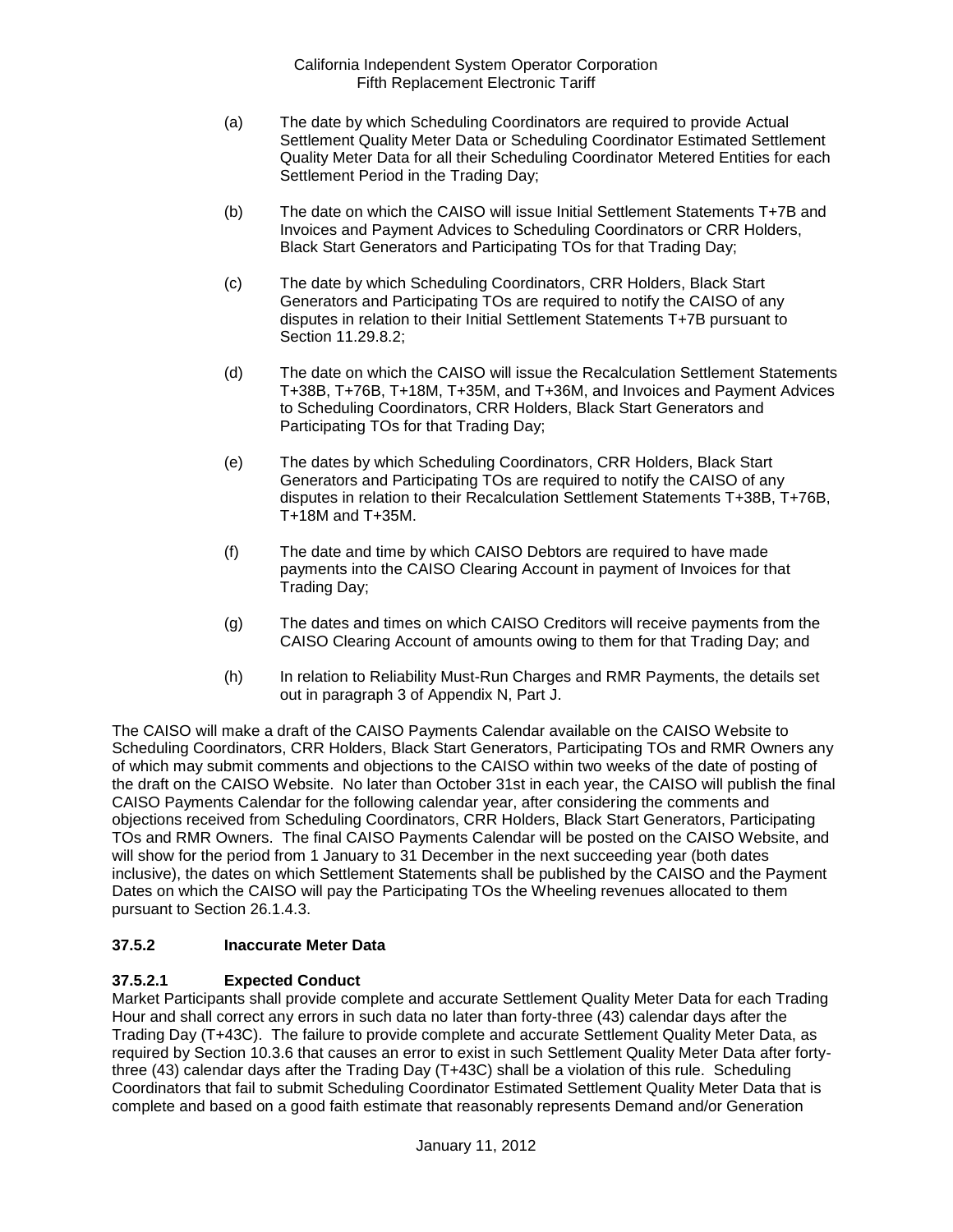quantities for each Settlement Period as required by Section 10 and that results in an error that is discovered after forty three (43) calendar days after the Trading Day (T+43C) shall be a violation of this rule.

### **37.5.2.2 Sanctions**

Violations under this Section 37.5.2 shall be subject to Sanction described in Section 37.11.

### **37.5.2.3 Disposition of Sanction Proceeds**

For purposes of redistributing collected market adjustments, any amounts collected under this provision shall be applied first to those parties affected by the conduct. Any excess amounts shall be disposed of as set forth in Section 37.9.4.

## **37.11 Method For Calculating Penalties**

### **37.11.1 Method For Calculating Inaccurate Meter Data Penalty**

There is no Sanction for the submission of inaccurate Meter Data used for an Initial Settlement Statement T+ 7B. However, an error in submitted Meter Data that exists after forty three (43) calendar days after the Trading Day (T+43C) constitutes a Rule of Conduct violation. The level of the Sanction depends on whether the Scheduling Coordinator or the CAISO discovered the error. An increased penalty will apply for errors that are discovered by the CAISO.

Table A1 below shows how the level of the Sanction depends on the following factors: whether or not the Scheduling Coordinator finds the error; whether or not the Scheduling Coordinator owes the market, and whether or not the CAISO performs a re-run of the market or produces a Recalculation Settlement Statement. If the CAISO issues a Recalculation Settlement Statement or performs a re-run, then Settlement to all Scheduling Coordinators is recalculated, and the impact of such re-runs on charges assessed will be considered. A penalty charge equal to thirty (30) percent of the estimated value of the Energy error will apply if the Scheduling Coordinator discovers the error or seventy-five (75) percent of the estimated value of the Energy error if the CAISO discovers the error. Penalty assessment and disposition of penalty proceeds will be administered as described in Section 37.9.1 and Section 37.9.4 respectively. A Sanction will not be imposed unless such Sanction is more than \$1,000 for at least one Trading Day during the period for which there was incomplete or inaccurate Meter Data.

| Table $A1 -$<br>Calculation of<br>Inaccurate Meter Data<br>Penalty When There<br>Is A Recalculation<br>Settlement Statement<br>or re-run<br>Case | Does SC Owe<br>Market? |                                             |
|--------------------------------------------------------------------------------------------------------------------------------------------------|------------------------|---------------------------------------------|
| Case 1: SC Identifies<br>Inaccurate Meter Data                                                                                                   | Yes                    | Penalty = (MWh x applicable price) $x$ 0.30 |
| Case 1: SC Identifies<br>Inaccurate Meter Data                                                                                                   | No.                    | Penalty = (MWh x applicable price) $x$ 0.30 |
| Case 2: CAISO<br>Identifies Inaccurate<br>Meter Data                                                                                             | Yes                    | Penalty = (MWh x applicable price) $x$ 0.75 |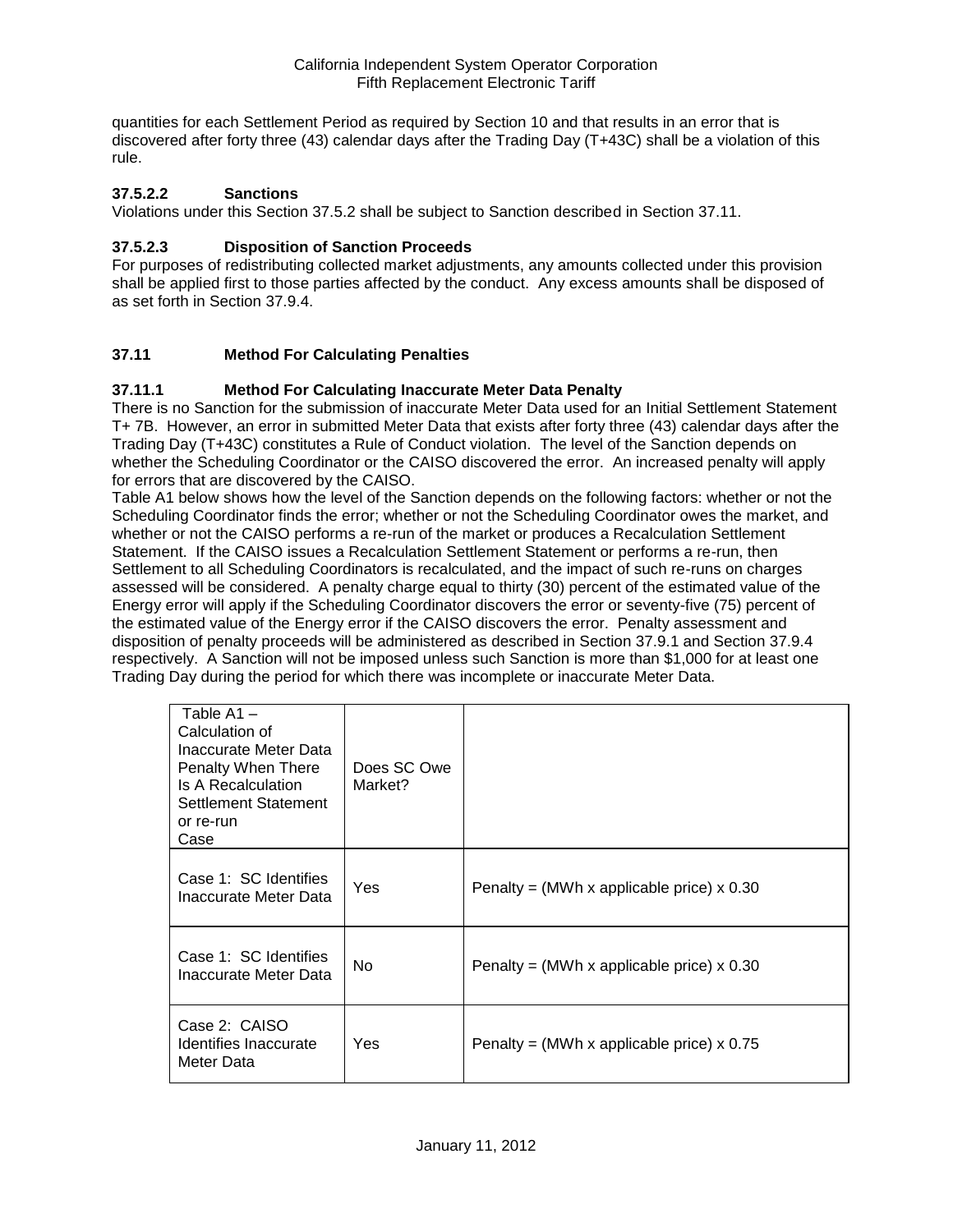| Case 2: CAISO<br>Identifies Inaccurate<br>Meter Data | No | Penalty = (MWh x applicable price) $x$ 0.75 |
|------------------------------------------------------|----|---------------------------------------------|
|------------------------------------------------------|----|---------------------------------------------|

Note to Table A1:

The applicable price will be the greater of: (1) the simple average of the relevant twelve (12) five-minute LMPs for each hour in which inaccurate Meter Data occurred; or (2) \$10/MWh. The LMP used will be the values posted on OASIS for each Trading Hour of the applicable Trading Day period.

2. Method for Calculating Inaccurate Meter Data Penalty When there is not a Recalculation Settlement Statement or re-run.

If the CAISO does not perform a Recalculation Settlement Statement or re-run, for cases of inaccurate Meter Data, Table A2 will be used to determine and allocate penalty and any market adjustment amount. The market adjustment approximates the financial impact on the market; however, it does not completely reflect all the Settlement consequences of inaccurately submitted Meter Data. The approximated value of the inaccurate Meter Data in question will be calculated and returned to the market based on the average of the pro rata share of Unaccounted for Energy (UFE) charged in the utility Service Area during the period of the inaccurate Meter Data event. The thirty (30) percent or seventy-five (75) percent penalty will be distributed as discussed in Section 37.9.4. For cases where the CAISO does not perform a Recalculation Settlement Statement or re-run and the Scheduling Coordinator does not owe the market, then no market adjustment will be performed and no penalty will be assessed.

| <b>TABLE A2-</b><br>Calculation Of<br>Inaccurate Meter Data<br>Penalty When There<br>Is Not a Recalculation<br>Settlement Statement<br>or re-run<br>Case | <b>Does</b><br>SC Owe<br>Market? | CAISO does not perform a Recalculation Settlement<br>Statement or re-run                                        |
|----------------------------------------------------------------------------------------------------------------------------------------------------------|----------------------------------|-----------------------------------------------------------------------------------------------------------------|
| Case 1: SC Identifies<br>Inaccurate Meter Data                                                                                                           | Yes                              | Market Adjustment = $(MWh \times \text{applicable price})$<br>Penalty = (MWh x applicable price)) $\times$ 0.30 |
| Case 1: SC Identifies<br>Inaccurate Meter Data                                                                                                           | <b>No</b>                        | No market adjustment will be made                                                                               |
| Case 2: CAISO<br>Identifies Inaccurate<br>Meter Data                                                                                                     | Yes                              | Market Adjustment $=$ (MWh x applicable price)<br>Penalty = (MWh x applicable price) $x$ 0.75                   |
| Case 2: CAISO<br>Identifies Inaccurate<br>Meter Data                                                                                                     | No                               | No market adjustment will be made                                                                               |

Notes to Table A2: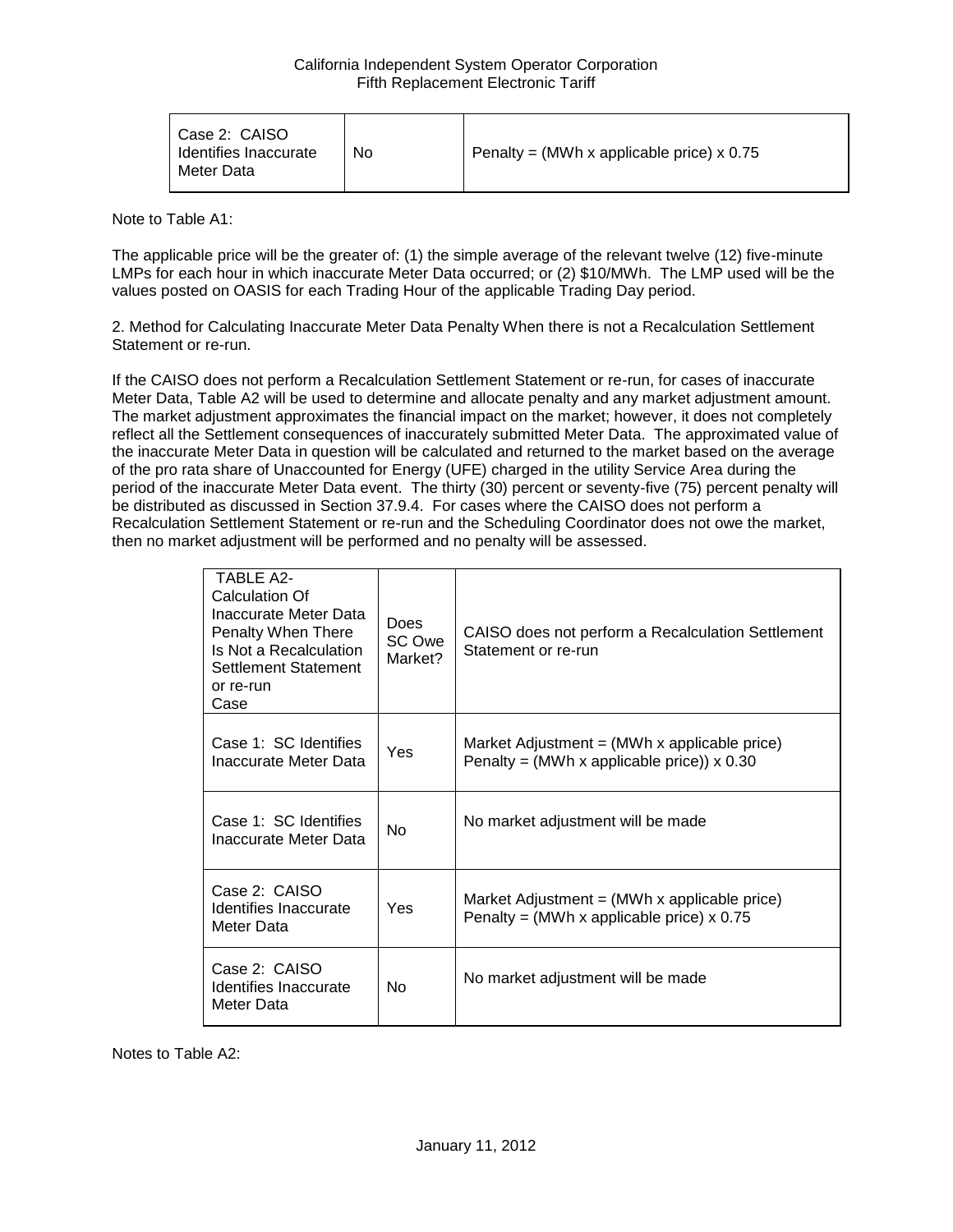The applicable price will be the greater of: (1) the simple average of the relevant twelve (12) five-minute LMPs for each hour in which inaccurate Meter Data occurred; or (2) \$10/MWh. The LMP used will be the value posted on OASIS for each Trading Hour of the applicable Trading Day.

A Sanction will be imposed only if the Sanction is more than \$1,000 for at least one Trading Day during the period for which there was incomplete or inaccurate Meter Data.

If the error is to the detriment of the responsible Scheduling Coordinator (e.g., under-reported Generation or over-reported Demand), and the CAISO does not produce a Recalculation Settlement Statement or perform a re-run, then no market adjustment will be made and no penalty will be assessed. If the CAISO produces a Recalculation Settlement Statement or performs a re-run after the error is corrected, then the Scheduling Coordinator will be given credit for the additional Energy through the normal Settlement process. If the Scheduling Coordinator is paid for an error due to a Recalculation Settlement Statement or re-run, then a Sanction will be assessed to assure that Recalculation Settlement Statements or re-runs do not diminish the incentive to correct such errors. This Sanction would be thirty (30) percent of the Energy value of the error if the Scheduling Coordinator discovers the error or seventy-five (75) percent estimated value of the error if the CAISO discovers the error.

If the error is to the detriment of the market, then a charge equal to thirty (30) percent or seventy-five (75) percent of the estimated value of the error, as appropriate, will be added to the charge for the Energy. If there is no Recalculation Settlement Statement or re-run, then the cost of Energy supplied by the CAISO (and inappropriately charged to the market as Unaccounted for Energy) must be recovered as well, and the charge will be equal to one hundred thirty (130) percent or one hundred seventy-five (175) percent of the estimated value of the error, as appropriate.

### **2. Definitions**

As used in this Appendix J, the capitalized terms defined below shall have the definitions specified in this Section 2. All other capitalized terms shall have the meaning specified in the Master Definition Supplement in Attachment A.

#### **- Incremental Change**

The change in dollar value of a specific Charge Code from the Initial Settlement Statement T+7B to a subsequent Recalculation Settlement Statement including any new Charge Codes or Trading Day charges appearing for the first time on a Settlement Statement.

### **- Recalculation Settlement Statement**

The recalculation of a Settlement Statement in accordance with the provisions of the CAISO Tariff, which includes the Recalculation Settlement Statement T+38B, the Recalculation Settlement Statement T+76B, the Recalculation Settlement Statement T+18M, the Recalculation Settlement Statement T+35M, the Recalculation Settlement Statement T+36M or any other Recalculation Settlement Statement authorized by the CAISO Governing Board.

### **- Recalculation Settlement Statement T+76B**

The reissue of an Initial Settlement Statement T+7B or a Recalculation Settlement Statement T+38B by the CAISO on the seventy-sixth (76th) Business Day from the relevant Trading Day (T+76B).

### **- Settlement Statement**

Any one of the following: Initial Settlement Statement T+7B, Recalculation Settlement Statement T+38B, Recalculation Settlement Statement T+76B, Recalculation Settlement Statement T+18M, Recalculation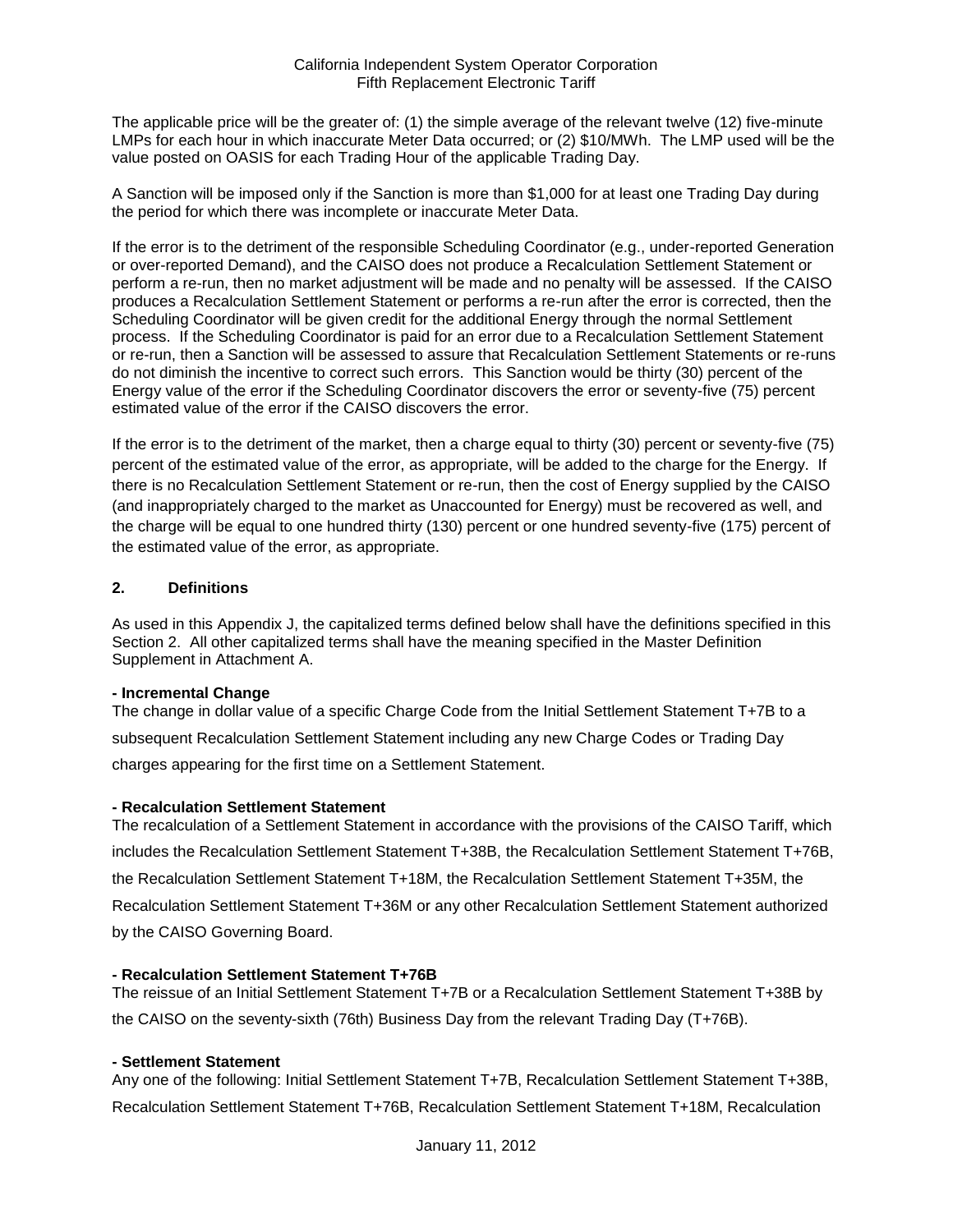Settlement Statement T+35M, Recalculation Settlement Statement T+36M, or any other Recalculation Settlement Statement authorized by the CAISO Governing Board.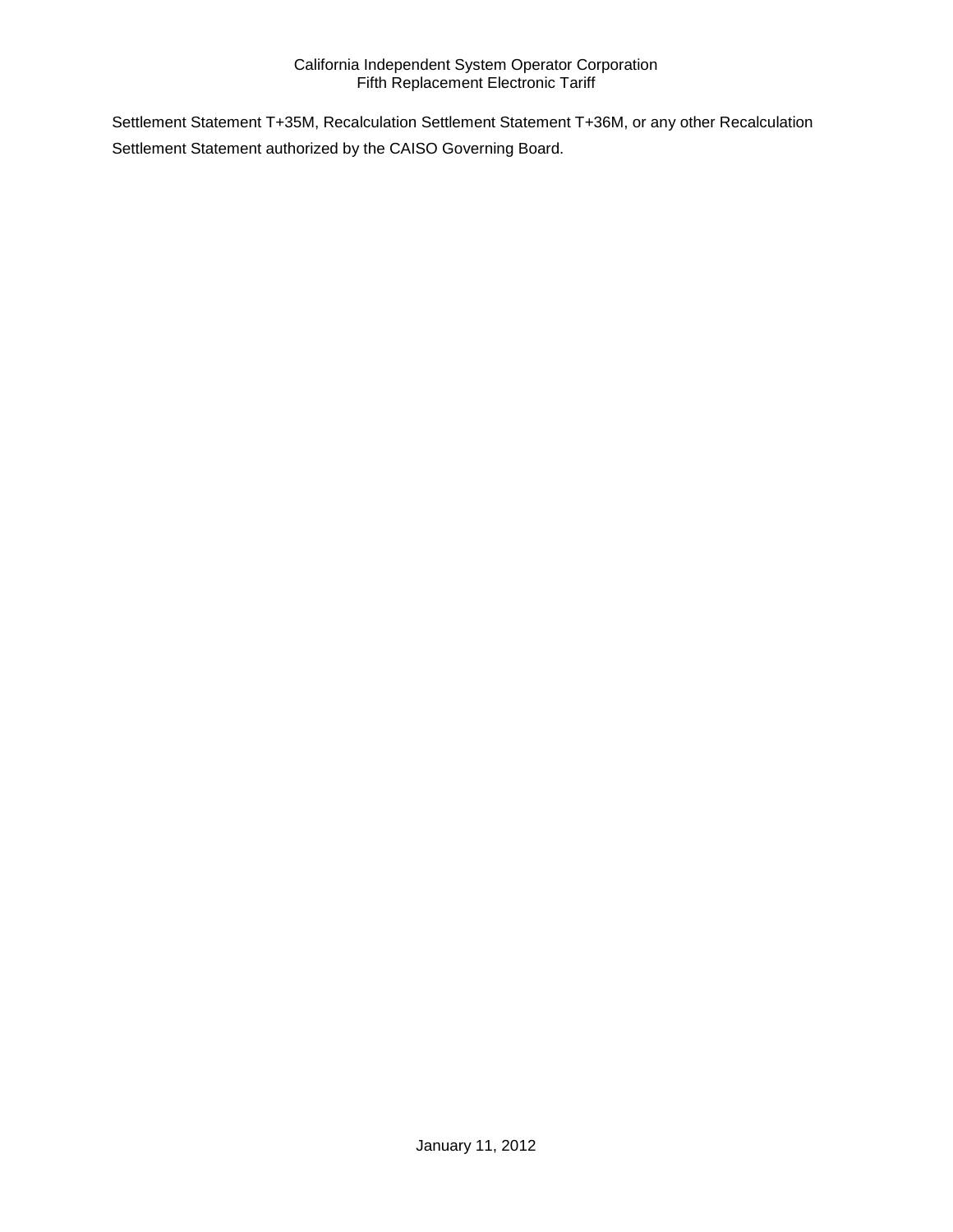## **Appendix K Ancillary Service Requirements Protocol (ASRP)**

### **PART A CERTIFICATION FOR REGULATION**

**A 1** An Ancillary Service Provider wishing to provide Regulation as an Ancillary Service from a resource whether pursuant to a CAISO award or as part of a self-provision arrangement must meet the following operating characteristics and technical requirements in order to be certified by the CAISO to provide Regulation service unless granted a temporary exemption by the CAISO in accordance with criteria which the CAISO shall publish on the CAISO Website;

#### **A 1.1 Operating Characteristics**

- **A 1.1.1** the rated capacity of the resource must be 500 KW or greater (i.e. the resource must be capable of providing at least 500 KW of Regulation) unless the resource is participating in an aggregation arrangement approved by the CAISO;
- **A 1.1.2** the maximum amount of Regulation to be offered must be reached within a period that may range from a minimum of ten (10) minutes to a maximum of thirty (30) minutes, as such period may be specified by the CAISO and published on the CAISO Website;
- **A 1.1.3** the resource must be able to increase or decrease real power levels immediately in response to signals from the CAISO's EMS control;
- **A 1.1.4** Regulation capacity offered by a resource must be dispatchable on a continuous basis for at least sixty (60) minutes in the Day Ahead Market and at least thirty (30) minutes in the Real Time Market after issuance of the Dispatch Instruction, including (if necessary) attaining this capability using Regulation Energy Management. The CAISO will measure continuous Energy from the time a resource reaches its award capacity. Scheduling Coordinators for Non-Generator Resources located within the CAISO Balancing Authority Area that require Energy from the Real-Time Market to offer their full capacity as Regulation Energy Management may request the use of Regulation Energy Management as described in Section 8.4.1.2. The Scheduling Coordinators for a resource using Regulation Energy Management may submit a Regulation Bid for capacity (MW) of up to four (4) times the maximum Energy (MWh) the resource can generate or curtail for fifteen (15) minutes after issuance of the Dispatch Instruction.

#### **A 1.2 Technical Requirements**

#### **A 1.2.1 Control**

- **A 1.2.1.1** a direct, digital, unfiltered control signal generated from the CAISO EMS through a standard CAISO direct communication and direct control system, must meet the minimum performance standards for communications and control which will be developed and posted by the CAISO on the CAISO Website;
- **A 1.2.1.2** the resource response (in MW) to a control signal must meet the minimum performance standards for control and response which will be developed and posted by the CAISO on the CAISO Website. As indicated by the resource response (in MW), the resource must respond immediately, without manual operator intervention, to control signals and must sustain its specified Ramp Rate, within specified Regulation Limits, for each minute of control response (MW/minute);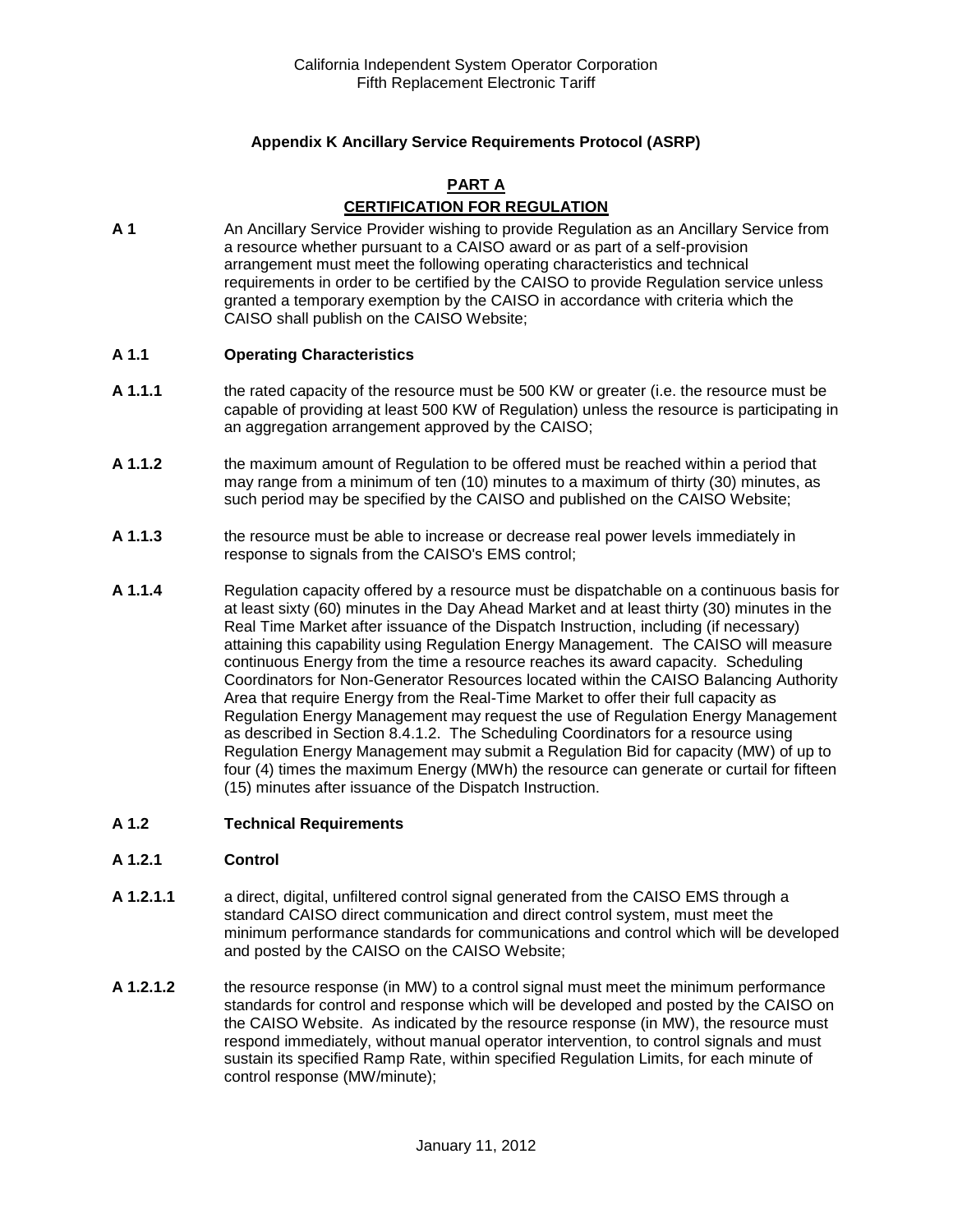**A 1.2.1.3** Ancillary Service Providers for Non-Generator Resources may define a Ramp Rate for operating as Generation and a Ramp Rate for operating as Load, respectively.

#### **A 1.2.2 Monitoring:**

the resource must have a standard CAISO direct communication and direct control system to send signals to the CAISO EMS to dynamically monitor, at a minimum the following:

- **A 1.2.2.1** actual real power level (MW);
- **A 1.2.2.2** high limit, low limit and rate limit values as selected by the resource operator; and
- **A 1.2.2.3** in-service status indication confirming availability of Regulation service.
- **A 1.2.2.4** Ancillary Service Providers for Non-Generator Resources (whether or not the resource uses Regulation Energy Management) shall provide CAISO the following additional telemetry data:
	- Resource Ramp Rate when operating as Generation (MW/min);
	- Resource Ramp Rate when operating as Load (MW/min);
	- The maximum instantaneous ability to produce or consume Energy in MW; and
	- The maximum capability to provide Energy as expressed in MWh over a fifteen  $\bullet$ (15) minute interval.

### **A 1.2.3 Voice Communications:**

CAISO approved communication must be in place between the CAISO Control Center and the operator controlling the resource.

- **A 2** An Ancillary Service Provider wishing to be considered for certification for Regulation service by the CAISO must make a written request to the CAISO, giving details of the technical capability of the resource concerned and identifying the Scheduling Coordinator through whom the Ancillary Service Provider intends to offer Regulation service. The Ancillary Service Provider shall at the same time send a copy of its request to that Scheduling Coordinator. Technical review request forms will be available from the CAISO.
- **A 3** No later than one week after receipt of the Ancillary Service Provider's request, the CAISO shall provide the Ancillary Service Provider with a listing of required interface equipment for Regulation, including a standard CAISO direct communication and direct control system. The CAISO shall send a copy of the listing to the resource's Scheduling **Coordinator**
- **A 4** The Ancillary Service Provider may propose alternatives that it believes may provide an equivalent level of communication and control for consideration by the CAISO. Such proposals shall be in writing and contain sufficient detail for the CAISO to make a determination of suitability. The CAISO may request additional information, if required, to assist in its evaluation of the proposal.
- **A 5** The CAISO shall respond by accepting the alternative proposal, rejecting the alternative proposal, or suggesting modifications to the alternative proposal. Such acceptance, rejection, or suggested revision must be provided not later than six (6) weeks after the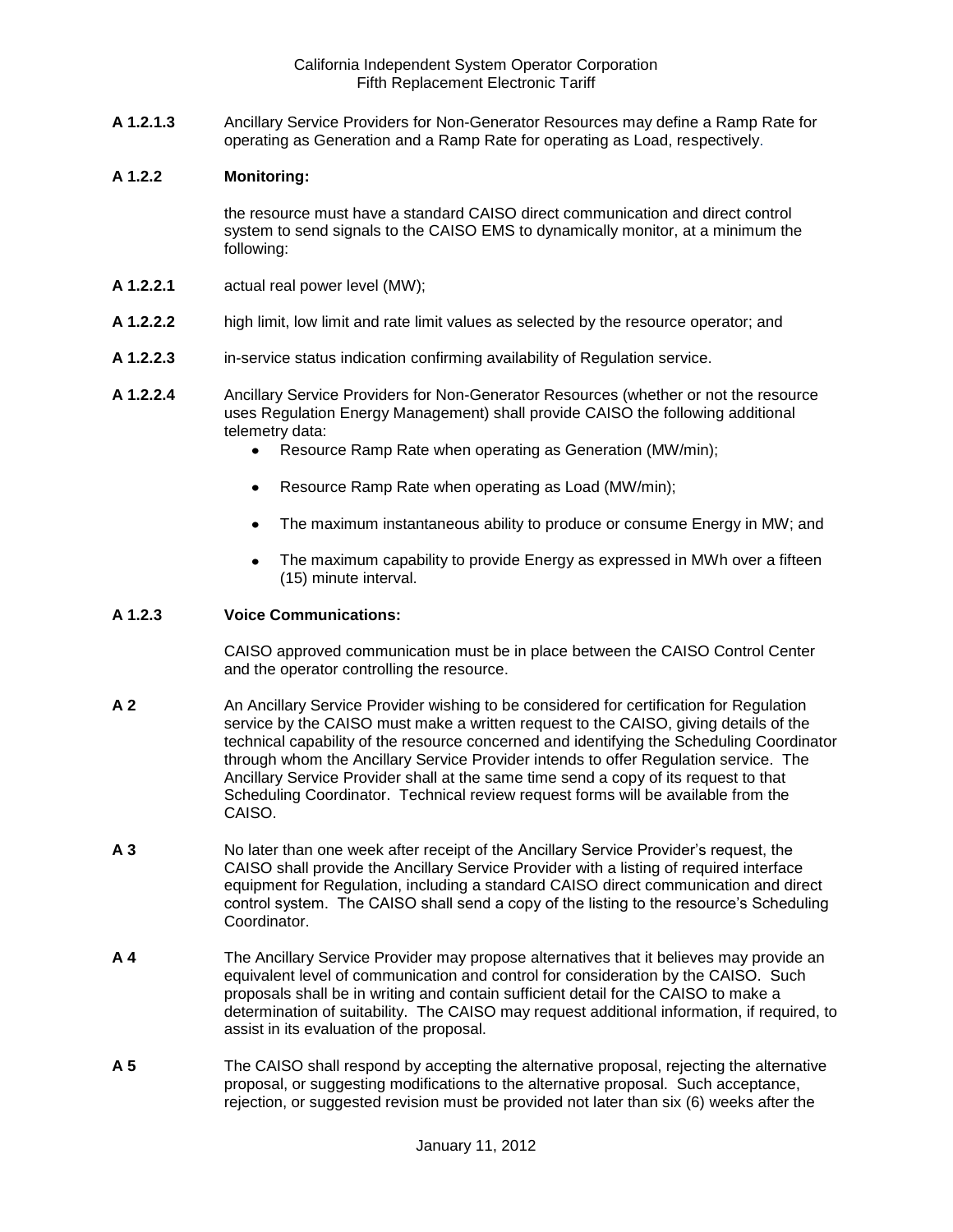proposal is received by the CAISO. The Ancillary Service Provider and the CAISO shall keep the Scheduling Coordinator informed of this process by each sending to the Scheduling Coordinator a copy of any written communication which it sends to the other.

- **A 6** Upon agreement as to any alternative method of communication and control to be used by the Ancillary Service Provider, the CAISO shall provisionally approve the proposal in writing providing a copy to the Ancillary Service Provider's Scheduling Coordinator at the same time. If agreed by the CAISO, the Ancillary Service Provider may then proceed to procure and install the equipment and make arrangements for the required communication and control.
- **A 7** Design, acquisition, and installation of the CAISO-approved communication and control equipment shall be under the control of the CAISO. The CAISO shall bear no cost responsibility or functional responsibility for such equipment, except that the CAISO shall arrange for and monitor the maintenance of the communication and control system at the Ancillary Service Provider's expense, unless otherwise agreed by the CAISO and the Ancillary Service Provider. The CAISO shall be responsible for the design, acquisition and installation of any necessary modifications to the CAISO EMS at its own cost.
- **A 8** The CAISO, in cooperation with the Ancillary Service Provider shall perform testing of the communication and control equipment to ensure that the communication and control system performs to meet the CAISO requirements.
- **A 9** When the CAISO is satisfied that the communication and control systems meet the CAISO's requirements, the Ancillary Service Provider shall request in writing that the CAISO conduct a certification test with a suggested primary date and time and at least two (2) alternative dates and times. The CAISO shall, within two (2) Business Days of receipt of the Ancillary Service Provider's request, accept a proposed time if possible or suggest at least three (3) alternatives to the Ancillary Service Provider. If the CAISO responds by suggesting alternatives, the Ancillary Service Provider shall, within two (2) Business Days of receipt of the CAISO's response, respond in turn by accepting a proposed alternative if possible or suggesting at least three (3) alternatives, and this procedure shall continue until agreement is reached on the date and time of the test. The Generator shall inform its Scheduling Coordinator of the agreed date and time of the test.
- **A 10** Testing shall be performed by the CAISO, with the cooperation of the Ancillary Service Provider. Such tests shall include, but not be limited to, the following:
	- (a) confirmation of control communication path performance;
	- (b) confirmation of voice circuit for receipt of Dispatch Instructions;
	- (c) confirmation of the resource's control performance; and
	- (d) confirmation of the CAISO EMS control to include changing the resource operating level over the range of Regulation proposed at different set points, from minimum to maximum, and at different rates of change from the minimum to the maximum permitted by the design of the resource.
- **A 10.1** Testing for Non-Generator Resources requesting the use of Regulation Energy Management shall include a market simulation as described in the CAISO's Operating Procedures.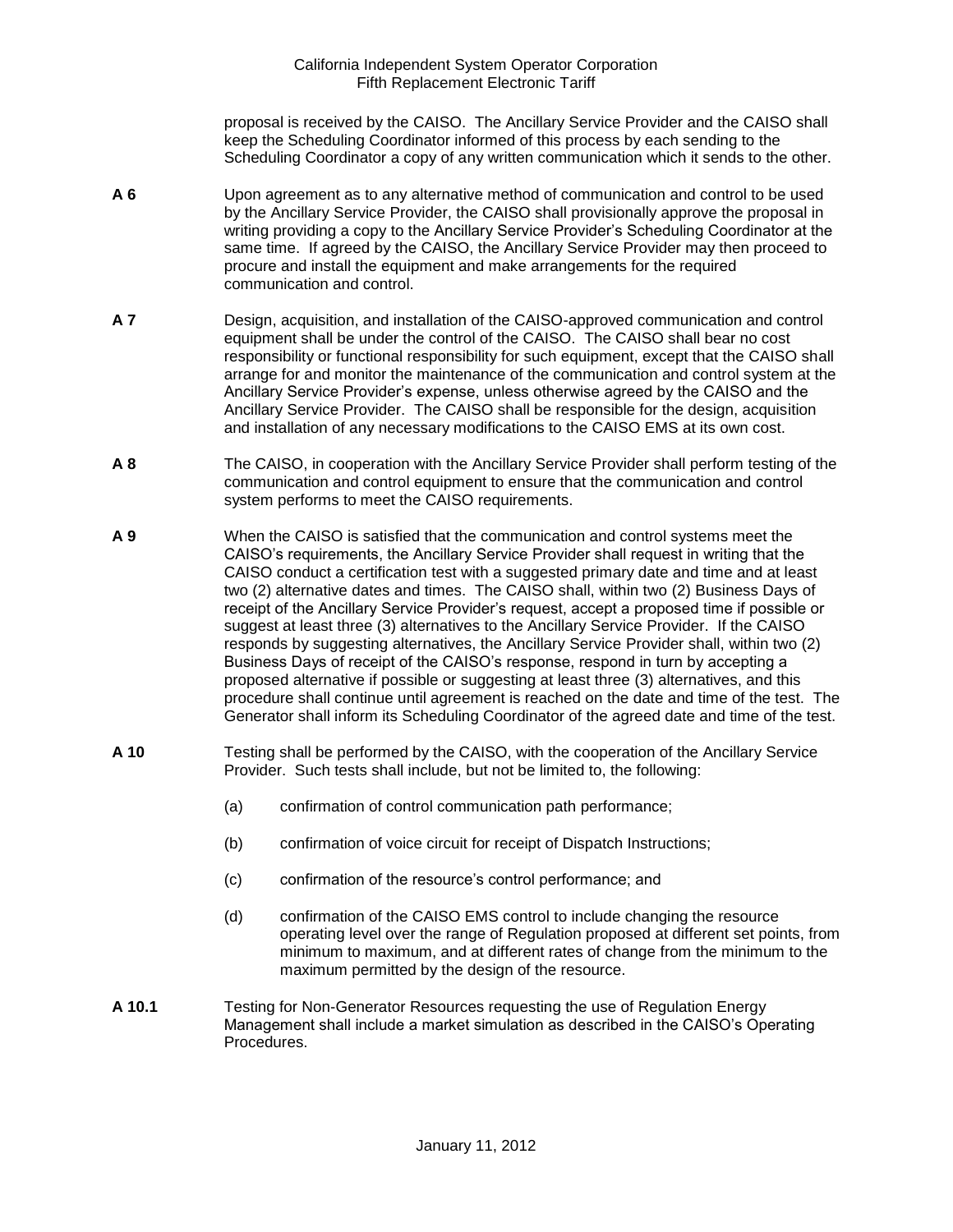- **A 11** Upon successful completion of the test, the CAISO shall certify the resource as being permitted to provide Regulation as an Ancillary Service Provider and shall provide a copy of the certificate to the Scheduling Coordinator at the same time. The Scheduling Coordinator shall request the CAISO to update its database to reflect the ability of the resource to provide Regulation.
- **A 12** The Scheduling Coordinator may submit Bids for Regulation service from the certified resource into the CAISO Markets starting with the Day-Ahead Market for the hour ending 0100 on the second Trading Day after the CAISO's database reflects the resource's certificate.
- **A 13** The certification to provide Regulation shall remain in force until:
	- (a) withdrawn by the Scheduling Coordinator or the Ancillary Service Provider by written notice to the CAISO to take effect at the time notified in the notice, which must be the end of a Trading Day; or
	- (b) if the resource obtained CAISO certification on the basis of a prior communication and control technology, until revoked by the CAISO for failure to comply with the requirement set forth in A 13.1 that the resource install a CAISO-specified standard CAISO direct communication and direct control system (unless exempted by the CAISO).
- **A 13.1** Unless exempted by the CAISO, if the resource obtained CAISO certification on the basis of a prior communication and control technology, the CAISO shall provide written notice to the Ancillary Service Provider of the Ancillary Service Provider's obligation to install a CAISO-specified standard direct communication and direct control system along with a required date for said work to be completed as mutually agreed upon by the CAISO and the Ancillary Service Provider. Failure to meet the completion date shall be grounds for the revocation of certification, provided that the CAISO must provide the Ancillary Service Provider with at least ninety (90) days advance notice of the proposed revocation.
- **A 14** The certification may be revoked by the CAISO only under provisions of the CAISO Tariff.

## **PART B CERTIFICATION FOR SPINNING RESERVE**

- **B 1** An Ancillary Service Provider wishing to provide Spinning Reserve as an Ancillary Service from a resource whether pursuant to a CAISO award or as part of a self-provision arrangement must meet the following requirements in order to be certified by the CAISO to provide Spinning Reserve service:
- **B 1.1** the rated capacity of the resource must be 500 KW or greater (i.e. the resource must be capable of providing at least 500 KW of Spinning Reserve) unless the resource is participating in an aggregation arrangement approved by the CAISO;
- **B 1.2** the resource must respond immediately and automatically in proportion to frequency deviations through the action of a governor or other control system in accordance with the following requirements:

Minimum Governor Performance:

- a. 5 percent droop;
- b.  $+/- 0.036$  Hz deadband; and
- c. Power output changes in one second for any frequency deviation outside of the deadband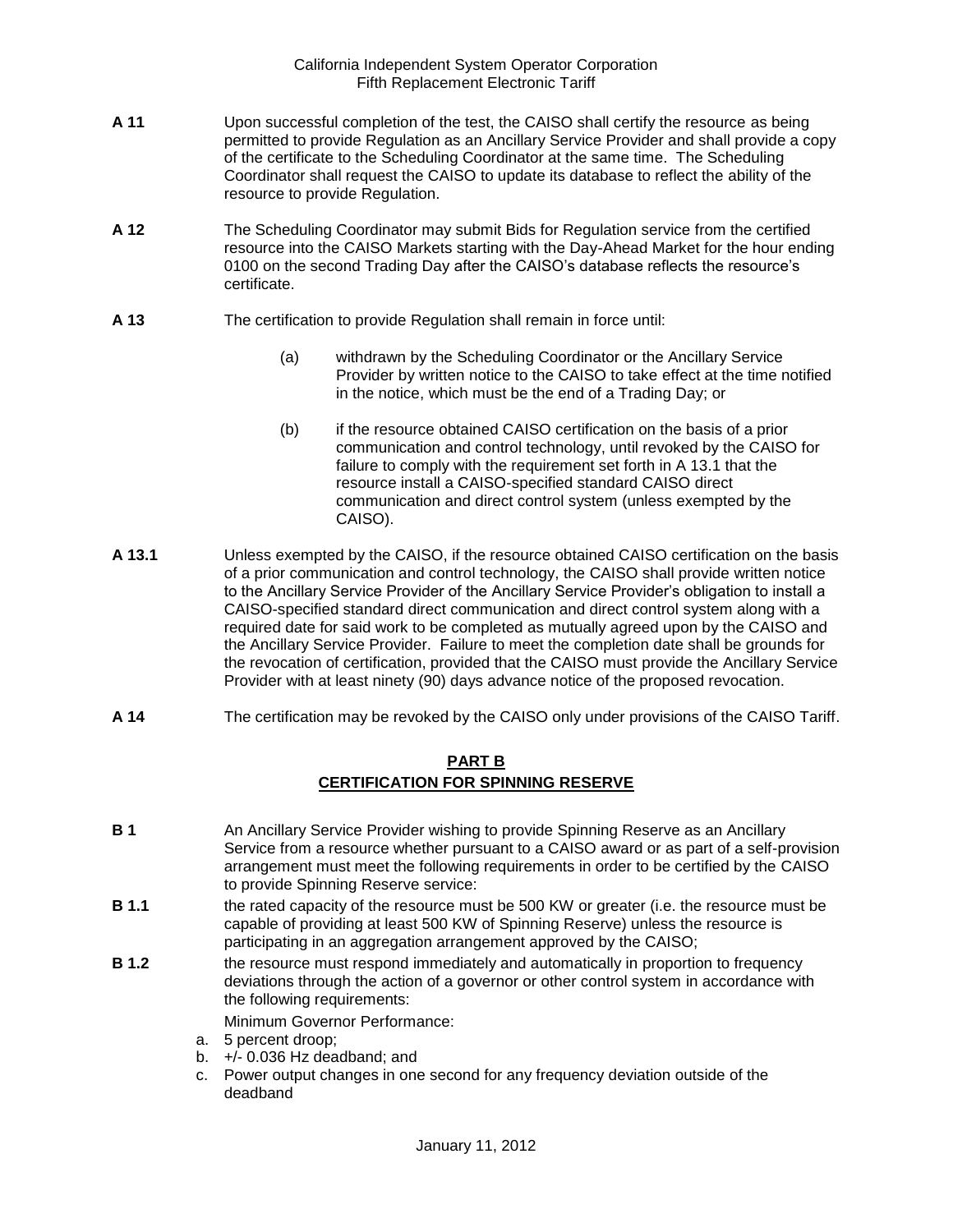Minimum Frequency Responsive Device Performance:

- a. If frequency is less than or equal to 59.92 Hz, the resource must reach ten (10) percent of its awarded spinning capacity within eight (8) seconds; and
- b. The resources must change the power it delivers or consumes in one (1) second if system frequency is less than or equal to 59.92 Hz
- **B 1.3** the operator of the resource must have a means of receiving Dispatch Instructions to initiate an increase or decrease in real power (MW) within one (1) minute of the CAISO Control Center determination that Energy from Spinning Reserve capacity must be dispatched;
- **B 1.4** the resource must be able to increase or decrease its real power (MW) by the maximum amount of Spinning Reserve to be offered within ten (10) minutes and be capable of maintaining its real power for thirty (30) minutes from the time the resource reaches its award capacity;
- **B 1.5** CAISO approved voice communications services must be in place to provide both primary and alternate voice communication between the CAISO Control Center and the operator controlling the resource; and
- **B 1.6** The communication system and the resource must pass a qualification test to demonstrate the overall ability to meet the performance requirements of the ASRP for Spinning Reserve.
- **B 2** An Ancillary Service Provider wishing to be considered for certification for Spinning Reserve service by the CAISO must make a written request to the CAISO, giving details of the technical capability of the resource concerned and identifying the Scheduling Coordinator through whom the Ancillary Service Provider intends to offer Spinning Reserve service. The Ancillary Service Provider shall at the same time send a copy of its request to that Scheduling Coordinator. Technical review request forms will be available from the CAISO.
- **B 3** No later than one week after receipt of the request, the CAISO shall provide the Ancillary Service Provider with a listing of acceptable communication options and interface equipment options for Spinning Reserve. The CAISO shall send a copy of the listing to the Ancillary Service Provider's Scheduling Coordinator.
- **B 4** The Ancillary Service Provider may elect to implement any of the approved options defined by the CAISO, and, if it wishes to proceed with its request for certification, shall give written notice to the CAISO of its selected communication option, with a copy to its Scheduling Coordinator.
- **B 5** When it receives the Ancillary Service Provider notice, the CAISO shall notify the Ancillary Service Provider and the Scheduling Coordinator in writing no later than two weeks after receipt of the notice confirming receipt of the notice and issuing provisional approval of the selected options. Upon receipt of the CAISO acknowledgment, the Ancillary Service Provider may proceed as indicated below to secure the necessary facilities and capabilities required.
- **B 6** The Ancillary Service Provider may also propose alternatives that it believes may provide an equivalent level of control for consideration by the CAISO. Such proposals shall be in writing and contain sufficient detail for the CAISO to make a determination of suitability. The CAISO may request additional information, if required, to assist in its evaluation of the proposal.
- **B 7** The CAISO shall respond by accepting the alternative proposal, rejecting the alternative proposal, or suggesting modifications to the alternative proposal. Such acceptance, rejection, or suggested revision must be provided not later than six weeks after the proposal is received by the CAISO. The Ancillary Service Provider and the CAISO shall keep the Scheduling Coordinator informed of this process by each sending to the Scheduling Coordinator a copy of any written communication which it sends to the other.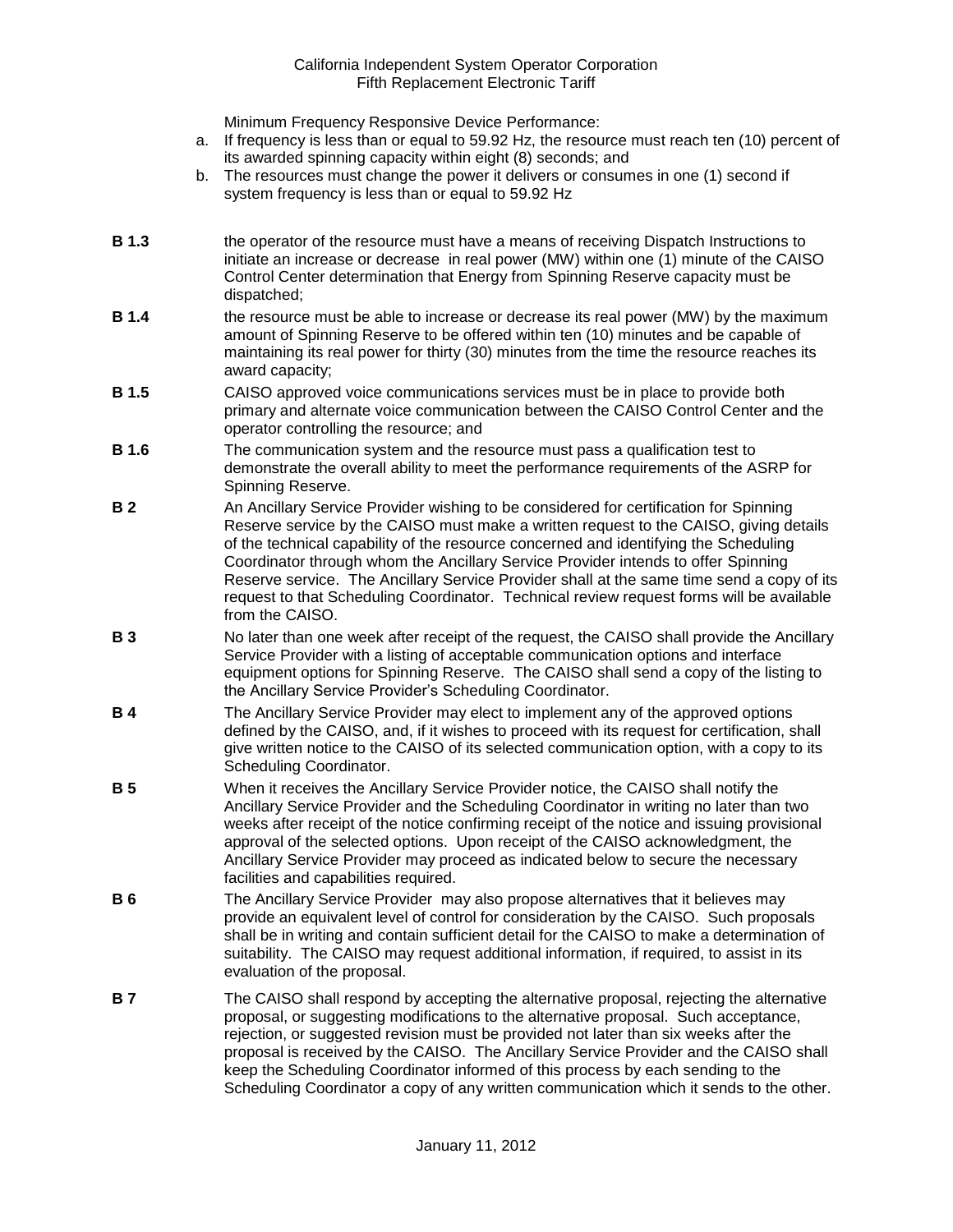- **B 8** Upon agreement as to the method of communication and control to be used by the resource, the CAISO shall provisionally approve the Ancillary Service Provider's proposal in writing providing a copy to the resource's Scheduling Coordinator at the same time. The Ancillary Service Provider may then proceed to procure and install the equipment and make arrangements for the required communication.
- **B 9** Design, acquisition, and installation of the resource's equipment shall be under the control of the respective Ancillary Service Provider. The CAISO shall bear no cost responsibility or functional responsibility for such equipment. The CAISO shall be responsible for the design, acquisition and installation of any necessary modifications to its own equipment at its own cost.
- **B 10** The Ancillary Service Provider shall perform its own testing of its equipment to ensure that the control system performs to meet the CAISO requirements.
- **B 11** When it is satisfied that its plant, equipment and communication systems meet the CAISO's requirements, the Ancillary Service Provider shall request in writing that the CAISO conduct a certification test with a suggested primary date and time and at least two alternative dates and times. The CAISO shall, within two Business Days of receipt of the request, accept a proposed time if possible or suggest at least three alternatives to the Ancillary Service Provider. If the CAISO responds by suggesting alternatives, the Ancillary Service Provider shall, within two Business Days of receipt of the CAISO's response, respond in turn by accepting a proposed alternative if possible or suggesting at least three alternatives, and this procedure shall continue until agreement is reached on the date and time of the test. The Ancillary Service Provider shall inform its Scheduling Coordinator of the agreed date and time of the test.
- **B 12** Testing shall be performed under the direction of the CAISO. Such tests shall include, but not be limited to, the following:
- **B 12.1** confirmation of control communication path performance for Dispatch Instruction;
- **B 12.2** confirmation of primary and secondary voice circuits for receipt of Dispatch Instructions;
- **B 12.3** confirmation of the resource performance to include changing the resource's real power over the range of Spinning Reserve proposed from minimum to maximum, and at different rates of change from the minimum to the maximum permitted by the design of the resource; and
- **B 12.4** testing the resource's governor or other control system performance characteristics by simulating frequency excursions outside the allowed deadband and measuring the response of the resource.
- **B 13** Upon successful completion of the test the CAISO shall certify the resource as being permitted to provide Spinning Reserve as an Ancillary Service Provider and shall provide a copy of the certificate to the Scheduling Coordinator at the same time. The Scheduling Coordinator shall request the CAISO to update its database to reflect the ability of the resource to provide Spinning Reserve.
- **B 14** The Scheduling Coordinator may bid Spinning Reserve from the certified resource into the CAISO Markets starting with the Day-Ahead Market for the hour ending 0100 on the Second Trading Day after the CAISO's database reflects the resource's certificate.
- **B 15** The certification to provide Spinning Reserve shall remain in force until withdrawn by the Scheduling Coordinator or the Ancillary Service Provider by written notice to the CAISO to take effect at the time notified in the notice, which must be the end of a Trading Day.
- **B 16** The certification may be revoked by the CAISO only under provisions of the CAISO Tariff.

## **PART C**

### **CERTIFICATION FOR NON-SPINNING RESERVE**

**C 1** An Ancillary Service Provider wishing to provide Non-Spinning Reserve as an Ancillary Service from a resource whether pursuant to the CAISO's auction or as part of a self-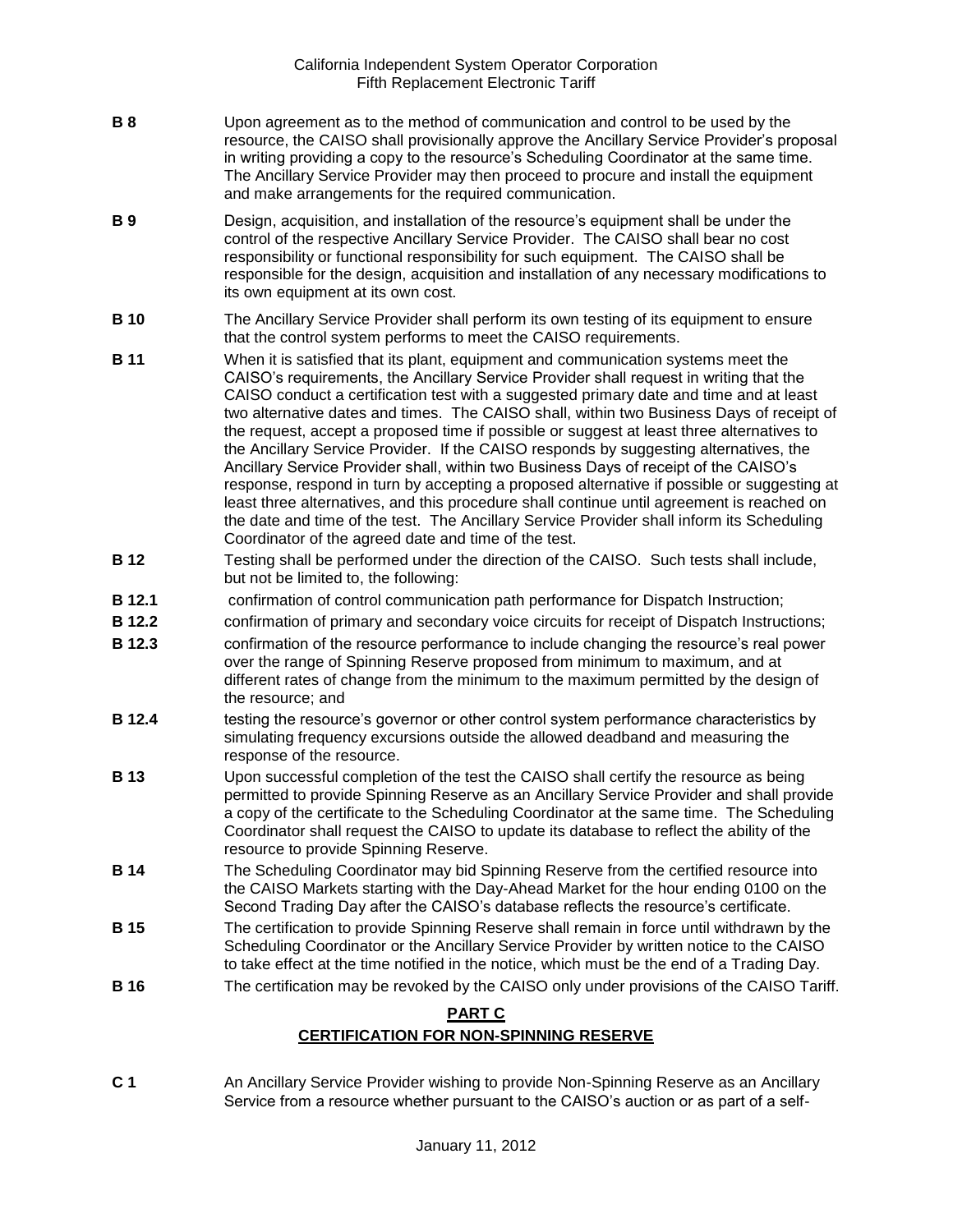provision arrangement must meet the following requirements in order to be certified by the CAISO to provide Non-Spinning Reserve service:

- **C 1.1** the rated capacity of the resource must be 500 KW or greater (i.e. the resource must be capable of providing at least 500 KW of Non-Spinning Reserve) unless the resource is participating in an aggregation arrangement approved by the CAISO;
- **C 1.2** the resource must be able to increase or decrease its real power (MW) as soon as possible to the value indicated in a Dispatch Instruction, reaching the indicated value within ten (10) minutes after issue of the instruction and be capable of maintaining output for thirty (30) minutes from the time the resource reaches its award capacity.
- **C 2** An Ancillary Service Provider wishing to provide Non-Spinning Reserve as an Ancillary Service, whether pursuant to a CAISO award or as part of a self-provision arrangement, must also meet the following requirements in order to be certified by the CAISO to provide Non-Spinning Reserve service:
- **C 2.1** the operator of the resource must have a means of receiving a Dispatch Instruction to initiate an increase or decrease in its real power (MW) within one (1) minute of the CAISO Control Center's determination that Non-Spinning Reserve capacity must be dispatched; and
- **C 2.2** the communication system and the resource must pass a qualification test to demonstrate the overall ability to meet the performance requirements for Non-Spinning Reserve.
- **C 3** An Ancillary Service Provider wishing to be considered for certification for Non-Spinning Reserve service must make a written request to the CAISO, giving details of the technical capability of the resource concerned and identifying the Scheduling Coordinator through whom the Ancillary Service Provider intends to offer Non-Spinning Reserve. The Ancillary Service Provider shall at the same time send a copy of the request to that Scheduling Coordinator. Technical review request forms will be available from the CAISO.
- **C 4** No later than one week after receipt of the Ancillary Service Provider's request, the CAISO shall provide the Ancillary Service Provider with a listing of acceptable communication options and interface equipment options for Non-Spinning Reserve. The CAISO shall send a copy of the listing to the Ancillary Service Provider's Scheduling Coordinator.
- **C 5** The Ancillary Service Provider may elect to implement any of the acceptable communication options and interface equipment options. The Ancillary Service Provider shall give written notice to the CAISO of its selected communication option and interface equipment option, with a copy to its Scheduling Coordinator.
- **C 6** When it receives the Ancillary Service Provider's notice, the CAISO shall notify the Ancillary Service Provider and the Scheduling Coordinator in writing no later than two weeks after receipt of the notice confirming receipt of the notice and issuing provisional approval of the selected options. Upon receipt of the CAISO acknowledgment the Ancillary Service Provider may proceed as indicated below to secure the necessary facilities and capabilities required.
- **C 7** The Ancillary Service Provider may also propose alternatives that it believes may provide an equivalent level of control for consideration by the CAISO. Such proposals shall be in writing and contain sufficient detail for the CAISO to make a determination of suitability. The CAISO may request additional information, if required, to assist in its evaluation of the proposal.
- **C 8** The CAISO shall respond by accepting the alternative proposal, rejecting the alternative proposal, or suggesting modifications to the alternative proposal. Such acceptance, rejection, or suggested revision must be provided not later than six weeks after the proposal is received by the CAISO. The Ancillary Service Provider and the CAISO shall keep the Scheduling Coordinator informed of this process by each sending to the Scheduling Coordinator a copy of any written communication which it sends to the other.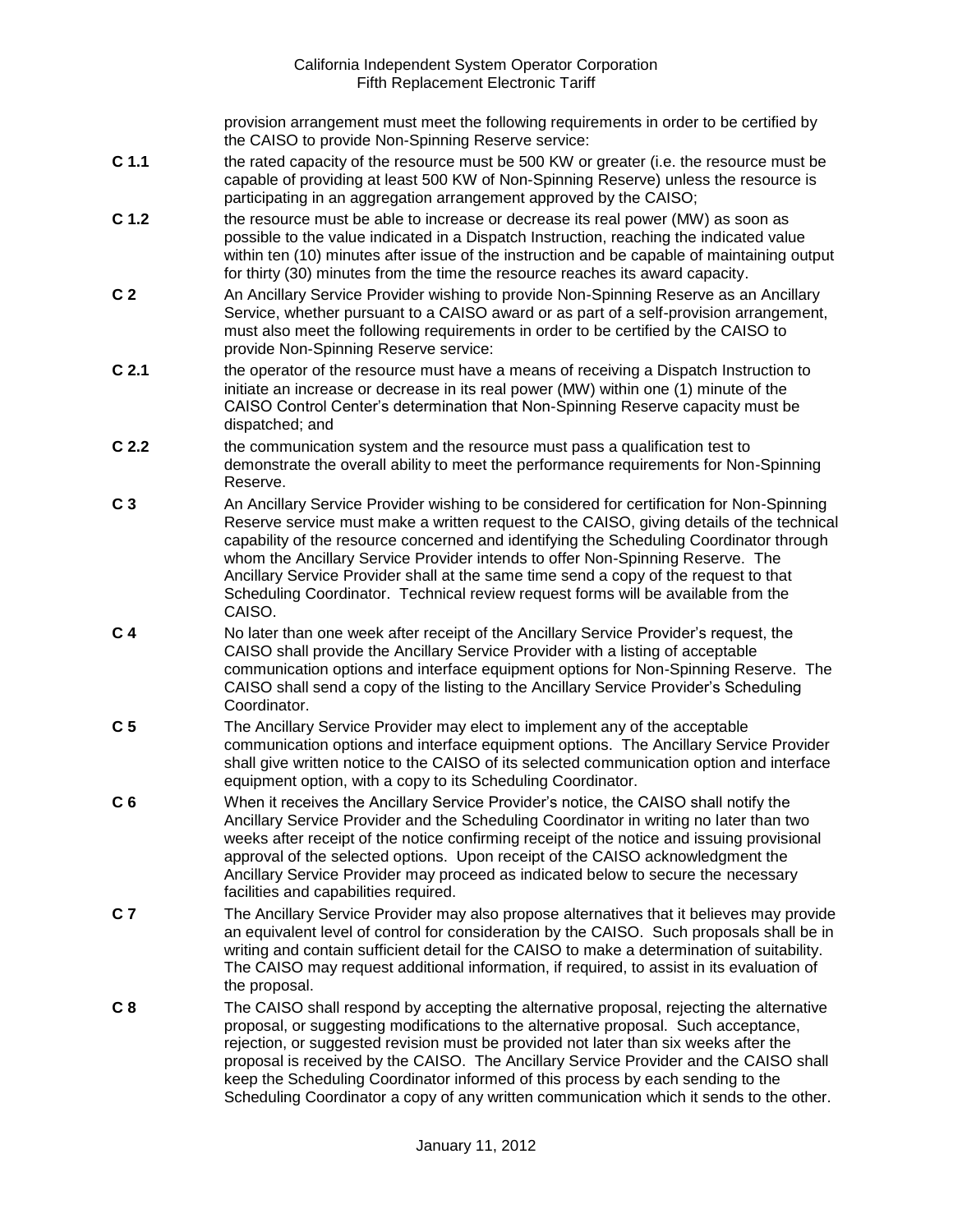- **C 9** Upon agreement as to the method of communication and control to be used by the Ancillary Service Provider, the CAISO shall provisionally approve the proposal in writing providing a copy to the Ancillary Service Provider's Scheduling Coordinator at the same time. The Ancillary Service Provider may then proceed to procure and install the equipment and make arrangements for the required communication.
- **C 10** Design, acquisition, and installation of the Ancillary Service Provider's equipment shall be under the control of the Ancillary Service Provider. The CAISO shall bear no cost responsibility or functional responsibility for such equipment. The CAISO shall be responsible for the design, acquisition and installation of any necessary modifications to the CAISO's equipment at its own cost.
- **C 11** The Ancillary Service Provider shall perform its own testing of its equipment to ensure that the control system performs to meet the CAISO requirements.
- **C 12** When it is satisfied that its plant, equipment and communication systems meet the CAISO's requirements, the Ancillary Service Provider shall request in writing that the CAISO conduct a certification test with a suggested primary date and time and at least two alternative dates and times. The CAISO shall, within two Business Days of receipt of the Ancillary Service Provider's request, accept a proposed time if possible or suggest at least three alternatives. If the CAISO responds by suggesting alternatives, the Ancillary Service Provider shall, within two Business Days of receipt of the CAISO's response, respond in turn by accepting a proposed alternative if possible or suggesting at least three alternatives, and this procedure shall continue until agreement is reached on the date and time of the test. The Ancillary Service Provider shall inform its Scheduling Coordinator of the agreed date and time of the test.
- **C 13** Testing shall be performed under the direction of the CAISO. Such tests shall include, but not be limited to, the following:
- **C 13.1** confirmation of control communication path performance;
- **C 13.2** confirmation of primary and secondary voice circuits for receipt of Dispatch Instructions;
- **C 13.3** confirmation of the resource control performance; and
- **C 13.4** confirmation of the range of resource control to include changing the real power (MW) over the range of Non-Spinning Reserve proposed.
- **C 14** Upon successful completion of the test, the CAISO shall certify the resource as being permitted to provide Non-Spinning Reserve as an Ancillary Service and shall provide a copy of the certificate to the Scheduling Coordinator at the same time. The Scheduling Coordinator shall request the CAISO to update its database to reflect the permission for the resource to provide Non-Spinning Reserve.
- **C 15** The Scheduling Coordinator may bid Non-Spinning Reserve service from the certified resource into the CAISO Markets starting with the Day-Ahead Market for the hour ending 0100 on the second Trading Day after the CAISO database reflects the resource's certificate.
- **C 16** The certification to provide Non-Spinning Reserve shall remain in force until withdrawn by the Scheduling Coordinator or the Ancillary Service Provider by written notice to the CAISO to take effect at the time notified in the notice, which must be the end of a Trading Day.
- **C 17** The certification may be revoked by the CAISO only under provisions of the CAISO Tariff.

# **PART D CERTIFICATION FOR VOLTAGE SUPPORT**

**D 1** A Generator wishing to provide Voltage Support as an Ancillary Service from a Generating Unit must meet the following requirements in order to be certified by the CAISO to provide Voltage Support service: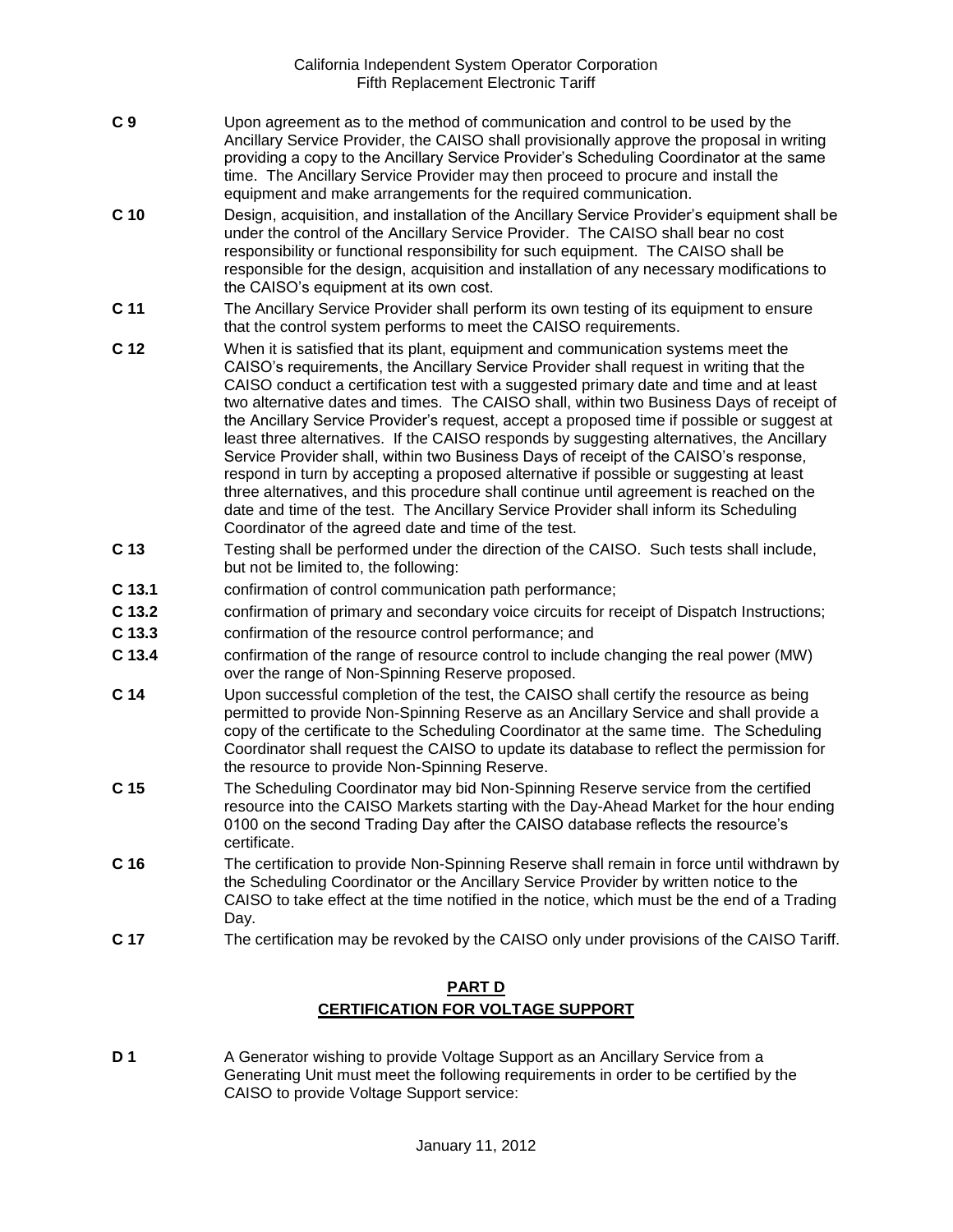- **D 1.1** the rated capacity of the Generating Unit must be 1 MW or greater unless the Generating Unit is participating in an aggregation arrangement approved by the CAISO;
- **D 1.2** the Generating Unit must be able to produce VARs at lagging power factors less than 0.90 and absorb VARs at leading power factors more than 0.95 within the safe operating parameters for the Generating Unit;
- **D 1.3** the Generating Unit must be able to produce or absorb VARs outside the 0.90 lag to 0.95 lead bandwidth over a range of real power outputs which the Generator expects to produce when offering Voltage Support;
- **D 1.4** the Generating Unit must be able to produce or absorb VARs at the boundary of the Generating Unit's capability curve by reducing real power output to either absorb or produce additional VARs within the safe operating parameters for the Generating Unit; and
- **D 1.5** metering and SCADA equipment must be in place to provide both real and reactive power data from the Generating Unit providing Voltage Support to the CAISO Control Center.
- **D 2** A Generator wishing to be considered for certification for Voltage Support service by the CAISO must make a written request to the CAISO, giving details of the technical capability of the Generating Unit concerned and identifying the Scheduling Coordinator through whom the Generator intends to offer Voltage Support service. The Generator shall at the same time send a copy of its request to that Scheduling Coordinator. The details of the Generating Unit's technical capability must include the Generating Unit name plate data, performance limits, and capability curve. The Generator must also define the operating limitations in both real and reactive power (lead and lag) to be observed when Voltage Support is being provided to the CAISO for both normal and reduced real power output conditions. Technical review request forms will be available from the CAISO.
- **D 3** No later than one week after receipt of the Generator's request, the CAISO shall provide the Generator with a listing of acceptable communication options and interface equipment options for Voltage Support. The CAISO shall send a copy of the listing to the Generator's Scheduling Coordinator.
- **D 4** The Generator may elect to implement any of the approved options defined by the CAISO, and, if it wishes to proceed with its request for certification, the Generator shall give written notice to the CAISO of its selected communication option and interface equipment option, with a copy to its Scheduling Coordinator.
- **D 5** When it receives the Generator's notice the CAISO shall notify the Generator and the Scheduling Coordinator in writing no later than two weeks after receipt of the notice confirming receipt of the notice and issuing provisional approval of the selected options. Upon receipt of the CAISO acknowledgment the Generator may proceed as indicated below to secure the necessary facilities and capabilities required.
- **D 6** The Generator may also propose alternatives that the Generator believes may provide an equivalent level of control for consideration by the CAISO. Such proposals shall be in writing no later than two weeks after receipt of the notice and contain sufficient detail for the CAISO to make a determination of suitability. The CAISO may request additional information, if required, to assist in its evaluation of the proposal.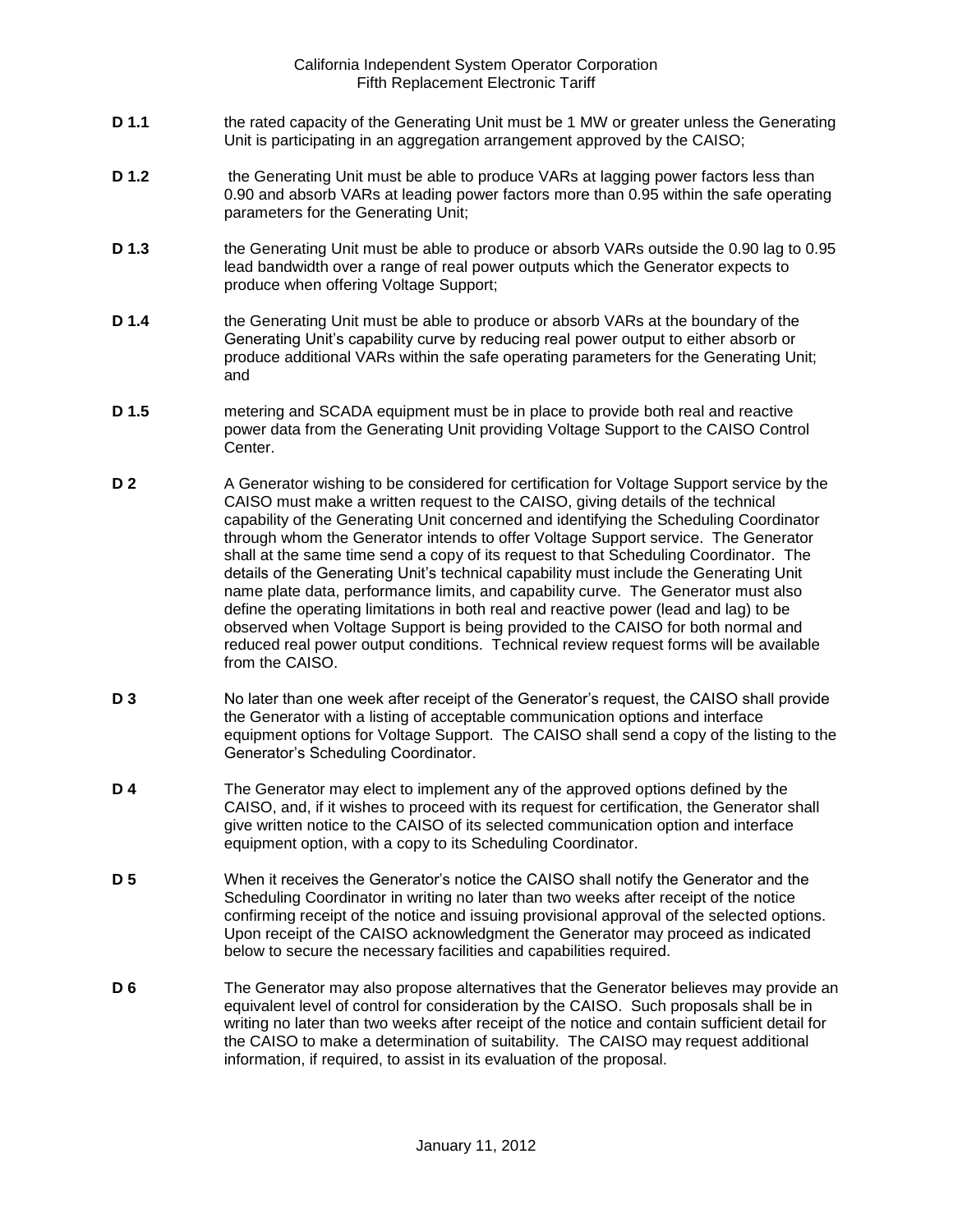- **D 7** The CAISO shall respond by accepting the alternative proposal, rejecting the alternative proposal, or suggesting modifications to the alternative proposal. Such acceptance, rejection, or suggested revision shall be provided not later than six weeks after the proposal is received by the CAISO. The Generator and the CAISO shall keep the Scheduling Coordinator informed of this process by each sending to the Scheduling Coordinator a copy of any written communication which it sends to the other.
- **D 8** Upon agreement as to the method of communication and control to be used by the Generator, the CAISO shall provisionally approve the proposal in writing providing a copy to the Generator's Scheduling Coordinator at the same time. The Generator may then proceed to procure and install the equipment and make arrangements for the required communication.
- **D 9** Design, acquisition, and installation of the Generator's equipment are under the control of the Generator. The CAISO shall bear no cost responsibility or functional responsibility for such equipment.
- **D 10** The CAISO shall be responsible for the design, acquisition and installation of any necessary modifications to the CAISO's equipment at its own cost.
- **D 11** The Generator shall perform its own testing of its equipment to ensure that the control system performs to meet the CAISO requirements.
- **D 12** When it is satisfied that its plant, equipment and communication systems meet the CAISO's requirements, the Generator shall request in writing that the CAISO conduct a certification test with a suggested primary date and time and at least two alternative dates and times. The CAISO shall, within two Business Days of receipt of the Generator's request, accept a proposed time if possible or suggest at least three alternatives to the Generator. If the CAISO responds by suggesting alternatives, the Generator shall, within two Business Days of receipt of the CAISO's response, respond in turn by accepting a proposed alternative if possible or suggesting at least three alternatives, and this procedure shall continue until agreement is reached on the date and time of the test. The Generator shall inform its Scheduling Coordinator of the agreed date and time of the test.
- **D 13** Testing shall be performed under the direction of the CAISO. Such tests shall include, but not be limited to, the following:
- **D 13.1** confirmation of control communication path performance;
- **D 13.2** confirmation of primary and secondary voice circuits for receipt of Dispatch Instructions;
- **D 13.3** confirmation of the Generating Unit automatic voltage regulator performance; and
- **D 13.4** confirmation of the range of Voltage Support service over a range of Generating Unit real power outputs to verify the ability to both produce and absorb reactive power at different operating levels including minimum and maximum real power output.
- **D 14** Upon successful completion of the test, the CAISO shall certify the Generating Unit as being permitted to provide Voltage Support as an Ancillary Service and shall provide a copy of the certificate to the Scheduling Coordinator at the same time. The CAISO shall change the Generating Unit data base to reflect the permission for the Generating Unit to provide Voltage Support.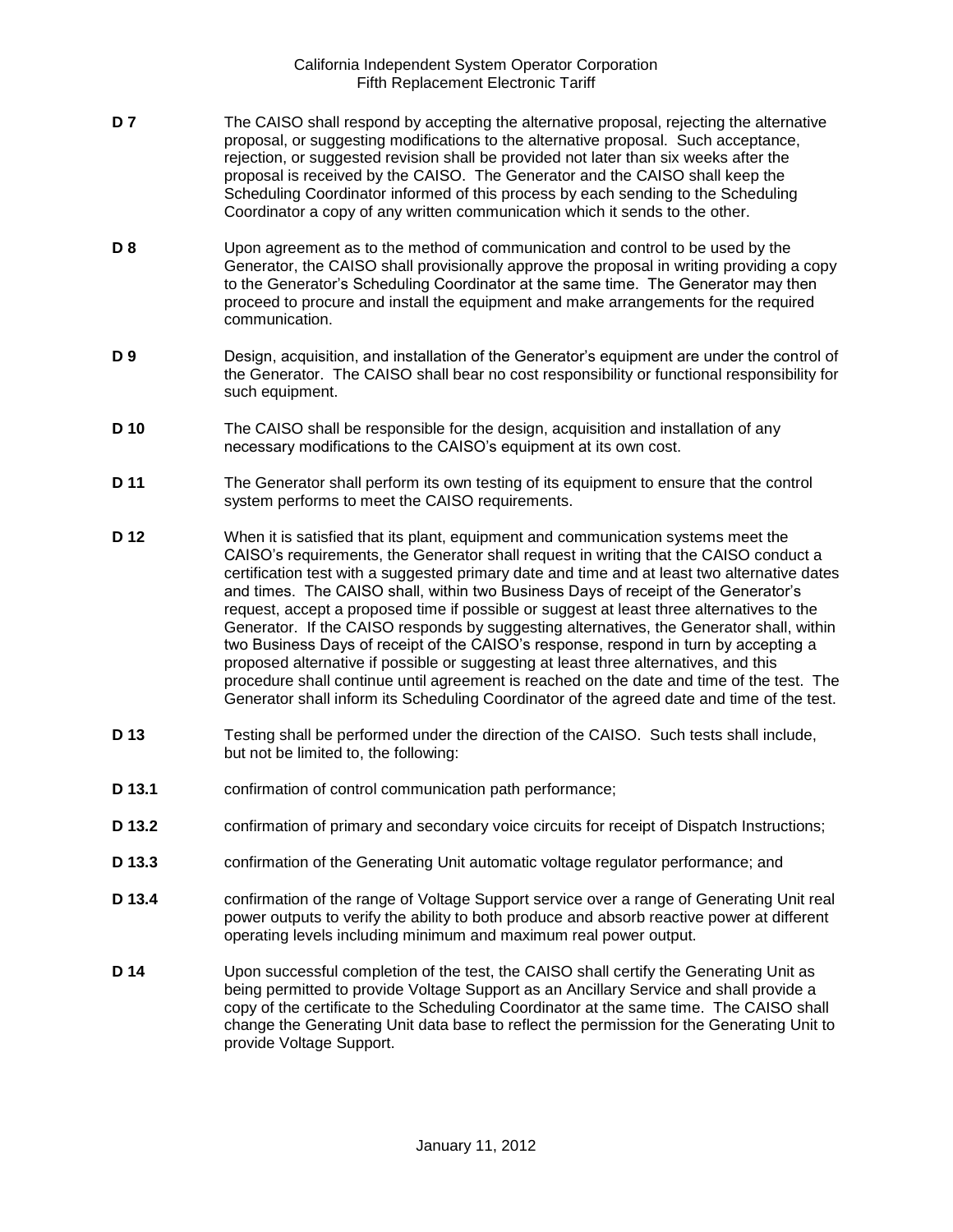- **D 15** The Scheduling Coordinator may bid Energy for Voltage Support from the certified Generating Unit into the market starting with the market for the hour ending 0100 on the first Trading Day after the CAISO issues the certificate.
- **D 16** The certification to provide Voltage Support shall remain in force until withdrawn by the Scheduling Coordinator or the Generator by written notice to the CAISO to take effect at the time notified in the notice, which must be the end of a Trading Day.
- **D 17** The certification may be revoked by the CAISO only under provisions of the ASRP or other provisions of the CAISO Tariff.

### **PART E CERTIFICATION FOR BLACK START**

- **E 1** A Generator wishing to provide Black Start capacity from a Generating Unit as an Ancillary Service must meet the requirements stated in Appendix D of the CAISO Tariff in order to be certified by the CAISO to provide Black Start capacity. In addition, the Generating Unit must have a rated capacity 1 MW or greater unless the Generating Unit is participating in an aggregation arrangement approved by the CAISO.
- **E 2** A Generator wishing to be considered for certification for Black Start service by the CAISO must make a written request to the CAISO. Such request must clearly identify the facilities related to the Generating Unit from which the Generator wishes to provide Black Start and shall identify the Scheduling Coordinator through whom the Generator wishes to offer Black Start service. The Generator shall send a copy of its request to its Scheduling Coordinator at the same time as it sends it to the CAISO. The Generator's written request must include at least the following:
- **E 2.1** identification of the Generating Unit including Location Code;
- **E 2.2 a** single-line electrical diagram of the Generating Unit connections including auxiliary power busses and the connection to the station switchyard;
- **E 2.3** a description of the fuel supply used for Black Start including on-site storage and resupply requirements;
- **E 2.4** a single-line electrical diagram showing the transmission connection from the Generating Unit station switchyard to a connection point on the CAISO Controlled Grid;
- **E 2.5** a description of the Generating Unit capability to provide both real and reactive power, any Start-Up and Shut-Down requirements, any staffing limitations; and
- **E 2.6** a description of the primary, alternate and emergency back-up communications systems currently available to the Generator for communications to the CAISO Control Center.
- **E 3** Upon receipt of the Generator's written request the CAISO shall review the information provided and respond in writing within two weeks of receipt of the request, providing a copy of its response to the Generator's Scheduling Coordinator. The CAISO response may be any of the following:
- **E 3.1** acceptance of the proposal as presented;
- **E 3.2** rejection of the proposal as presented with a rationale for such rejection; or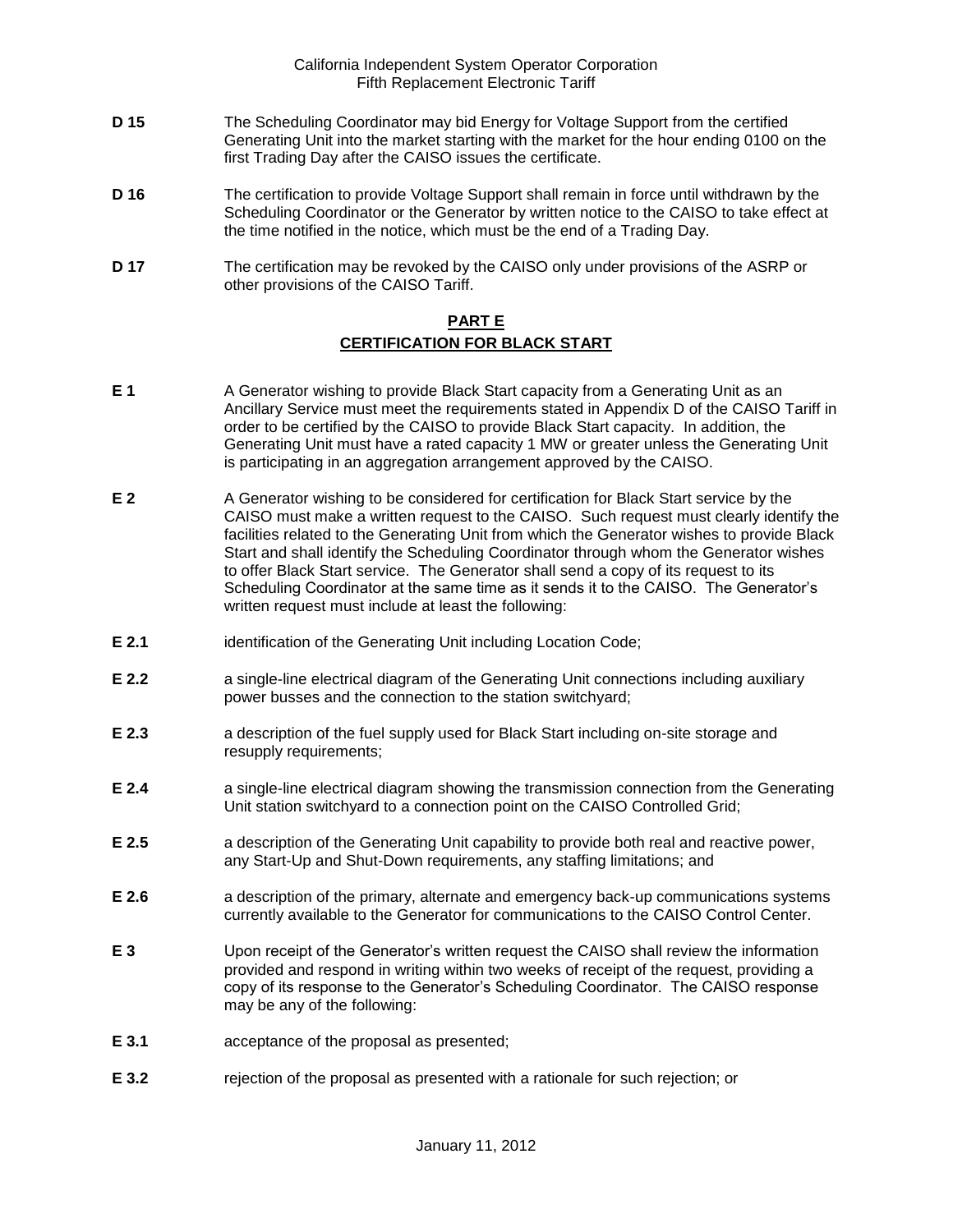- **E 3.3** a request for additional information needed by the CAISO to properly evaluate the request.
- **E 4** A Generator receiving a rejection may submit a written request for reconsideration by the CAISO within 60 days of the date of the rejection notice. A request for reconsideration must address the rationale provided by the CAISO. The CAISO shall respond to a request for reconsideration within 60 days of the date of that request.
- **E 5** A Generator receiving a request for additional information shall provide such information within 60 days of such request providing a copy at the same time to its Scheduling Coordinator. The CAISO shall review the information and respond within 120 days of the date of the CAISO's request for additional information providing a copy at the same time to the Generator's Scheduling Coordinator.
- **E 6** Upon acceptance by the CAISO of the Generator's request and agreement as to the method of communication and control to be used by the Generator, the CAISO shall provisionally approve the proposal in writing providing a copy at the same time to the Generator's Scheduling Coordinator. The Generator may then proceed to procure and install the equipment and make arrangements for the required communication.
- **E 7** Design, acquisition, and installation of the Generator's equipment shall be under the control of the Generator. The CAISO shall bear no cost responsibility or functional responsibility for such equipment. The CAISO shall be responsible for the design, acquisition and installation of any necessary modifications to its own equipment at its own cost.
- **E 8** The Generator shall perform its own testing of its equipment to ensure that the Black Start system performs to meet the CAISO requirements.
- **E 9** When it is satisfied that its plant, equipment and communication systems meet the CAISO's requirements, the Generator shall request in writing that the CAISO conduct a certification test with a suggested primary date and time and at least two alternative dates and times. The CAISO shall, within two Business Days of receipt of the Generator's request, accept a proposed time if possible or suggest at least three alternatives to the Generator. If the CAISO responds by suggesting alternatives, the Generator shall, within two Business Days of receipt of the CAISO's response, respond in turn by accepting a proposed alternative if possible or suggesting at least three alternatives, and this procedure shall continue until agreement is reached on the date and time of the test. The Generator shall inform its Scheduling Coordinator of the agreed date and time of the test.
- **E 10** Testing shall be performed under the direction of the CAISO. Such tests shall include, but not be limited to, the following:
- **E 10.1** confirmation of control communication path performance;
- **E 10.2** confirmation of primary, secondary, and emergency voice circuits for receipt of Dispatch Instructions;
- **E 10.3** confirmation of the Generating Unit performance; and
- **E 10.4** simulation of a Black Start event.
- **E 11** Upon successful completion of the test, the CAISO shall certify the Generating Unit as being permitted to provide Black Start capacity as an Ancillary Service and shall provide a copy of the certificate to the Scheduling Coordinator at the same time. The CAISO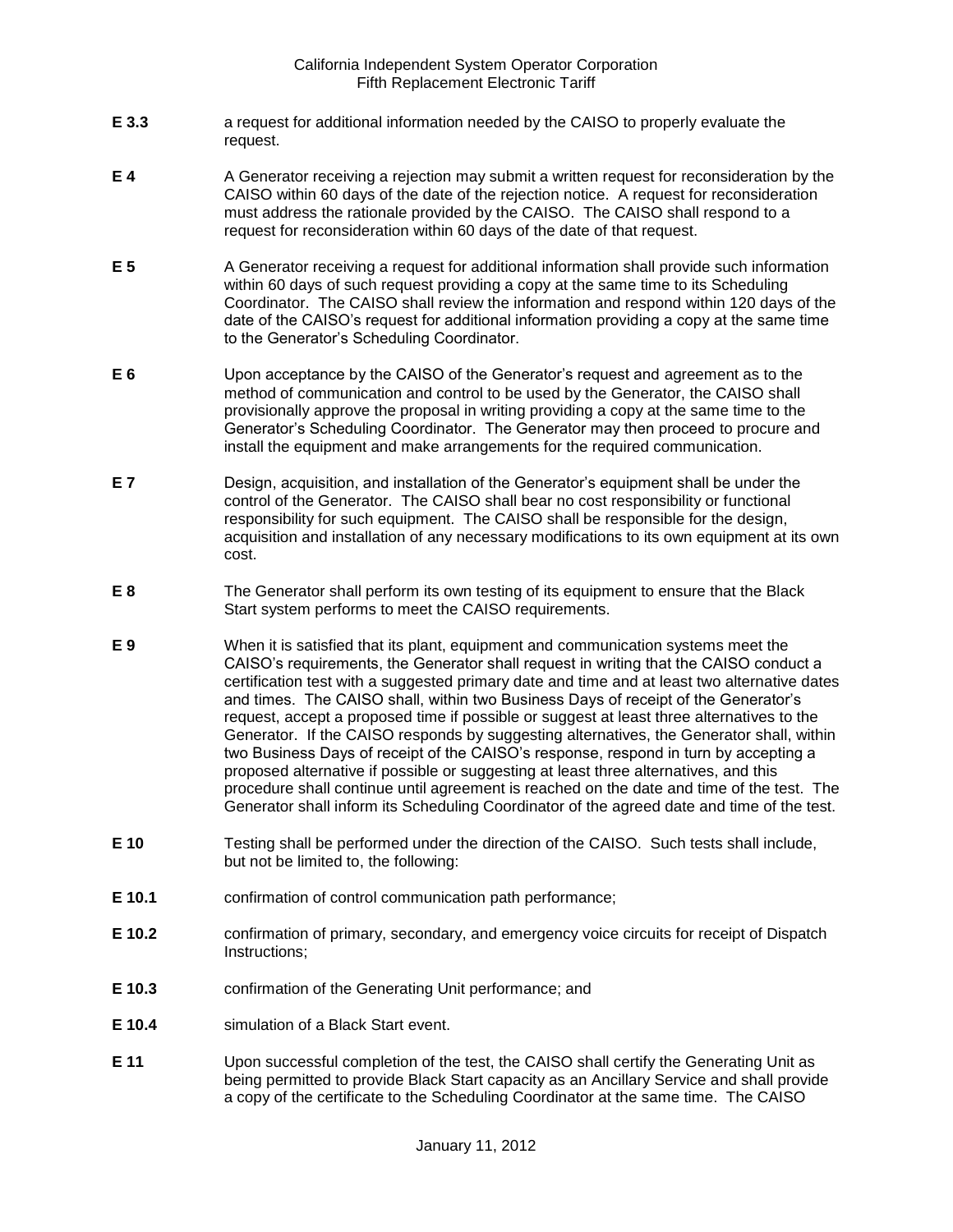shall change its Generating Unit data base to reflect the permission for the Generating Unit to provide Black Start service.

- **E 12** The certification to provide Black Start shall remain in force until withdrawn by the Scheduling Coordinator or the Generator by written notice to the CAISO to take effect at the time noticed in the notice, which must be the end of a Trading Day.
- **E 13** The certification may be revoked by the CAISO only under provisions of the ASRP or other provisions of the CAISO Tariff.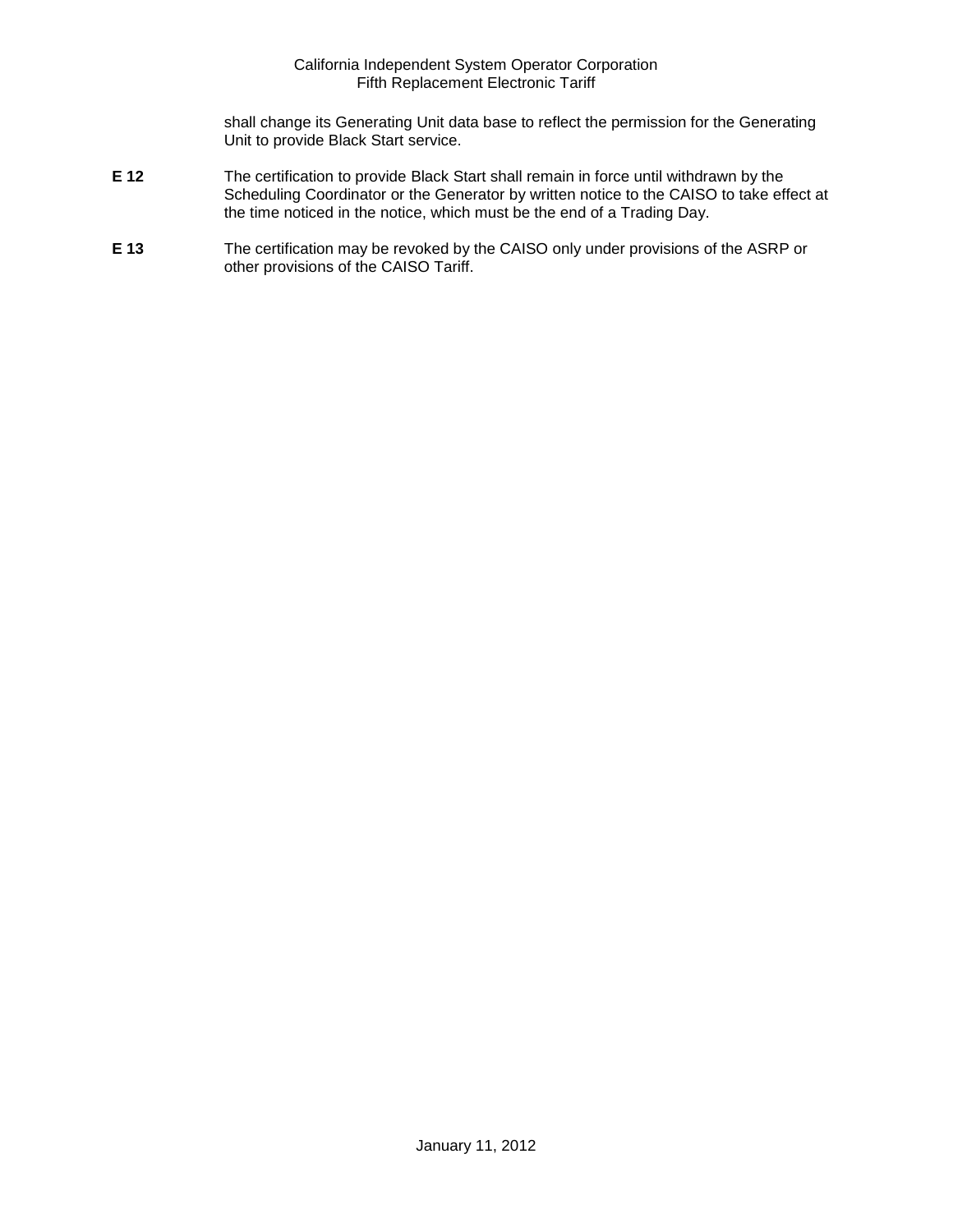# **Appendix L Method To Assess Available Transfer Capability**

#### **L.1 Description of Terms**

The following descriptions augment existing definitions found in Appendix A "Master Definitions Supplement."

**L.1.1 Available Transfer Capability (ATC)** is a measure of the transfer capability in the physical transmission network resulting from system conditions and that remains available for further commercial activity over and above already committed uses.

ATC is defined as the Total Transfer Capability (TTC) less applicable operating Transmission Constraints due to system conditions and Outages (i.e., OTC), less the Transmission Reliability Margin (TRM) (which value is set at zero), less the sum of any unused existing transmission commitments (ETComm) (i.e., transmission rights capacity for ETC or TOR), less the Capacity Benefit Margin (CBM) (which value is set at zero), less the Scheduled Net Energy from Imports/Exports, less Ancillary Service capacity from Imports.

**L.1.2 Total Transfer Capability (TTC)** is defined as the amount of electric power that can be moved or transferred reliably from one area to another area of the interconnected transmission system by way of all transmission lines (or paths) between those areas. In collaboration with owners of rated paths and the WECC Operating Transfer Capability Policy Committee (OTCPC), the CAISO utilizes rated path methodology to establish the TTC of CAISO Transmission Interfaces.

**L.1.3 Operating Transfer Capability (OTC)** is the TTC reduced by any operational Transmission Constraints caused by seasonal derates or Outages. CAISO Regional Transmission Engineers (RTE) determine OTC through studies using computer modeling.

**L.1.4 Existing Transmission Commitments (ETComm)** include Existing Contracts and Transmission Ownership Rights (TOR). The CAISO reserves transmission capacity for each ETC and TOR based on TRTC Instructions the responsible Participating Transmission Owner or Non-Participating Transmission Owner submits to the CAISO as to the amount of firm transmission capacity that should be reserved on each Transmission Interface for each hour of the Trading Day in accordance with Sections 16 and 17 of the CAISO Tariff. The types of TRTC Instructions the CAISO receives generally fall into three basic categories:

- The ETC or TOR reservation is a fixed percentage of the TTC on a line, which decreases  $\bullet$ as the TTC is derated (ex. TTC = 300 MW, ETC fixed percentage =  $2\%$ , ETC = 6 MWs. TTC derated to 200 MWs,  $ETC = 4$  MWs);
- The ETC or TOR reservation is a fixed amount of capacity, which decreases if the line's  $\bullet$ TTC is derated below the reservation level (ex. ETC = 80 MWs, TTC declines to 60 MW, ETC = OTC or 60 MWs; or
- The ETC or TOR reservation is determined by an algorithm that changes at various  $\bullet$ levels of TTC for the line (ex. Intertie TTC = 3,000 MWs, when line is operating greater than 2,000 MWs to full capacity  $ETC = 400$  MWs, when capacity is below 2000 MWs  $ETC = OTC/2000* ETC$ ).

Existing Contract capacity reservations remain reserved during the Day-Ahead Market and Hour-Ahead Scheduling Process (HASP). To the extent that the reservations are unused, they are released in realtime operations for use in the Real-Time Market.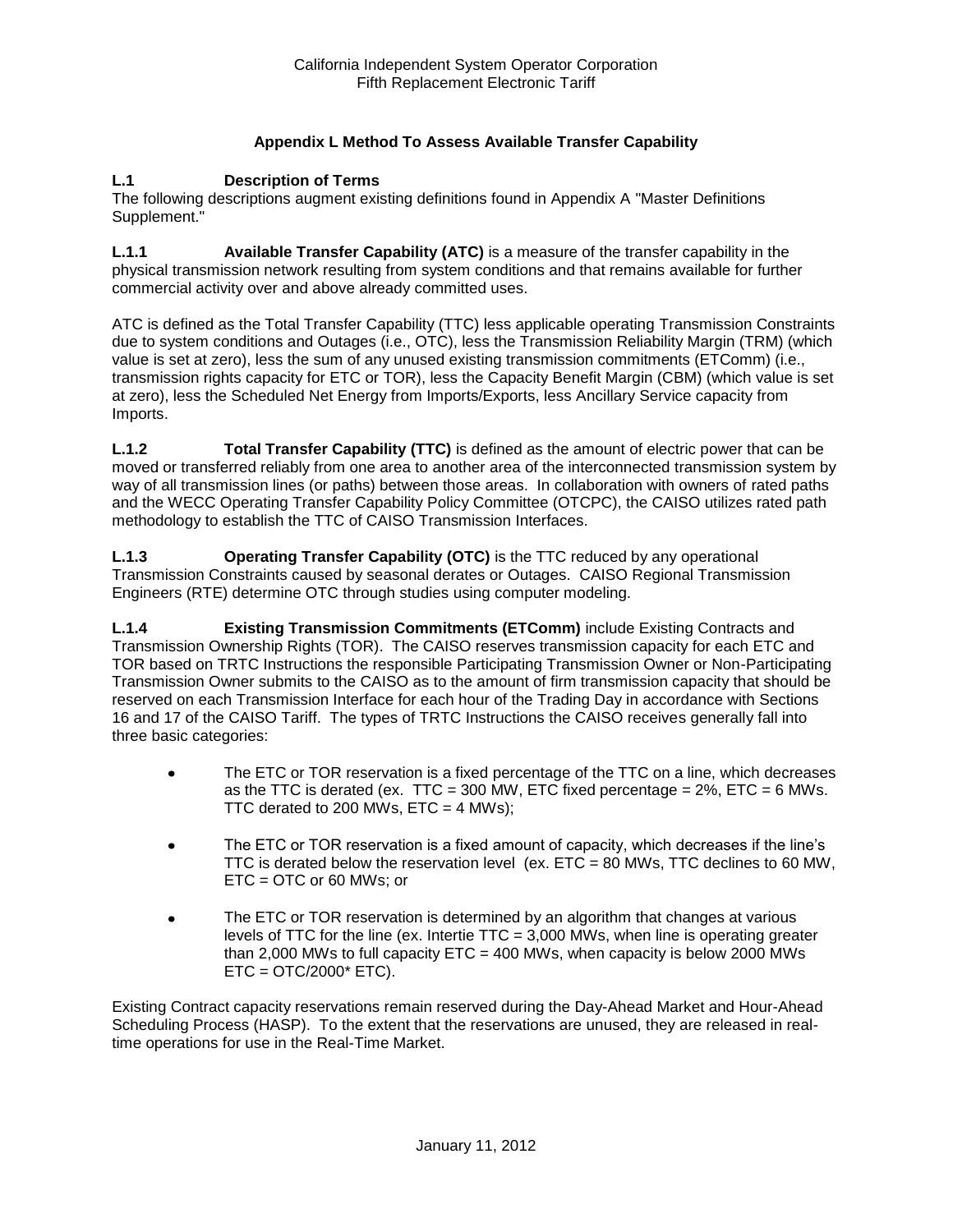Transmissions Ownership Rights capacity reservations remain reserved during the Day-Ahead Market and HASP, as well as through real-time operations. This capacity is under the control of the Non-Participating Transmission Owner and is not released to the CAISO for use in the markets.

**L.1.5 ETC Reservations Calculator (ETCC)**. The ETCC calculates the amount of firm transmission capacity reserved (in MW) for each ETC or TOR on each Transmission Interface for each hour of the Trading Day.

- **CAISO Updates to ETCC Reservations Table.** The CAISO updates the ETC and TOR  $\bullet$ reservations table (if required) prior to running the Day-Ahead Market and HASP. The amount of transmission capacity reservation for ETC and TOR rights is determined based on the OTC of each Transmission Interface and in accordance with the curtailment procedures stipulated in the existing agreements and provided to the CAISO by the responsible Participating Transmission Owner or Non-Participating Transmission Owner.
- **Market Notification.** ETC and TOR allocation (MW) information is published for all Scheduling Coordinators which have ETC or TOR scheduling responsibility in advance of the Day-Ahead Market and HASP. This information is posted on the Open Access Same-Time Information System (OASIS).
- For further information, see CAISO Operating Procedure M-423, Scheduling of Existing  $\bullet$ Transmission Contract and Transmission Ownership Rights, which is publicly available on the CAISO Website.

**L.1.6 Transmission Reliability Margin (TRM)** is that amount of transmission transfer capability necessary reserved in the Day-Ahead Market (DAM) to ensure that the interconnected transmission network is secure under a reasonable range of uncertainties in system conditions. This DAM implementation avoids Real-Time Schedule curtailments that would otherwise be necessary due to:

- Demand Forecast error
- Anticipated uncertainty in transmission system topology
- $\bullet$ Unscheduled flow
- Simultaneous path interactions  $\bullet$
- Variations in Generation Dispatch  $\bullet$
- Operating Reserve actions

The level of TRM for each Transmission Interface will be determined by CAISO Regional Transmission Engineers (RTE).

The CAISO does not use TRMs. The TRM value is set at zero.

**L.1.7 Capacity Benefit Margin (CBM)** is that amount of transmission transfer capability reserved for Load Serving Entities (LSEs) to ensure access to Generation from interconnected systems to meet generation reliability requirements. In the Day-Ahead Market, CBM may be used to provide reliable delivery of Energy to CAISO Balancing Authority Area Loads and to meet CAISO responsibility for resource reliability requirements in Real-Time. The purpose of this DAM implementation is to avoid Real-Time Schedule curtailments and firm Load interruptions that would otherwise be necessary. CBM may be used to reestablish Operating Reserves. CBM is not available for non-firm transmission in the CAISO Balancing Authority Area. CBM may be used only after:

- all non-firm sales have been terminated,
- direct-control Load management has been implemented,
- customer interruptible Demands have been interrupted,  $\bullet$
- if the LSE calling for its use is experiencing a Generation deficiency and its transmission service provider is also experiencing transmission Constraints relative to imports of Energy on its transmission system.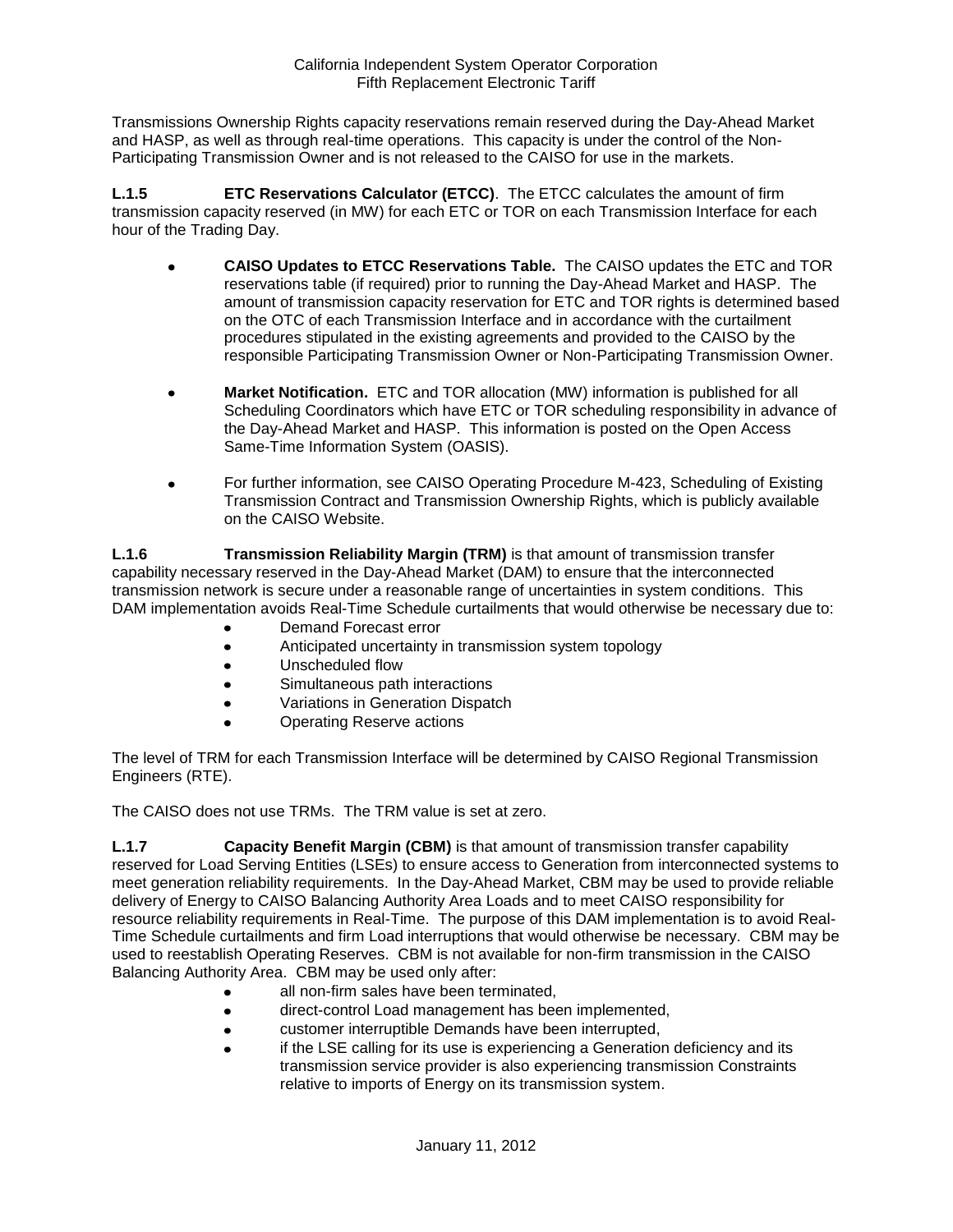The level of CBM for each Transmission Interface is determined by the amount of estimated capacity needed to serve firm Load and provide Operating Reserves based on historical, scheduled, and/or forecast data using the following equation to set the maximum CBM:

CBM = (Demand + Reserves) - Resources

Where:

- Demand = forecasted area Demand  $\bullet$
- Reserves = reserve requirements  $\bullet$
- Resources = internal area resources plus resources available on other  $\bullet$ Transmission Interfaces

The CAISO does not use CBMs. The CBM value is set at zero.

# **L.2 ATC Algorithm**

The ATC algorithm is a calculation used to determine the transfer capability remaining in the physical transmission network and available for further commercial activity over and above already committed uses. The CAISO posts the ATC values in megawatts (MW) to OASIS in conjunction with the closing events for the Day-Ahead Market and HASP Real-Time Market process.

The following OASIS ATC algorithms are used to implement the CAISO ATC calculation for the ATC rated path (Transmission Interface):

OTC = TTC – CBM – TRM - Operating Constraints

ATC Calculation For Imports: ATC = OTC – AS from Imports- Net Energy Flow - Hourly Unused TR Capacity.

ATC Calculation For Exports: ATC = OTC – Net Energy Flow - Hourly Unused TR Capacity.

ATC Calculation For Internal Paths 15 and 26: ATC = OTC – Net Energy Flow

| <b>ATC</b>                                                               | <b>ATC MW</b>        | Available Transfer Capability, in MW, per<br>Transmission Interface and path direction.                                                                   |
|--------------------------------------------------------------------------|----------------------|-----------------------------------------------------------------------------------------------------------------------------------------------------------|
| Hourly Unused TR<br>Capacity                                             | <b>USAGE MW</b>      | The sum of any unscheduled existing transmission<br>commitments (scheduled transmission rights<br>capacity for ETC or TOR), in MW, per path<br>direction. |
| <b>Scheduled Net Energy</b><br>from Imports/Exports<br>(Net Energy Flow) | <b>ENE IMPORT MW</b> | Total hourly net Energy flow for a specified<br>Transmission Interface.                                                                                   |
| AS from Imports                                                          | <b>AS IMPORT MW</b>  | Ancillary Services scheduled, in MW, as imports<br>over a specified Transmission Interface.                                                               |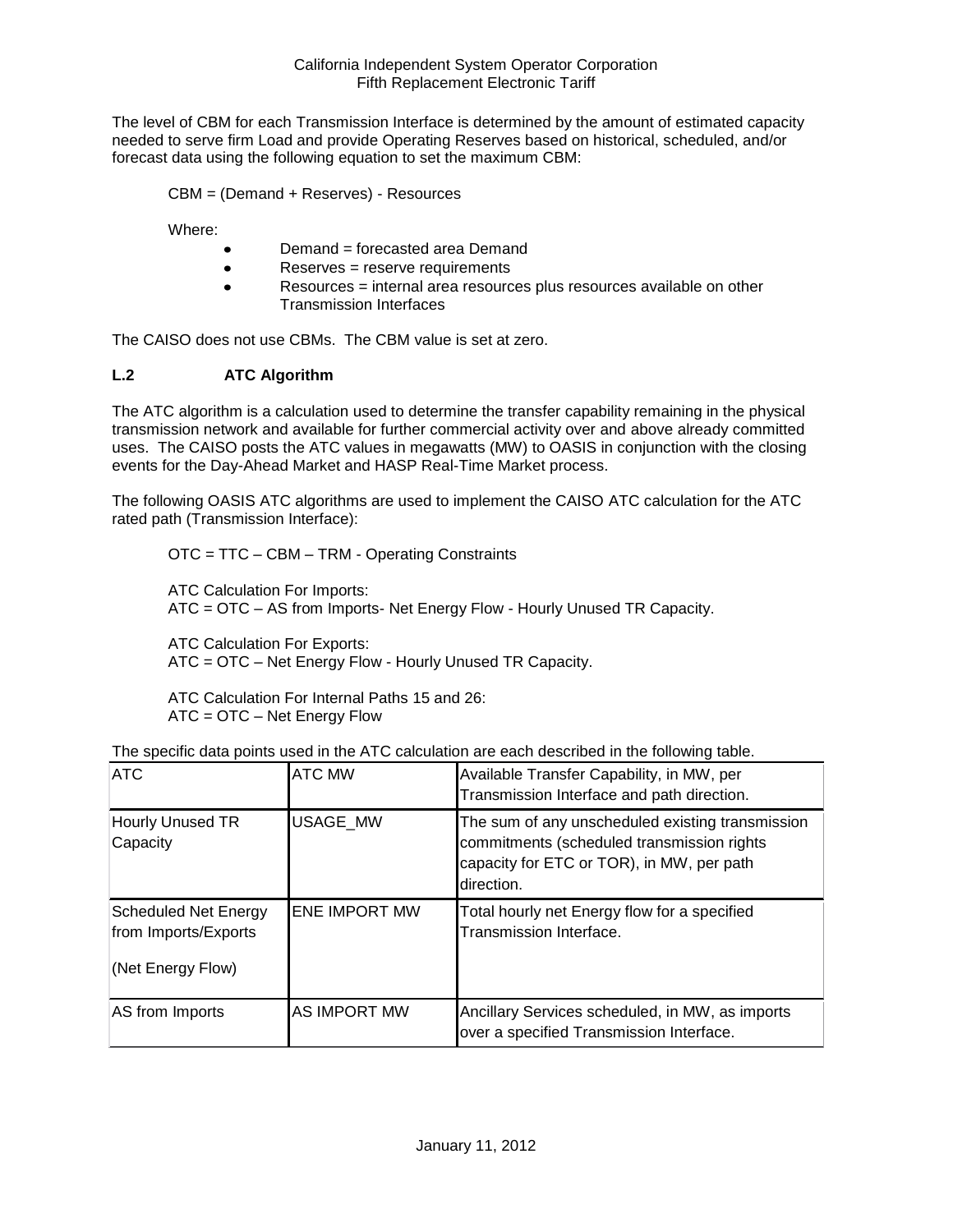| <b>OTC</b>                                   | <b>OTC MW</b> | Hourly Operating Transfer Capability of a specified<br>Transmission Interface, per path direction, with<br>consideration given to known Constraints and<br>operating limitations. |
|----------------------------------------------|---------------|-----------------------------------------------------------------------------------------------------------------------------------------------------------------------------------|
| <b>Transmission Constraint Constraint MW</b> |               | Hourly Transmission Constraints, in MW, for a<br>specific Transmission Interface and path direction.                                                                              |
| <b>CBM</b>                                   | <b>CBM MW</b> | Hourly Capacity Benefit Margin, in MW, for a<br>specified Transmission Interface, per Path<br>Direction.                                                                          |
| TRM                                          | TRM MW        | Hourly Transmission Reliability Margin, in MW, for a<br>specified Transmission Interface, per path direction.                                                                     |
| TTC                                          | <b>TTC MW</b> | Hourly Total Transfer Capability, in MW, of a<br>specified Transmission Interface, per path direction.                                                                            |

The links to the CAISO Website where the actual ATC mathematical algorithms and other ATC calculational information are located are as follows:

Operating Procedures – Transmission http://www.caiso.com/thegrid/operations/opsdoc/transmon/index.html

Operating Procedure - Total Transfer Capability Methodology http://www.caiso.com/1bfe/1bfe98134fa0.pdf

Operating Procedure - System Operating Methodology http://www.caiso.com/1c13/1c1390d420810.pdf

Business Practice Manual for Market Operations https://bpm.caiso.com/bpm/bpm/version/000000000000005

OASIS – Transmission Information http://oasis.caiso.com/mrtu-oasis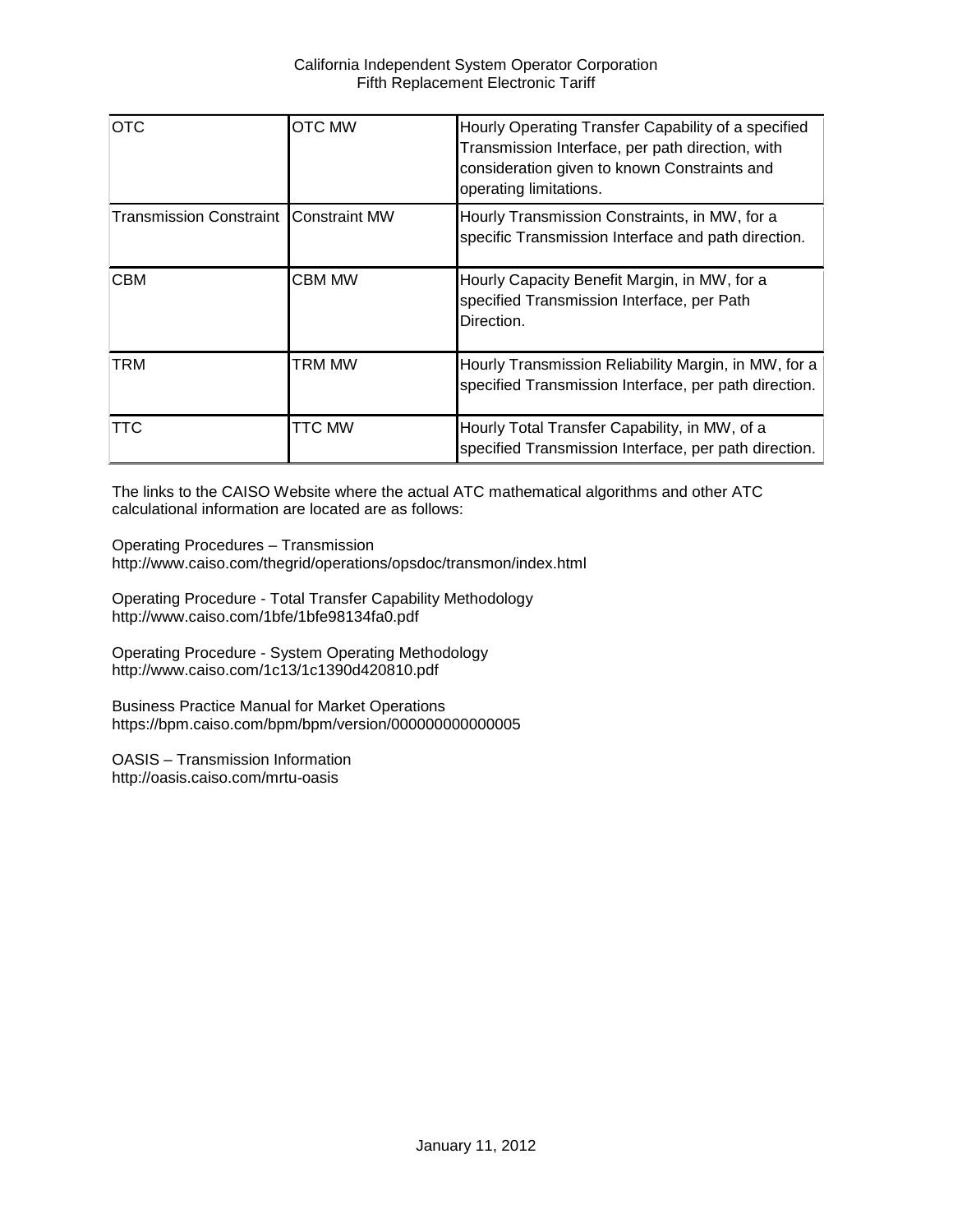### **L.3 ATC Process Flowchart**



# **Available Transmission Capability**

\* ETCC - Existing Transmission Contract Calculator

(1) WECC rated path methodology

 $(2)$  S-322

# **L.4 TTC – OTC Determination**

All transfer capabilities are developed to ensure that power flows are within their respective operating limits, both pre-Contingency and post-Contingency. Operating limits are developed based on thermal, voltage and stability concerns according to industry reliability criteria (WECC/NERC) for transmission paths. The process for developing TTC or OTC is the same with the exception of inclusion or exclusion of operating Constraints based on system conditions being studied. Accordingly, further description of the process to determine either OTC or TTC will refer only to TTC.

**L.4.1** Transfer capabilities for studied configurations may be used as a maximum transfer capability for similar conditions without conducting additional studies. Increased transfer capability for similar conditions must be supported by conducting appropriate studies.

**L.4.1.2** At the CAISO, studies for all major inter-area paths (mostly 500 kV) OTC are governed by the California Operating Studies Subcommittee (OSS) as one of four sub-regional study groups of the WECC OTCPC (i.e., for California sub-region), which provides detailed criteria and methodology. For transmission system elements below 500 kV the methodology for calculating these flow limits is detailed in Section L.4.3 and is applicable to the operating horizon.

**L.4.2** Transfer capability may be limited by the physical and electrical characteristics of the systems including any one or more of the following:

> **Thermal Limits** – Thermal limits establish the maximum amount of electric  $\bullet$ current that a transmission line or electrical facility can conduct over a specified time-period as established by the Transmission Owner.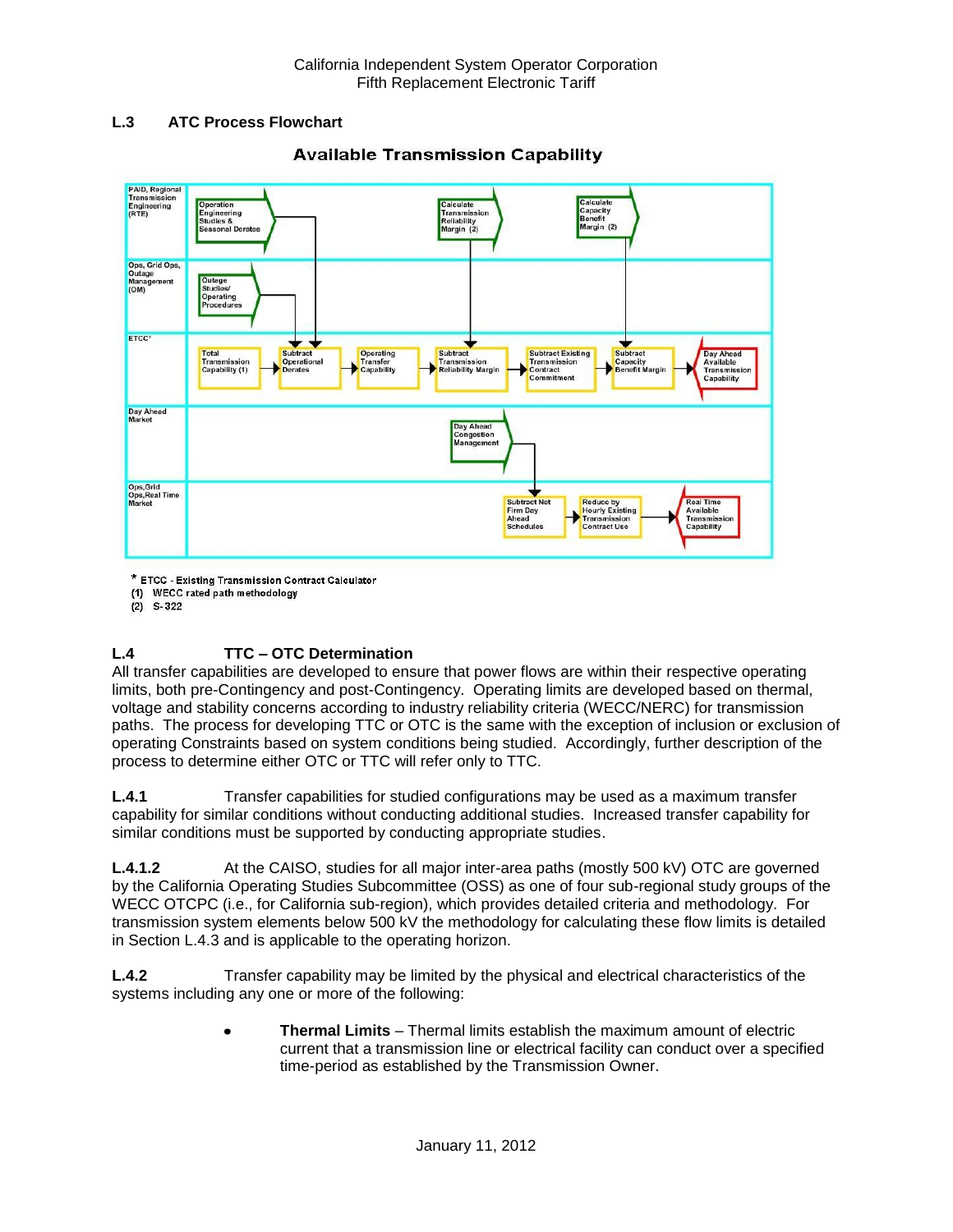- **Voltage Limits** System voltages and changes in voltages must be maintained within the range of acceptable minimum and maximum limits to avoid a widespread collapse of system voltage.
- **Stability Limits** The transmission network must be capable of surviving disturbances through the transient and dynamic time-periods (from milliseconds to several minutes, respectively) following the disturbance so as to avoid generator instability or uncontrolled, widespread interruption of electric supply to customers.

**L.4.3 Determination of transfer capability** is based on computer simulations of the operation of the interconnected transmission network under a specific set of assumed operating conditions. Each simulation represents a single "snapshot" of the operation of the interconnected network based on the projections of many factors. As such, they are viewed as reasonable indicators of network performance and may ultimately be used to determine Available Transfer Capability. The study is meant to capture the worst operating scenario based on the RTE experience and good engineering judgment.

**L.4.3.1 System Limits** – The transfer capability of the transmission network may be limited by the physical and electrical characteristics of the systems including thermal, voltage, and stability consideration. Once the critical Contingencies are identified, their impact on the network must be evaluated to determine the most restrictive of those limitations. Therefore, the TTC1 becomes:

 $TTC_1$  = lesser of {Thermal Limit, Voltage Limit, Stability Limit} following N-1<sub>worst</sub>

**L.4.3.2** Parallel path flows will be considered in determining transfer capability and must be sufficient in scope to ensure that limits throughout the interconnected network are addressed. In some cases, the parallel path flows may result in transmission limitations in systems other than the transacting systems, which can limit the TTC between two transacting areas. This will be labeled  $TTC_2$ . Combined with **Section L**.4.3.1 above TTC becomes:

TTC = lesser of  $\{TTC_1$  or  $TTC_2\}$ 

# **L.5 Developing a Power Flow Base-Case**

**L.5.1 Base-cases** will be selected used to model reality to the greatest extent possible including attributes like area Generation, area Load, Intertie flows, etc. At other times (e.g., studying longer range horizons), it is prudent to stress a base-case by making one or more attributes (Load, Generation, line flows, path flows, etc.) of that base-case more extreme than would otherwise be expected.

# **L.5.2 Power Flow Base-Cases Separated By Geographic Region**

The standard RTE base-cases are split into five geographical regions in the CAISO Controlled Grid including the Bay Area, Fresno Area, North Area, SDG&E Area, and SCE Area.

# **L.5.3 Power Flow Base-Cases Selection Methodology**

The RTE determines the studied geographical area of the procedure. This determines the study basecases from the Bay Area, Fresno Area, North Area, SCE Area, or SDG&E Area.

The transfer capability studies may require studying a series of base-cases including both peak and offpeak operation conditions.

# **L.5.4 Update a Power Flow Base-Case**

After the RTE has obtained one or more base-case studies, the base-case will be updated to represent the current grid conditions during the applicable season. The following will be considered to update the base-cases: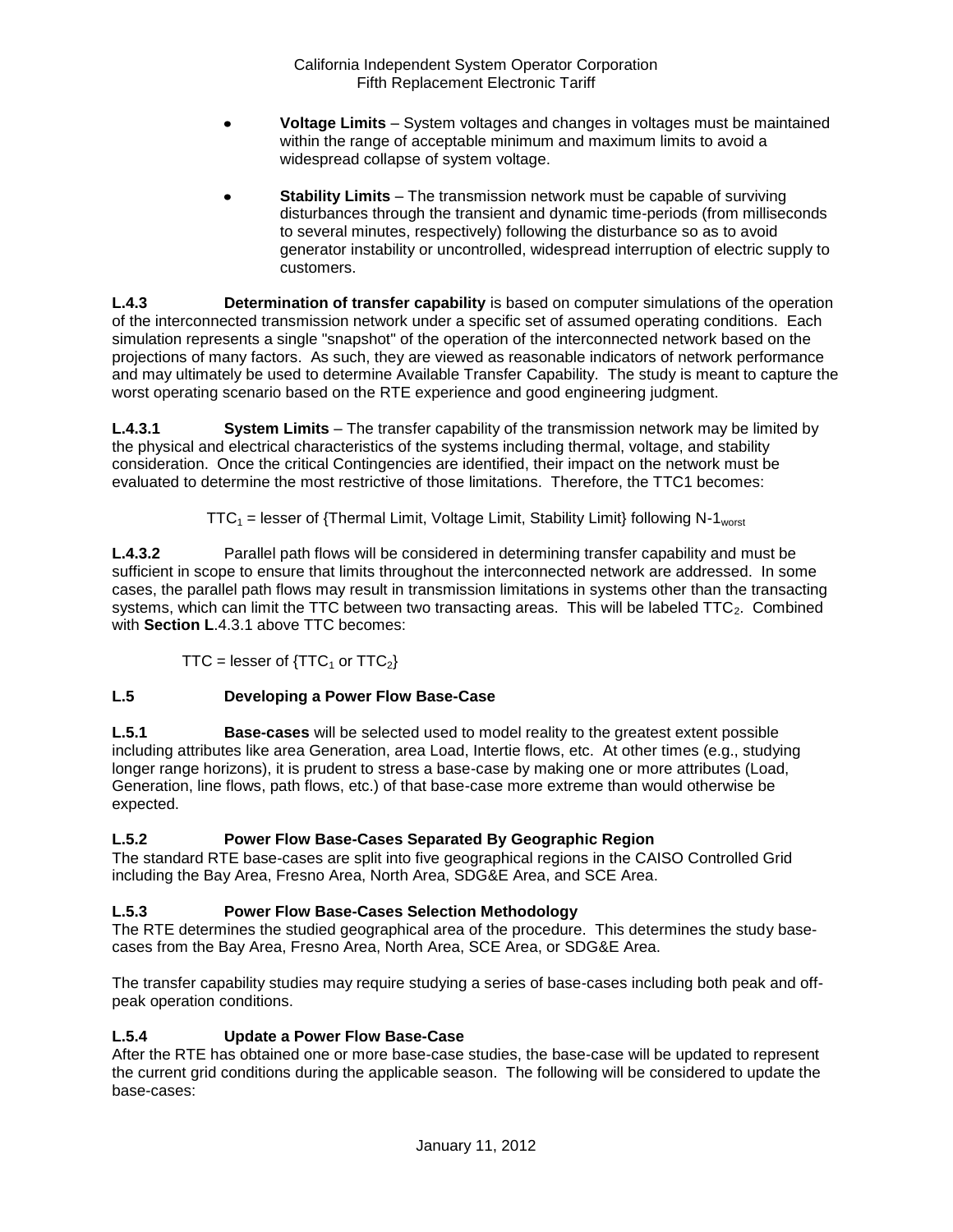- Recent transmission network changes and updates  $\bullet$
- Overlapping scheduled and Forced Outages  $\bullet$
- $\bullet$ Area Load level
- Major path flows
- Generation level
- Voltage levels
- Operating requirements

### **L.5.4.1 Outage Consideration**

Unless detailed otherwise, the RTE considers modeling Outages of:

- Transmission lines, 500 kV
- Transformers, 500/230 kV  $\bullet$
- Large Generating Units
- Generating Units within the studied area  $\bullet$
- Transmission elements within the studied area

At the judgment of the RTE, only the necessary Outages will be modeled to avoid an unnecessarily burdensome and large number of base-cases.

### **L.5.4.2 Area Load Level**

Base-case Demand levels should be appropriate to the current studied system conditions and customer Demand levels under study and may be representative of peak, off-peak or shoulder, or light Demand conditions. The RTE estimates the area Load levels to be utilized in the peak, partial-peak and/or offpeak base-cases. The RTE will utilize the current CAISO Load forecasting program (e.g., ALFS), ProcessBook (PI) or other competent method to estimate Load level for the studied area. Once the RTE has determined the correct Load levels to be utilized, the RTE may scale the scale the base-case Loads to the area studied, as appropriate.

### **L.5.4.3 Modify Path Flows**

The scheduled electric power transfers considered representative of the base system conditions under analysis and agreed upon by the parties involved will be used for modeling. As needed, the RTE may estimate select path flows depending on the studied area. In the event that it is not possible to estimate path flows, the RTE will make safe assumptions about the path flows. A safe assumption is more extreme or less extreme (as conservative to the situation) than would otherwise be expected. If path flow forecasting is necessary, if possible the RTE will trend path flows on previous similar days.

#### **L.5.4.4 Generation Level**

Utility and non-utility Generating Units will be updated to keep the swing Generating Unit at a reasonable level. The actual unit-by-unit Dispatch in the studied area is more vital than in the un-studied areas. The RTE will examine past performance of select Generating Units to estimate the Generation levels, focusing on the Generating Units within the studied area. In the judgment of the RTE, large Generating Units outside the studied area will also be considered.

### **L.5.4.5 Voltage Levels**

Studies will maintain appropriate voltage levels, based on operation procedures for critical buses for the studied base-cases. The RTE will verify that bus voltage for critical busses in within tolerance. If a bus voltage is outside the tolerance band, the RTE will model the use of voltage control devices (e.g., synchronous condensers, shunt capacitors, shunt reactors, series capacitors, generators).

#### **L.6 Contingency Analysis**

The RTE will perform Contingency analysis studies in an effort to determine the limiting conditions, especially for scheduled Outages, including pre- and post-Contingency power flow analysis modeling preand post-Contingency conditions and measuring the respective line flows, and bus voltages.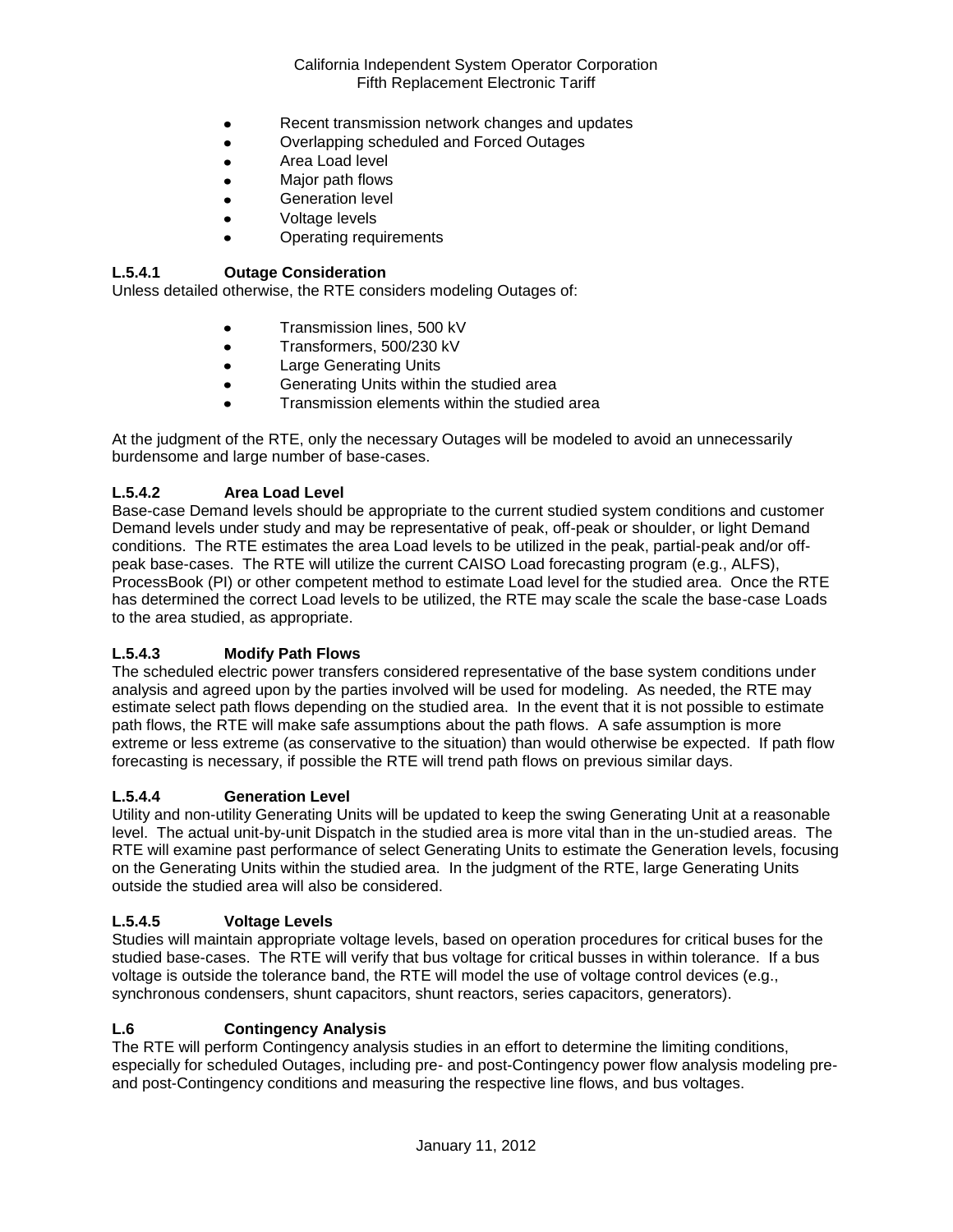Other studies like reactive margin and stability may be performed as deemed appropriate.

#### **L.6.1 Operating Criteria and Study Standards**

Using standards derived from NERC and WECC Reliability Standards and historical operating experience, the RTE will perform Contingency analysis with the following operating criteria:

#### **Pre-Contingency**

- All pre-Contingency line flows shall be at or below their normal ratings.
- All pre-Contingency bus voltages shall be within a pre-determined operating range.

#### **Post-Contingency**

- All post-Contingency line flows shall be at or below their emergency ratings.
- All post-Contingency bus voltages shall be within a pre-determined operating range.

#### **The RTE models the following Contingencies:**

- Generating Unit Outages (including combined cycle Generating Unit Outages which are considered single Contingencies).
- Line Outages
- Line Outages combined with one Generating Unit Outage
- Transformer Outages
- Synchronous condenser Outages
- Shunt capacitor or capacitor bank Outages
- Series capacitor Outages
- Static VAR compensator Outages
- Bus Outages bus Outages can be considered for the following ongoing Outage conditions.
	- o For a circuit breaker bypass-and-clear Outage, bus Contingencies shall be taken on both bus segments that the bypassed circuit breaker connects to.
	- o For a bus segment Outage, the remaining parallel bus segment shall be considered as a single Contingency.
	- o Credible overlapping Contingencies Overlapping Contingencies typically include transmission lines connected to a common tower or close proximity in the same right-of-way.

#### **L.6.2 Manual Contingency Analysis**